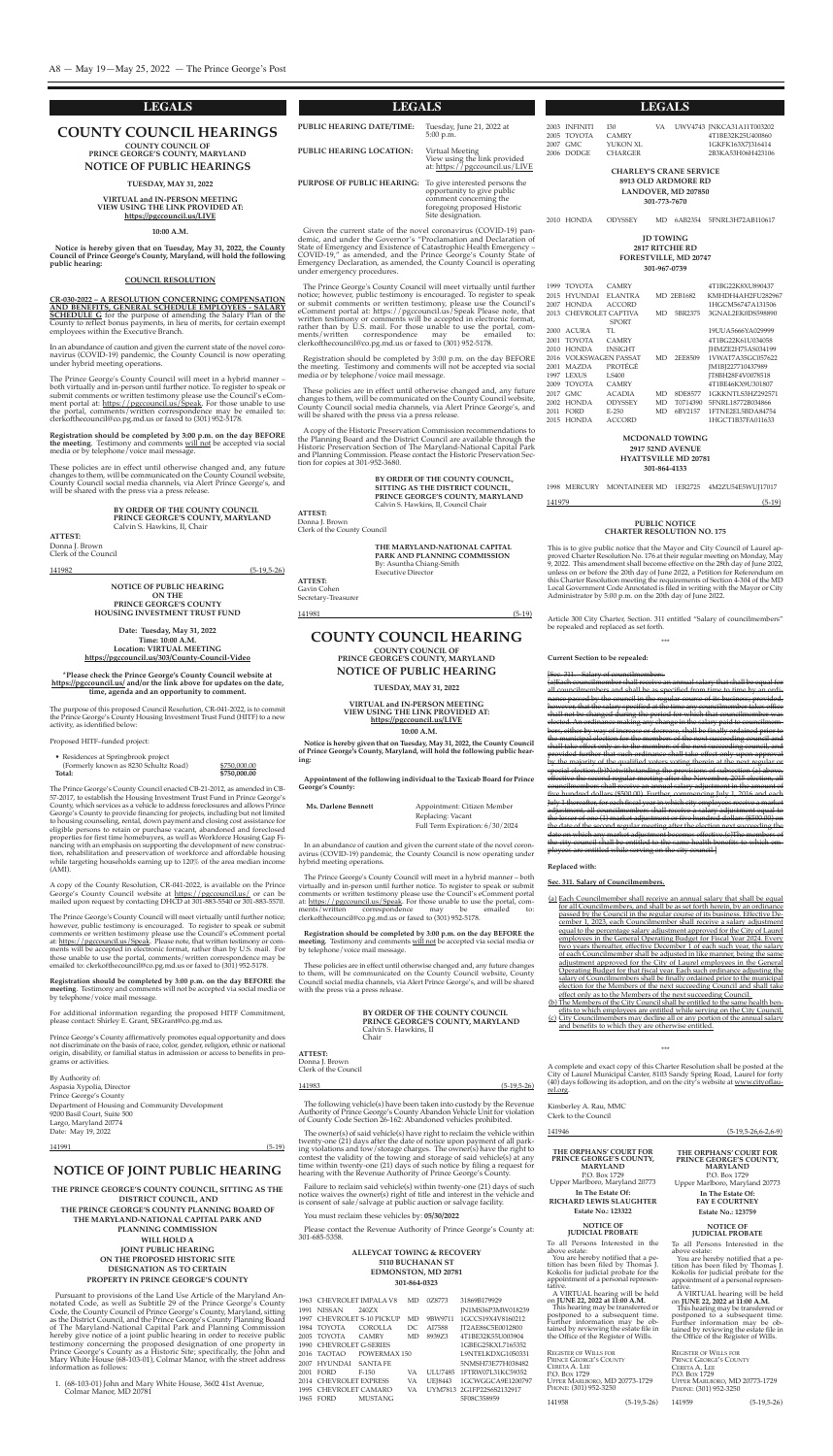

#### **SUBSTITUTE TRUSTEES' SALE OF REAL PROPERTY AND ANY IMPROVEMENTS THEREON**

# **<sup>13212</sup> HAMPTON FARM LN. BRANDYWINE, MD <sup>20613</sup>**

The property, and any improvements thereon, will be sold in an "as is" condition and subject to conditions, restrictions and agreements of record affecting the same, if any, and with no warranty of any kind. The property will be sold subject to a prior mortgage, the amount to be announced at the time of sale, if made available to the Substitute Trustees.

Under a power of sale contained in a certain Deed of Trust dated March 21, 2007, recorded in Liber 27579, Folio 142 among the Land Records of Prince George's County, MD, with an original principal balance of \$61,440.00, default having occurred under the terms thereof, the sub. Trustees will sell at public auction at the circuit court for prince george's county, 14735 Main st., Upper Marlboro, MD, 20772 (Duval Wing entrance, located on Main st.), on

#### **MAY 24, 2022 AT 11:12 AM**

ALL ThAT Fee sIMpLe LoT oF gRoUnD, together with any buildings or improvements thereon located in Prince George's County, MD and more fully described in the aforesaid Deed of Trust.

> Howard N. Bierman, Carrie M. Ward, et al., substitute Trustees

**ALEX COOPER AUCTS., INC.** <sup>908</sup> YoRK RD., ToWson, MD <sup>21204</sup> www.alexcooper.com

Terms of sale: A deposit of \$6,000 in the form of certified check, cashier's check or money order will be required of the purchaser at time and place of sale. Balance of the purchase price, together with interest on the unpaid purchase money at the current rate contained in the Deed of Trust Note from the date of sale to the date funds are received by the Sub. Trustees, payable in cash within ten days of final ratification of the sale by the circuit court. There will be no abatement of interest due to the purchaser in the event additional funds are tendered before settlement. TIMe Is oF The essence FoR The pURchAseR. Adjustment of all real property taxes, including agricultural taxes, if applicable, and any and all public and/or private charges or assessments, to the extent such amounts survive foreclosure sale, including water/sewer, ground rent and front foot benefit charges, to be adjusted to date of sale and thereafter assumed by purchaser. Purchaser is responsible for any recapture of homestead tax credit. All transfer taxes and recordation taxes shall be paid by purchaser. The purchaser shall be responsible for the payment of the ground rent escrow, if required. condominium fees and/or homeowners association dues, if any, shall be assumed by the purchaser from the date of sale. Purchaser is responsible for obtaining physical possession of the property, and assumes risk of loss or damage to the property from the date of sale. The sale is subject to post-sale audit of the status of the loan with the loan servicer including, but not limited to, determination of whether the borrower entered into any repayment agreement, reinstated or paid off the loan prior to the sale. In any such event, this sale shall be null and void, and the purchaser's sole remedy, in law or equity, shall be the return of the deposit without interest. If purchaser fails to settle within ten days of ratification, subject to order of court, purchaser agrees that property will be resold and entire deposit retained by sub. Trustees as liquidated damages for all losses occasioned by the purchaser's default and purchaser shall have no further liability. The defaulted purchaser shall not be entitled to any surplus proceeds resulting from said resale even if such surplus results from improvements to the property by said defaulted purchaser. sub. Trustees will convey either marketable or insurable title. If they cannot deliver one or the other, or if ratification of the sale is denied by the circuit court for any reason, the purchaser's sole remedy, at law or equity, is return of the deposit without interest. BIDDERS ARE STRONGLY ENcoURAgeD To FoLLoW cDc gUIDAnce AnD WeAR A coVeR oVeR BoTh nose AnD MoUTh AnD pRAcTIce socIAL DIsTAnc-Ing AT The AUcTIon. (Matter no. 351772-2)

#### pLeAse consULT WWW.ALexcoopeR.coM FoR sTATUs oF UpcoMIng sALes

Howard N. Bierman, Carrie M. Ward, et al., substitute Trustees

141868 (5-5,5-12,5-19)

**BWW LAW GROUP, LLC** 6003 executive Boulevard, suite 101 Rockville, MD 20852 (301) 961-6555

#### **SUBSTITUTE TRUSTEES' SALE OF REAL PROPERTY AND ANY IMPROVEMENTS THEREON**

# **<sup>7201</sup> GLEN PINE ST. GLENN DALE, MD <sup>20769</sup>**

Under a power of sale contained in a certain Deed of Trust dated September 9, 2010, recorded in Liber 32588, Folio 547 among the Land Records of Prince George's County, MD, with an original principal balance of \$367,500.00, default having occurred under the terms thereof, the sub. Trustees will sell at public auction at the Circuit Court for Prince George's County, 14735 Main St., Upper Marlboro, MD, 20772 (Duval Wing entrance, located on Main st.), on

ALL THAT FEE SIMPLE LOT OF GROUND, together with any buildings or improvements thereon located in Prince George's County, MD and more fully described in the aforesaid Deed of Trust.

Under a power of sale contained in a certain Deed of Trust dated March 31, 2008, recorded in Liber 29578, Folio 322 among the Land Records of prince george's county, MD, with an original principal balance of \$628,450.00, default having occurred under the terms thereof, the sub. Trustees will sell at public auction at the circuit court for prince george's County, 14735 Main St., Upper Marlboro, MD, 20772 (Duval Wing entrance, located on Main st.), on

#### **MAY 24, 2022 AT 11:14 AM**

ALL ThAT Fee sIMpLe LoT oF gRoUnD, together with any buildings or improvements thereon located in Prince George's County, MD and more fully described in the aforesaid Deed of Trust.

The property, and any improvements thereon, will be sold in an "as is" condition and subject to conditions, restrictions and agreements of record affecting the same, if any, and with no warranty of any kind.

Howard N. Bierman, Carrie M. Ward, et al., substitute Trustees

Terms of sale: A deposit of \$60,000 in the form of certified check, cashier's check or money order will be required of the purchaser at time and place of sale. Balance of the purchase price, together with interest on the unpaid purchase money at the current rate contained in the Deed of Trust Note from the date of sale to the date funds are received by the Sub. Trustees, payable in cash within ten days of final ratification of the sale by the circuit court. There will be no abatement of interest due to the purchaser in the event additional funds are tendered before settlement. TIMe Is oF The essence FOR THE PURCHASER. Adjustment of all real property taxes, including agricultural taxes, if applicable, and any and all public and/or private charges or assessments, to the extent such amounts survive foreclosure sale, including water/sewer, ground rent and front foot benefit charges, to be adjusted to date of sale and thereafter assumed by purchaser. purchaser is responsible for any recapture of homestead tax credit. All transfer taxes and recordation taxes shall be paid by purchaser. The purchaser shall be responsible for the payment of the ground rent escrow, if required. condominium fees and/or homeowners association dues, if any, shall be assumed by the purchaser from the date of sale. Purchaser is responsible for obtaining physical possession of the property, and assumes risk of loss or damage to the property from the date of sale. The sale is subject to post-sale audit of the status of the loan with the loan servicer including, but not limited to, determination of whether the borrower entered into any repayment agreement, reinstated or paid off the loan prior to the sale. In any such event, this sale shall be null and void, and the purchaser's sole remedy, in law or equity, shall be the return of the deposit without interest. If purchaser fails to settle within ten days of ratification, subject to order of court, purchaser agrees that property will be resold and entire deposit retained by sub. Trustees as liquidated damages for all losses occasioned by the purchaser's default and purchaser shall have no further liability. The defaulted purchaser shall not be entitled to any surplus proceeds resulting from said resale even if such surplus results from improvements to the property by said defaulted purchaser. sub. Trustees will convey either marketable or insurable title. If they cannot deliver one or the other, or if ratification of the sale is denied by the circuit court for any reason, the purchaser's sole remedy, at law or equity, is return of the deposit without interest. BIDDERS ARE STRONGLY ENcoURAgeD To FoLLoW cDc gUIDAnce AnD WeAR A coVeR oVeR BoTh nose AnD MoUTh AnD pRAcTIce socIAL DIsTAnc-Ing AT The AUcTIon. (Matter no. 196792-1)

#### pLeAse consULT WWW.ALexcoopeR.coM FoR sTATUs oF UpcoMIng sALes

**ALEX COOPER AUCTS., INC.** <sup>908</sup> YoRK RD., ToWson, MD <sup>21204</sup> 410-828-4838 www.alexcooper.com

141869 (5-5,5-12,5-19)

**BWW LAW GROUP, LLC** 6003 executive Boulevard, suite 101 Rockville, MD 20852 (301) 961-6555

#### **SUBSTITUTE TRUSTEES' SALE OF REAL PROPERTY AND ANY IMPROVEMENTS THEREON**

# **<sup>10314</sup> BUENA VISTA AVE. LANHAM, MD <sup>20706</sup>**

#### **MAY 24, 2022 AT 11:16 AM**

The property, and any improvements thereon, will be sold in an "as is" condition and subject to conditions, restrictions and agreements of record affecting the same, if any, and with no warranty of any kind.

Terms of sale: A deposit of \$17,000 in the form of certified check, cashier's check or money order will be required of the purchaser at time and place of sale. Balance of the purchase price, together with interest on the unpaid purchase money at the current rate contained in the Deed of Trust Note from the date of sale to the date funds are received by the Sub. Trustees, payable in cash within ten days of final ratification of the sale by the Circuit Court. There will be no abatement of interest due to the purchaser in the event additional funds are tendered before settlement. TIME IS OF THE ESSENCE FoR The pURchAseR. Adjustment of all real property taxes, including agricultural taxes, if applicable, and any and all public and/or private charges or assessments, to the extent such amounts survive foreclosure sale, including water/sewer, ground rent and front foot benefit charges, to be adjusted to date of sale and thereafter assumed by purchaser. purchaser is responsible for any recapture of homestead tax credit. All transfer taxes and recordation taxes shall be paid by purchaser. The purchaser shall be responsible for the payment of the ground rent escrow, if required. condominium fees and/or homeowners association dues, if any, shall be assumed by the purchaser from the date of sale. Purchaser is responsible for obtaining physical possession of the property, and assumes risk of loss or damage to the property from the date of sale. The sale is subject to post-sale audit of the status of the loan with the loan servicer including, but not limited to, determination of whether the borrower entered into any repayment agreement, reinstated or paid off the loan prior to the sale. In any such event, this sale shall be null and void, and the purchaser's sole remedy, in law or equity, shall be the return of the deposit without interest. If purchaser fails to settle within ten days of ratification, subject to order of court, purchaser agrees that property will be resold and entire deposit retained by sub. Trustees as liquidated damages for all losses occasioned by the purchaser's default and purchaser shall have no further liability. The defaulted purchaser shall not be entitled to any surplus proceeds resulting from said resale even if such surplus results from improvements to the property by said defaulted purchaser. sub. Trustees will convey either marketable or insurable title. If they cannot deliver one or the other, or if ratification of the sale is denied by the circuit court for any reason, the purchaser's sole remedy, at law or equity, is return of the deposit without interest. BIDDERS ARE STRONGLY ENcoURAgeD To FoLLoW cDc gUIDAnce AnD WeAR A coVeR oVeR BoTh nose AnD MoUTh AnD pRAcTIce socIAL DIsTAnc-Ing AT The AUcTIon. (Matter no. 343121-1)

#### pLeAse consULT WWW.ALexcoopeR.coM FoR sTATUs oF UpcoMIng sALes

**ALEX COOPER AUCTS., INC.** <sup>908</sup> YoRK RD., ToWson, MD <sup>21204</sup> 410-828-4838 www.alexcooper.com

141870 (5-5,5-12,5-19)

May  $19$ —May  $25$ ,  $2022$  — The Prince George's Post —A9

# **T h e P r i n c e G e o r g e ' s P o s t**

**Call (301) 627-0900**

**Fax (301) 627-6260**

# *Your Newspaper of Legal Record*

*Serving Prince George's County Since 1932*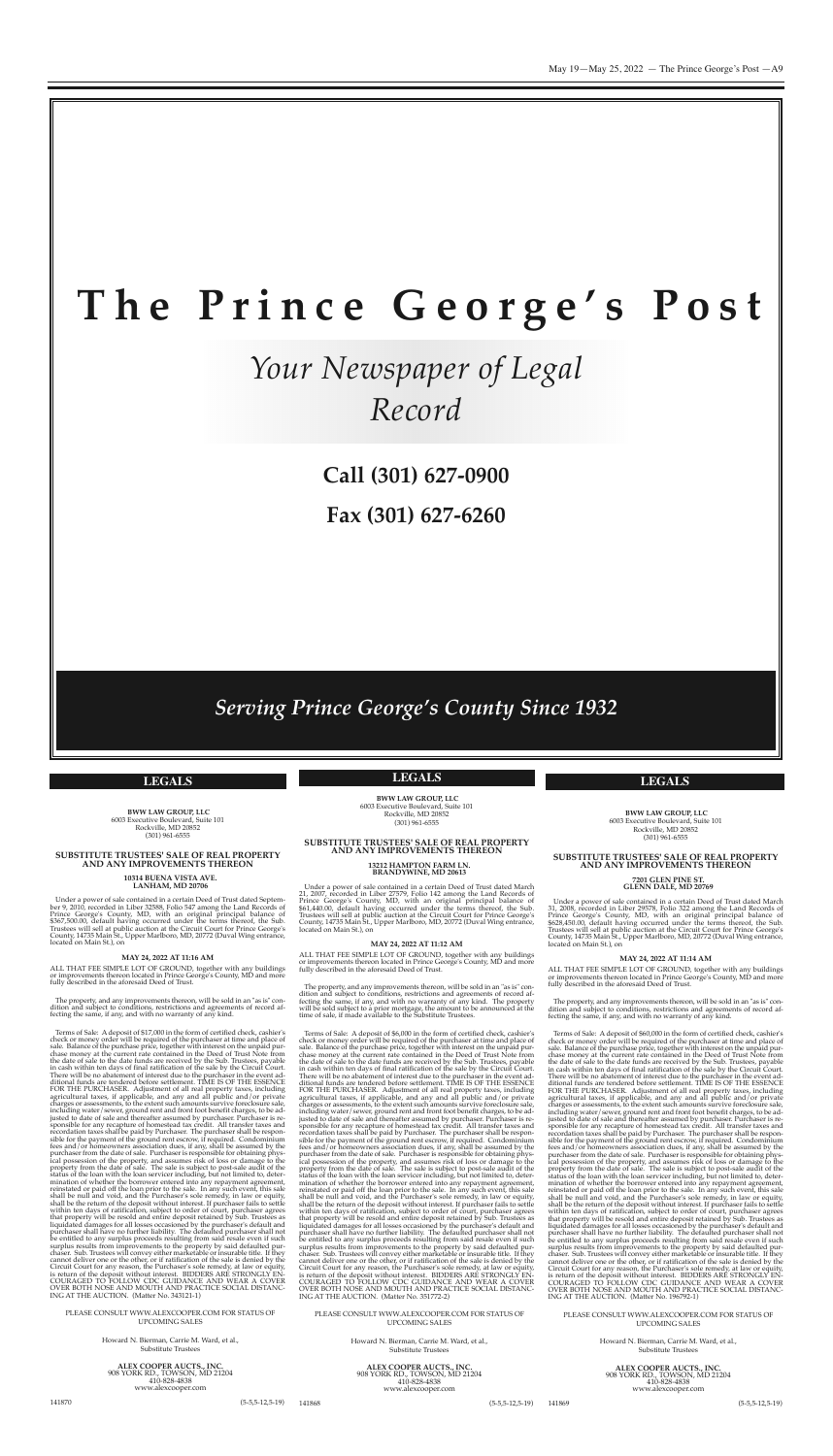Lucas I. Dansie 406 5th street, nW Washington, DC 20001 202-783-1597

#### **NOTICE OF APPOINTMENT NOTICE TO CREDITORS NOTICE TO UNKNOWN HEIRS**

To ALL peRsons InTeResTeD In The esTATe oF **dorothy mae prout**

Notice is given that Kevin<br>Demetrius Prout, whose address is 915 shady glen Drive, capitol heights, MD 20743, was on April 21, 2022 appointed Personal Representative of the estate of Dorothy Mae Prout who died on November 29, 2020 with a will.

Further information can be obtained by reviewing the estate file in the office of the Register of Wills or by contacting the personal representative or the attorney.

All persons having any objection to the appointment (or to the probate of the decedent's will) shall file their objections with the Register of Wills on or before the 21st day of october, 2022.

Estate No. 124059 141908 (5-12,5-19,5-26)

#### **NOTICE**

Any person having a claim against the decedent must present the claim to the undersigned personal representative or file it with the Register of Wills with a copy to the undersigned on or before the earlier of the following dates:

(1) six months from the date of the decedent's death; or

Notice is given that Oluseyi Kolawole, whose address is 7802 starfire Way, severn, MD 21144, was on January 28, 2022 appointed personal Representative of the estate of olufemi Kenneth Kolawole, who died on september 13, 2020 without a will.

(2) Two months after the personal representative mails or otherwise delivers to the creditor a copy of this published notice or other written notice, notifying the creditor that the claim will be barred unless the creditor presents the claims within two months from the mailing or other delivery of the notice.

A claim not presented or filed on or before that date, or any extension provided by law, is unenforceable thereafter. Claim forms may be obtained from the Register of Wills.

KeVIn DeMeTRIUs pRoUT personal Representative

ceReTA A. Lee RegIsTeR oF WILLs FoR PRINCE GEORGE'S COUNTY p.o. Box 1729 UppeR MARLBoRo, MD 20773-1729

sahmra A stevenson 9520 Berger Road suite 212 columbia, MD 21046 301-795-2728

**notice of appointment notice to creditorS notice to unKnown heirS**

To ALL peRsons InTeResTeD In The esTATe oF **olufemi Kenneth Kolawole**

Further information can be obtained by reviewing the estate file in the office of the Register of Wills or by contacting the personal representative or the attorney.

All persons having any objection to the appointment (or to the probate of the decedent's will) shall file their objections with the Register of Wills on or before the 28th day of July, 2022.

Any person having a claim against the decedent must present the claim to the undersigned personal representative or file it with the Register of Wills with a copy to the undersigned, on or before the earlier of the following dates:

(1) six months from the date of the decedent's death; or

(2) Two months after the personal representative mails or otherwise delivers to the creditor a copy of this published notice or other written notice, notifying the creditor that the claim will be barred unless the creditor presents the claims within two months from the mailing or other delivery of the notice.

A claim not presented or filed on or before that date, or any extension provided by law, is unenforceable thereafter. claim forms may be obtained from the Register of Wills.

oLUseYI KoLAWoLe personal Representative

ceReTA A. Lee RegIsTeR oF WILLs FoR PRINCE GEORGE'S COUNTY P.O. Box 1729 UppeR MARLBoRo, MD 20773-1729 Estate No. 121063 141914 (5-12,5-19,5-26)

#### **PUBLIC NOTICE CHARTER RESOLUTION NO. 176**

This is to give public notice that the Mayor and city council of Laurel approved Charter Resolution No. 176 at their regular meeting on Monday, May 9, 2022. This amendment shall become effective on the 28th day of June 2022, unless on or before the 20th day of June 2022, a Petition for Referendum on this charter Resolution meeting the requirements of section 4-304 of the MD Local government code Annotated is filed in writing with the Mayor or city Administrator by 5:00 p.m. on the 20th day of June 2022.

Article 300 city charter, section. 351 entitled "salary of the mayor" be repealed and replaced as set forth.

\*\*\*

#### **Current Section to be repealed:**

#### [sec. 351. - salary of the mayor.

ROHAN A. CATO 6721 Knollbrook Drive hyattsville, MD 20783

(a)The mayor shall receive an annual salary as set from time to time by an ordinance passed by the city council in the regular course of business change shall be made in the salary for any mayor during the term for which he was elected. The ordinance making any change in the salary paid to the mayor, either by way of increase or decrease, shall be finally ordained prior to the municipal election to elect the next succeeding mayor and shall take effect only as to the next succeeding mayor.(b)Notwithstanding the provisubsection (a) above, effective the second regular meeting following the November, 2015 election, the mayor shall receive an annual salary adjustment in the amount of five hundred dollars (\$500.00). Further, commenc ing July 1, 2016 and each July 1 thereafter, for each fiscal year in which city employees receive a market adjustment, the mayor shall receive a salary adjustment equal to the lesser of two (2) market adjustments over the prior year period or five hundred dollars (\$500.00) on the date of the regular meeting after the election next succeeding the date on which any market adjustment becomes effective.(c)The mayor shall be entitled to the same health benefits to which employees are entitled while serving on the city council.]

> Notice is hereby given this 9th day of May, 2022, by the circuit court for prince george's county, Maryland, that the sale of the property mentioned in these proceedings and described as 6721 Knollbrook Drive, hyattsville, MD 20783, made and reported by the substitute Trustee, will be RATIFIeD AnD con-FIRMED, unless cause to the contrary thereof be shown on or before the 9th day of June, 2022, provided a copy of this NOTICE be inserted in some weekly newspaper printed in said county, once in each of three successive weeks before the 9th day of June, 2022.

MAhAsIn eL AMIn clerk, circuit court for Prince George's County, MD True copy—Test: Mahasin El Amin*,* Clerk

#### **Replaced with:**

#### **Sec. 351. Salary of the Mayor.**

MAhAsIn eL AMIn clerk, circuit court for Prince George's County, MD True copy—Test: Mahasin El Amin*,* Clerk

Janelle Ryan-Colbert, Esq. 3060 Mitchellville Rd. ste. 216 Bowie, MD 20716 301-576-6200

Notice is given that Corliss Vaughn Adams, whose address is 3412 Texas Avenue se, Washington, Dc 20020, and David JosephAdams, whose address is 3605 Marlbrough Way, college park, MD 20740, were on April 28, 2022 appointed co-personal Representatives of the estate of Hester harrell Monk Adams who died on March 15, 2022 with a will.

- (a) The Mayor shall receive an annual salary as set forth herein, by an ordinance passed by the City Council in the regular course of business. Effective December 1, 2023, the Mayor shall receive a salary adjustment equal to the percentage salary adjustment approved for the City of Laurel employees in the General Operating Budget for Fiscal Year 2024. Every four years thereafter, effective December 1 of each such year, the salary of the Mayor shall be adjusted in like manner, being the same adjustment approved for the City of Laurel employees in the General Operating Budget for that fiscal year. No change shall be made in the salary for any Mayor during the term for which he/she was elected. The ordinance making any change in the salary paid to the Mayor, either by way of increase or decrease, shall be finally ordained prior to the municipal election to elect the next succeeding Mayor, and shall take effect only as to the next succeeding Mayor.
- (b) The Mayor shall be entitled to the same health benefits to which employees are entitled while serving as Mayor.
- (c) The Mayor may decline all or any portion of the annual salary and benefits to which he/she is otherwise entitled.

\*\*\*

A complete and exact copy of this charter Resolution shall be posted at the city of Laurel Municipal canter, 8103 sandy spring Road, Laurel for forty (40) days following its adoption, and on the city's website at www.cityoflaurel.org.

- 1. t/a el puente De oro Restaurant ciro castro, president, for <sup>a</sup> class B, Beer, Wine and Liquor for the use of Castro Corp., t/a El Puente De Oro Restaurant, 1401 University Blvd., #g-5 and g-6, hyattsville, Maryland 20783. – continued from May 4, 2022.
- 2. t/a El Paraiso Bar and Grill Erika Tellez Cardenas, President / secretary / Treasurer, for a class B, Beer, Wine and Liquor for the use of KMB corp., t/a el paraiso Bar and grill, 143 Bowie Road, Laurel, Maryland 20707. – Request for a Special Entertainment Permit.
- 3. t/a Restaurant 55 Michael T. Isley, Member, carlos Isley, Member Manager, Tonya A. Dodson, Member Manager, class B(BLx), Beer, Wine and Liquor for the use of Restaurant 55 LLc., t/a Restaurant 55, 5005 Jackson street, suite B, hyattsville, Maryland 2078. – Request for a special entertainment Permit.

Kimberley A. Rau, MMc clerk to the council

141945 (5-19,5-26,6-2,6-9)

#### **NOTICE OF INTENT TO DISPOSE OF IMPOUNDED VEHICLES**

The motor vehicle(s) below have been impounded by Fastlane Towing for violation of the County ordinance prohibiting unauthorized parking on private property and remains unclaimed as of the date of this notice.

The owner(s) / lien holder(s) are hereby informed of their right to reclaim vehicle(s) upon payment of all charges and costs resulting from towing, preservation and storage. Pursuant to Sec. 26.142.10, owner has the right to contest the validity of the tow within (21) days of the date of this notice by requesting a hearing with the Director.

> LM FileNo.: 938-00001-Oladokun LeWIs McDAnIeLs, LLc 50 citizens Way suite 202

Failure by owner(s) / lien holder(s) to reclaim vehicle(s) within 21 days of the date of this notice shall be deemed a waiver of all rights, title, and interest thereby consenting to the disposal of said vehicle.

To reclaim your vehicle, please call (301) 420-4012.

The following vehicles are located at 4110 suit Road, Lot 15, District heights, MD 20747 or 14610 B old gunpowder Road, Laurel, MD 20707

It is thereupon this 16th day of May, 2022, by the circuit court for Prince George's County, Maryland

| <b>YEAR</b> | MAKE            | <b>MODEL</b>         | VIN                      |
|-------------|-----------------|----------------------|--------------------------|
| 2005        | <b>NISSAN</b>   | <b>XTERRA</b>        | 5N1AN08W85C628498        |
| 2005        | <b>NISSAN</b>   | <b>ALTIMA</b>        | 1N4BL11D85C377128        |
| 2004        | <b>MERCURY</b>  | <b>GRAND MAROUIS</b> | 2MEFM74W94X689743        |
| 2005        | NISSAN          | <b>ALTIMA</b>        | 1N4AL11D25C365505        |
| 2009        | <b>NISSAN</b>   | <b>SENTRA</b>        | 3N1AB61EX9L678916        |
| 2006        | <b>TOYOTA</b>   | <b>COROLLA</b>       | 1NXBR32E16Z693585        |
| 2006        | <b>DODGE</b>    | <b>CHARGER</b>       | 2B3KA43G06H176672        |
| 2005        | <b>LEXUS</b>    | LS                   | <b>TTHBN36F455016718</b> |
| 2006        | <b>INFINITI</b> | G35                  | JNKCV51F56M610099        |
| 2014        | <b>CHEVY</b>    | <b>CAPTIVA</b>       | 3GNAL4EK1ES615824        |
| 2003        | <b>FORD</b>     | <b>EXPLORER</b>      | 41FMZU72K53UA83694       |
| 2015        | FORD            | <b>FIESTA</b>        | 3FADP4AEJ4FM152848       |
| 2003        | <b>CHEVY</b>    | <b>SILVERADO</b>     | 1GCHK29U43E363827        |
| 2007        | <b>DODGE</b>    | <b>CALIBER</b>       | 1B3HB48B17D411244        |
| 2006        | <b>PONTIAC</b>  | <b>TOVANTO</b>       | 2CKDL63FX66082159        |
| 2010        | FORD            | <b>FUSION</b>        | 3FAHP0JA1AR221474        |
| 2005        | <b>DODGE</b>    | <b>DURANGO</b>       | 1D4HB48DX5F590193        |
| 2018        | <b>HONDA</b>    | <b>CIVIC</b>         | 2HGFC3B77JH3522360       |
| 2007        | <b>DODGE</b>    | <b>MAGNUM</b>        | 2D4FV47V77H794430        |
| 2016        | <b>NISSAN</b>   | <b>ALTIMA</b>        | 1N4AL3AP6GN313839        |
| 2010        | <b>NISSAN</b>   | <b>SENTRA</b>        | 3N1AB6AP9AL629826        |
| 2017        | <b>ACURA</b>    | TLX                  | 19UUB1F32HA009826        |
| 2005        | <b>DODGE</b>    | <b>DURANGO</b>       | 1D4HB38N65F540166        |
| 2004        | <b>BMW</b>      |                      | WBAEV33464KR33643        |
| 1999        | <b>NISSAN</b>   | <b>ALTIMA</b>        | 1N4DL01D7XC192753        |
| 1998        | <b>JAGUAR</b>   | <b>XJR</b>           | SAJPX1849WC823381        |
| 2008        | <b>SATURN</b>   | <b>VUE</b>           | 3GSDLA3N68S519120        |
| 2006        | FORD            | <b>EXPEDITION</b>    | 1FMPU17516LA46885        |
| 2004        | <b>DODGE</b>    | RAM                  | 3D7KU28D24G106635        |
| 2011        | <b>CHEVY</b>    | <b>CRUZE</b>         | 1G1PF5S94B7305865        |
| 2008        | <b>CADILLAC</b> | <b>ESCALADE</b>      | 1GYFK66808R152088        |
| 2004        | <b>IEEP</b>     | <b>LIBERTY</b>       | 1J4GL48K54W268364        |
| 2008        | <b>HYUNDAI</b>  | <b>ENTOURAGE</b>     | KNDMC233186046102        |
| 2012        | <b>DODGE</b>    | <b>CHARGER</b>       | 2C3CDXBG2CH255189        |
| 2016        | <b>TOYOTA</b>   | <b>CAMRY</b>         | 4T1BF1FKXGU126631        |
| 2015        | <b>DODGE</b>    | <b>DART</b>          | 1C3CDFBB4FD278828        |

MAhAsIn eL AMIn clerk of the circuit court for Prince George's County, Maryland

#### 141947 (5-19)

cARRIe M. WARD, et al. 6003 Executive Blvd., Suite 101 Rockville, MD 20852

> substitute Trustees/ plaintiffs,

vs.

Defendant(s).

**in the circuit court for prince george's county, maryland case no. caef 18-05044**

All that property in Prince george's county described as: 17,354.0000 Sq.Ft. Rodgers sub Lot 1 As smt \$36,300 Lib 38500 Fl 182, tax account no. 18-3837077, Deed ref. 38500/00182 and assessed to peter odagbodo.

It is thereupon this 16th day of May, 2022, by the circuit court for prince George's County:

MAhAsIn eL AMIn clerk of the circuit court for Prince George's County, Maryland

The report states the purchase price at the Foreclosure sale to be \$266,355.39.

> The object of this proceeding is to secure the foreclosure of all rights of redemption in that certain parcel of real property situate in Prince george's county, Maryland (the "County") sold at Tax Sale by the collector of Taxes for the county to the plaintiff in this case, which parcel is described in the certificate of Tax Sale as:

141948 (5-19,5-26,6-2)

#### **notice**

cARRIe M. WARD, et al. 6003 executive Blvd., suite 101

Rockville, MD 20852

substitute Trustees/ plaintiffs,

vs.

John F. RIcKeTTs (DeceAseD) 8207 Bock Road Fort Washington, MD 20744

Defendant(s).

**in the circuit court for prince george's county, maryland**

> "Outlot A T-dt S/B 06/29/04 L19837 fl83 2.0500 Acres La Dova heights–R Blk 6, Assmt. \$2000 Lib 29616 Fl 021"; and also described in the instruments of record in the Land Records of the county as "BEING KNOWN AND DESIG-NATED as Outlot 'A', Block 6 (being a subdivision of parcel "A-2), LADOVA HEIGHTS, as recorded among the Land Records of Prince George's County, Maryland at Plat Book VJ 183, page 65.", bearing the property Tax ID no. **13-3170958**. and having the street address of 9313 Laval Drive, Upper Marlboro, MD 20774 (the "property")

**case no. caef 21-07186** Notice is hereby given this 10th day of May, 2022, by the circuit court for prince george's county, Maryland, that the sale of the property mentioned in these proceedings and described as 8207 Bock Road, Fort Washington, MD 20744, made and reported by the substitute Trustee, will be RATIFIeD AnD conFIRMeD, unless cause to the contrary thereof be shown on or before the 10th day of June, 2022, provided a copy of this noTIce be inserted in some weekly newspaper printed in said county, once in each of three successive weeks before the 10th day of June, 2022. The report states the purchase

price at the Foreclosure sale to be \$266,000.00.

MAhAsIn eL AMIn clerk of the circuit court for Prince George's County, Maryland

True Copy-Test: Mahasin El Amin, Clerk 141990 (5-19,5-26,6-2)

141949 (5-19,5-26,6-2)

#### **NOTICE OF APPOINTMENT NOTICE TO CREDITORS NOTICE TO UNKNOWN HEIRS**

#### To ALL peRsons InTeResTeD In The esTATe oF **heSter harrell monK adamS**

Further information can be obtained by reviewing the estate file in the office of the Register of Wills or by contacting the co-personal representatives or the attorney.

All persons having any objection to the appointment (or to the probate of the decedent's will) shall file their objections with the Register of Wills on or before the 28th day of october, 2022.

Any person having a claim against the decedent must present the claim to the undersigned co-personal representatives or file it with the Register of Wills with a copy to the undersigned on or before the earlier of the following dates:

(1) six months from the date of the decedent's death, except if the decedent died before october 1, 1992, nine months from the date of the decedent's death; or

(2) Two months after the co-personal representatives mails or other-wise delivers to the creditor a copy of this published notice or other written notice, notifying the creditor that the claim will be barred unless the creditor presents the claims within two months from the mailing or other delivery of the notice.

A claim not presented or filed on or before that date, or any extension provided by law, is unenforceable thereafter. claim forms may be obtained from the Register of Wills.

coRLIss VAUghn ADAMs DAnIeL Joseph ADAMs co-personal Representatives

CERETA A. LEE REGISTER OF WILLS FOR PRINCE GEORGE'S COUNTY P.O. Box 1729 UppeR MARLBoRo, MD 20773-1729 Estate No. 124896

141961 (5-19,5-26,6-2)

**prince george'S county goVernment**

#### **Board of license commissioners**

**(liquor control Board) regular SeSSion**

#### **June 1, 2022**

**a virtual hearing will be held via Zoom at 7:00 p.m. on wednesday, June 1, 2022. if you would like to attend, the link to the virtual hearing will be**

**available one week prior on the Bolc's website at http://bolc.mypgc.us or you may email Blc@co.pg.md.us to request the link. additional information may be obtained by contacting the Board's office at 301-583-9980.**

**Board of licenSe commiSSionerS**

Attest: Terence Sheppard Director May 13, 2022 141976 (5-19,5-26)

Frederick, MD 21701

#### **order of puBlication**

#### Abimbola oladokun,

plaintiff

vs.

The testate and intestate successors of Luvenia Eunice Gibson, deceased, and all persons claiming by, through, or under the decedent; Prince George's County, Maryland; and all unknown owners of the property and premises situate in prince george's county, Maryland, described as 2.4400 Acres. & Imps. Assmt \$189,500 Map 013 Grid F3 par 087 Lib 00000 Fl 004 and being identified on the Tax Roll as Parcel ID: 01-0023861, and which may be known as 11714 ellington Dr., Beltsville, MD 20705, the unknown owner's heirs, devisees, and personal representatives and their or any of their heirs, devisees, executors, administrators, grantees, assigns or successors in right, title and interest; and, any and all persons that have or claim to have any interest in the property and premises situate in prince george's county, Maryland, described as 2.4400 Acres. & Imps. Assmt \$189,500 Map 013 Grid F3 Par 087 Lib 00000 Fl 004 and being identified on the Tax Roll as parcel ID: 01-0023861, and which may be known as 11714 Ellington Dr., Beltsville, MD 20705, Defendants.

|                                             |                                                              | GEORGE'S           |
|---------------------------------------------|--------------------------------------------------------------|--------------------|
|                                             | <b>MECHANIC'S LIEN SALE</b>                                  | <b>POST</b>        |
| 2015 FIAT 500 POP<br>VIN: 3C3CFFARXFT750145 |                                                              | C <sub>a</sub> 11  |
|                                             |                                                              | $301 - 627 - 0900$ |
|                                             | Sale to be held JUNE 3, 2022 10:00<br>AM on the premises of: | Fax                |
| <b>COLLISION TOWING</b>                     |                                                              | $301 - 627 - 6260$ |
| 7229 LANDOVER RD                            |                                                              | <b>SUBSCRIBE</b>   |
| <b>HYATTSVILLE MD 20785</b>                 |                                                              | TODAY!             |
| 141944                                      | (5-19.5-26)                                                  |                    |

 $THE$  **PRINCE** 

**in the circuit court for prince george's county, maryland case no. cae 22-12997 tax Sale**

The object of this proceeding is to secure the foreclosure of all rights of redemption in the herein above described property sold, either directly or via assignment, by the collector of Taxes for the state of Maryland and Prince George's County, Maryland, to the Plaintiff in the proceeding.

The complaint states, among other things, that the amount necessary for the redemption for the subject property has not been paid, although more than six (6) months from the date of the sale have expired, and more than two (2) months from the date that the first of two (2) separate pre-suit Notices of the tax sale was sent to each required interested party have expired.

oRDeReD, that notice be given by the insertion of a copy of this Order in some newspaper having general circulation in Prince George's county, Maryland, once a week for three (3) consecutive weeks, on or before the 3rd day of June, 2022, warning all persons having or claiming to have any interest in the property described above to appear in this court by the 12th day of July, 2022, and redeem their respective property or answer the complaint, or thereafter a Final Decree will be entered foreclosing all rights of redemption in and as to the property, and vesting in the plaintiff a title in fee simple or leasehold, free and clear of all encumbrances.

The Defendants are hereby informed of the latest date to file a written Answer or Petition to Redeem the property mentioned in the complaint described above, and that failure to file a response on or before the date specified may result in a Default Judgment foreclosing all rights of redemption in and as to the property being rendered by this court against them.

True copy—Test: Mahasin El Amin, Clerk 141988 (5-19,5-26,6-2)

**ORDER OF PUBLICATION**

ApRIL MALVeo

plaintiff V.

peTeR oDAgBoDo

**AND** 

(All persons having or claiming to have an interest in the property situate and lying in Prince George's county and known as:)

6000 LYVeTTe WAY cApIToL heIghTs, MD 20743

#### **AND**

pRInce geoRge's coUnTY MARYLAnD seRVe on: RhonDAL. WeAVeR, AcTIng coUnTY ATToRneY

**AND** 

UnKnoWn oWneRs oF The pRopeRTY:

6000 LYVeTTe WAY cApIToL heIghTs, MD 20743

The unknown owner's heirs, devisees, and personal Representatives and their or any of their heirs, devisees, executors, administrators, grantees, assigns, or successors in right, title and interest

Defendant(s)

**In the Circuit Court for Prince George's County, Maryland**

#### **CASE NO.:**

#### **CAE 22-13037**

The object of this proceeding is to secure the foreclosure of all rights of redemption in the following property described below in the State of Maryland, sold by the collector of Taxes for Prince George's County and the state of Maryland to the plaintiff in this proceeding:

The complaint states, among other things, that the amounts necessary for redemption have not been paid, although more than six (6) months and a day from the date of sale has expired.

oRDeReD, That notice be given by the insertion of a copy of this Order in some newspaper having a general circulation in Prince George's county once a week for three (3) successive weeks on or before the 3rd day of June, 2022, warning all persons interested in the property to appear in this court by the 12th day of July, 2022, and redeem the property described above and answer the complaint or thereafter a Final Judgment will be entered foreclosing all rights of redemption in the property, and vesting in the plaintiff a title, free and clear of all encumbrances.

True copy—Test: Mahasin El Amin*,* Clerk 141987 (5-19,5-26,6-2)

#### **order of puBlication**

plaintiff

James H. Pringle, Jr.

v.

## WTc Ventures, L.L.c. et al

#### **in the circuit court for prince george's county, maryland case no. cae 21-00509**

The complaint states, among other things, that the amounts necessary for the redemption have not been paid.

WheReFoRe, it is this 16th day of May, 2022, by the circuit court for prince george's county, Maryland, hereby:

oRDeReD, that all Defendants named in this case are hereby informed that, in addition to the other statutorily requisite notices, this notice shall be given by insertion of a copy of this Order in a newspaper of general circulation in Prince George's County, Maryland once a week for three (3) successive weeks warning all persons having an interest in the property to file a written response in this court by the 12th day of July, 2022 to show cause

why the court should not foreclose all rights of redemption and redeem the Property and answer the Complaint or thereafter a final judgment will be entered foreclosing all rights of redemption in the property, and vesting in the plaintiff a title, free and clear of all liens and encumbrances and that any such person may redeem this parcel until the court issues a final judgment foreclosing the right of redemption and vesting in the plaintiff a Title to the Property free and clear of all liens and encumbraces.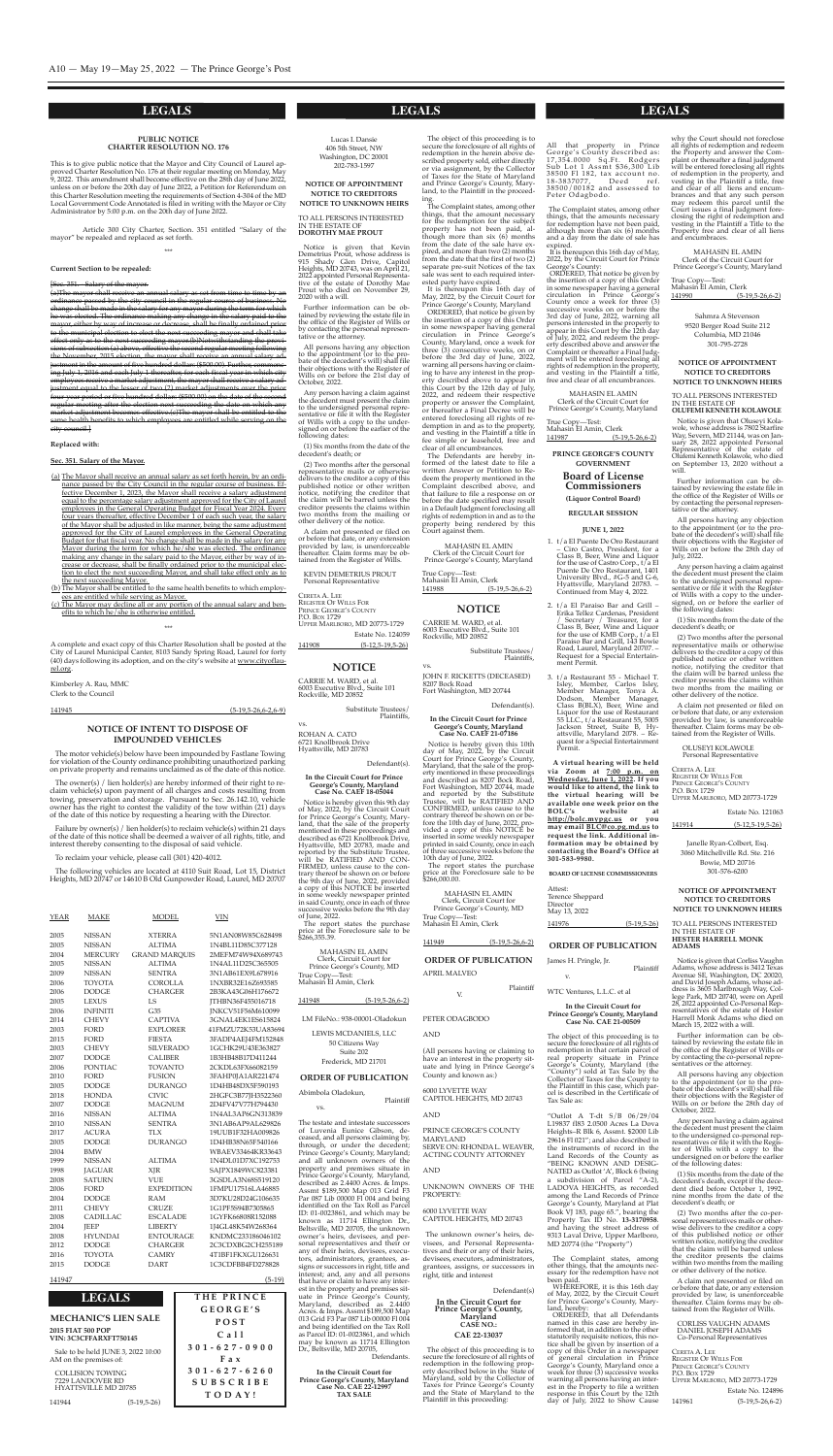**BWW LAW GROUP, LLC** 6003 executive Boulevard, suite 101 Rockville, MD 20852 (301) 961-6555

Under a power of sale contained in a certain Deed of Trust dated August 28, 2014, recorded in Liber 36323, Folio 359 among the Land Records of Prince George's County, MD, with an original principal balance of \$105,424.00, default having occurred under the terms thereof, the sub. Trustees will sell at public auction at the circuit court for prince george's County, 14735 Main St., Upper Marlboro, MD, 20772 (Duval Wing entrance, located on Main St.), on

#### **SUBSTITUTE TRUSTEES' SALE OF REAL PROPERTY AND ANY IMPROVEMENTS THEREON**

**<sup>2803</sup> EAST NOMAD CT. A/R/T/A <sup>2803</sup> NOMAD CT., EAST BOWIE, MD 20716**

#### **JUNE 1, 2022 AT 10:50 AM**

ALL ThAT Fee sIMpLe LoT oF gRoUnD, together with any buildings or improvements thereon located in Prince George's County, MD and more fully described in the aforesaid Deed of Trust.

The property, and any improvements thereon, will be sold in an "as is" condition and subject to conditions, restrictions and agreements of record affecting the same, if any, and with no warranty of any kind.

> Howard N. Bierman, Carrie M. Ward, et al., substitute Trustees

Under a power of sale contained in a certain Deed of Trust dated October 25, 1993, recorded in Liber 9134, Folio 732 among the Land Records of Prince George's County, MD, with an original principal balance of \$76,000.00, default having occurred under the terms thereof, the sub. Trustees will sell at public auction at the Circuit Court for Prince George's County, 14735 Main St., Upper Marlboro, MD, 20772 (Duval Wing entrance, located on Main St.), on

ALL THAT FEE SIMPLE LOT OF GROUND, together with any buildings or improvements thereon located in Prince George's County, MD and more fully described in the aforesaid Deed of Trust.

Terms of sale: A deposit of \$10,000 in the form of certified check, cashier's check or money order will be required of the purchaser at time and place of sale. Balance of the purchase price, together with interest on the unpaid purchase money at the current rate contained in the Deed of Trust Note from the date of sale to the date funds are received by the Sub. Trustees, payable in cash within ten days of final ratification of the sale by the Circuit Court. There will be no abatement of interest due to the purchaser in the event additional funds are tendered before settlement. TIMe Is oF The essence FoR The pURchAseR. Adjustment of all real property taxes, including agricultural taxes, if applicable, and any and all public and/or private charges or assessments, to the extent such amounts survive foreclosure sale, including water/sewer, ground rent and front foot benefit charges, to be adjusted to date of sale and thereafter assumed by purchaser. purchaser is responsible for any recapture of homestead tax credit. All transfer taxes and recordation taxes shall be paid by purchaser. The purchaser shall be responsible for the payment of the ground rent escrow, if required. condominium fees and/or homeowners association dues, if any, shall be assumed by the purchaser from the date of sale. Purchaser is responsible for obtaining physical possession of the property, and assumes risk of loss or damage to the property from the date of sale. The sale is subject to post-sale audit of the status of the loan with the loan servicer including, but not limited to, determination of whether the borrower entered into any repayment agreement, reinstated or paid off the loan prior to the sale. In any such event, this sale shall be null and void, and the purchaser's sole remedy, in law or equity, shall be the return of the deposit without interest. If purchaser fails to settle within ten days of ratification, subject to order of court, purchaser agrees that property will be resold and entire deposit retained by sub. Trustees as liquidated damages for all losses occasioned by the purchaser's default and purchaser shall have no further liability. The defaulted purchaser shall not be entitled to any surplus proceeds resulting from said resale even if such surplus results from improvements to the property by said defaulted purchaser. sub. Trustees will convey either marketable or insurable title. If they cannot deliver one or the other, or if ratification of the sale is denied by the circuit court for any reason, the purchaser's sole remedy, at law or equity, is return of the deposit without interest. BIDDERS ARE STRONGLY ENcoURAgeD To FoLLoW cDc gUIDAnce AnD WeAR A coVeR oVeR BoTh nose AnD MoUTh AnD pRAcTIce socIAL DIsTAnc-Ing AT The AUcTIon. (Matter no. 348983-1)

#### pLeAse consULT WWW.ALexcoopeR.coM FoR sTATUs oF UpcoMIng sALes

Howard N. Bierman, Carrie M. Ward, et al., substitute Trustees

**ALEX COOPER AUCTS., INC.** <sup>908</sup> YoRK RD., ToWson, MD <sup>21204</sup> www.alexcooper.com

**ALEX COOPER AUCTS., INC.** <sup>908</sup> YoRK RD., ToWson, MD <sup>21204</sup> 410-828-4838 www.alexcooper.com

141899 (5-12,5-19,5-26)

**BWW LAW GROUP, LLC** 6003 executive Boulevard, suite 101 Rockville, MD 20852 (301) 961-6555

#### **SUBSTITUTE TRUSTEES' SALE OF REAL PROPERTY AND ANY IMPROVEMENTS THEREON**

# **<sup>6027</sup> APPLEGARTH PL. CAPITOL HEIGHTS, MD <sup>20743</sup>**

ALL THAT FEE SIMPLE LOT OF GROUND, together with any buildings or improvements thereon located in prince george's county, MD and described as Unit 78, in the "Phase 13, Highland Gate Condominium" and more fully described in the aforesaid Deed of Trust.

#### **JUNE 1, 2022 AT 10:52 AM**

The property, and any improvements thereon, will be sold in an "as is" condition and subject to conditions, restrictions and agreements of record affecting the same, if any, and with no warranty of any kind.

Howard N. Bierman, Carrie M. Ward, et al., substitute Trustees

ALL THAT FEE SIMPLE LOT OF GROUND, together with any buildings or improvements thereon located in Prince George's County, MD and more fully described in the aforesaid Deed of Trust.

The property, and any improvements thereon, will be sold in an "as is" condition and subject to conditions, restrictions and agreements of record affecting the same, if any, and with no warranty of any kind. The property will be sold subject to a prior mortgage, the amount to be announced at the time of sale, if made available to the Substitute Trustees.

Terms of sale: A deposit of \$5,000 in the form of certified check, cashier's check or money order will be required of the purchaser at time and place of sale. Balance of the purchase price, together with interest on the unpaid purchase money at the current rate contained in the Deed of Trust Note from the date of sale to the date funds are received by the Sub. Trustees, payable in cash within ten days of final ratification of the sale by the Circuit Court. There will be no abatement of interest due to the purchaser in the event additional funds are tendered before settlement. TIMe Is oF The essence FoR The pURchAseR. Adjustment of all real property taxes, including agricultural taxes, if applicable, and any and all public and/or private charges or assessments, to the extent such amounts survive foreclosure sale, including water/sewer, ground rent and front foot benefit charges, to be adjusted to date of sale and thereafter assumed by purchaser. purchaser is responsible for any recapture of homestead tax credit. All transfer taxes and recordation taxes shall be paid by purchaser. The purchaser shall be responsible for the payment of the ground rent escrow, if required. condominium fees and/or homeowners association dues, if any, shall be assumed by the purchaser from the date of sale. Purchaser is responsible for obtaining physical possession of the property, and assumes risk of loss or damage to the property from the date of sale. The sale is subject to post-sale audit of the status of the loan with the loan servicer including, but not limited to, determination of whether the borrower entered into any repayment agreement, reinstated or paid off the loan prior to the sale. In any such event, this sale shall be null and void, and the purchaser's sole remedy, in law or equity, shall be the return of the deposit without interest. If purchaser fails to settle within ten days of ratification, subject to order of court, purchaser agrees<br>that property will be resold and entire deposit retained by Sub. Trustees as liquidated damages for all losses occasioned by the purchaser's default and purchaser shall have no further liability. The defaulted purchaser shall not be entitled to any surplus proceeds resulting from said resale even if such surplus results from improvements to the property by said defaulted purchaser. sub. Trustees will convey either marketable or insurable title. If they cannot deliver one or the other, or if ratification of the sale is denied by the circuit court for any reason, the purchaser's sole remedy, at law or equity, is return of the deposit without interest. BIDDERS ARE STRONGLY ENcoURAgeD To FoLLoW cDc gUIDAnce AnD WeAR A coVeR oVeR BoTh nose AnD MoUTh AnD pRAcTIce socIAL DIsTAnc-Ing AT The AUcTIon. (Matter no. 353637-2)

pLeAse consULT WWW.ALexcoopeR.coM FoR sTATUs oF UpcoMIng sALes

141900 (5-12,5-19,5-26)

Howard N. Bierman, Carrie M. Ward, et al., substitute Trustees

**ALEX COOPER AUCTS., INC.** <sup>908</sup> YoRK RD., ToWson, MD <sup>21204</sup> www.alexcooper.com

**BWW LAW GROUP, LLC** 6003 executive Boulevard, suite 101 Rockville, MD 20852 (301) 961-6555

#### **SUBSTITUTE TRUSTEES' SALE OF REAL PROPERTY AND ANY IMPROVEMENTS THEREON**

# **<sup>14208</sup> BARENTON DR. UPPER MARLBORO, MD <sup>20772</sup>**

Under a power of sale contained in a certain Deed of Trust dated June 3, 2005, recorded in Liber 22855, Folio 297 among the Land Records of Prince George's County, MD, with an original principal balance of \$214,200.00, default having occurred under the terms thereof, the sub. Trustees will sell at public auction at the Circuit Court for Prince George's County, 14735 Main st., Upper Marlboro, MD, 20772 (Duval Wing entrance, located on Main st.), on

ALL THAT FEE SIMPLE LOT OF GROUND, together with any buildings or improvements thereon located in Prince George's County, MD and more fully described in the aforesaid Deed of Trust.

#### **JUNE 1, 2022 AT 10:54 AM**

The property, and any improvements thereon, will be sold in an "as is" condition and subject to conditions, restrictions and agreements of record affecting the same, if any, and with no warranty of any kind.

Howard N. Bierman, Carrie M. Ward, et al., substitute Trustees

**BWW LAW GROUP, LLC** 6003 executive Boulevard, suite 101 Rockville, MD 20852  $(301)$  961-6555

Terms of sale: A deposit of \$14,000 in the form of certified check, cashier's check or money order will be required of the purchaser at time and place of sale. Balance of the purchase price, together with interest on the unpaid purchase money at the current rate contained in the Deed of Trust Note from the date of sale to the date funds are received by the Sub. Trustees, payable in cash within ten days of final ratification of the sale by the Circuit Court. There will be no abatement of interest due to the purchaser in the event additional funds are tendered before settlement. TIMe Is oF The essence FoR The pURchAseR. Adjustment of all real property taxes, including agricultural taxes, if applicable, and any and all public and/or private charges or assessments, to the extent such amounts survive foreclosure sale, including water/sewer, ground rent and front foot benefit charges, to be adjusted to date of sale and thereafter assumed by purchaser. purchaser is responsible for any recapture of homestead tax credit. All transfer taxes and recordation taxes shall be paid by purchaser. The purchaser shall be responsible for the payment of the ground rent escrow, if required. condominium fees and/or homeowners association dues, if any, shall be assumed by the purchaser from the date of sale. Purchaser is responsible for obtaining physical possession of the property, and assumes risk of loss or damage to the property from the date of sale. The sale is subject to post-sale audit of the status of the loan with the loan servicer including, but not limited to, determination of whether the borrower entered into any repayment agreement, reinstated or paid off the loan prior to the sale. In any such event, this sale shall be null and void, and the purchaser's sole remedy, in law or equity, shall be the return of the deposit without interest. If purchaser fails to settle within ten days of ratification, subject to order of court, purchaser agrees that property will be resold and entire deposit retained by Sub. Trustees as<br>liquidated damages for all losses occasioned by the purchaser's default and purchaser shall have no further liability. The defaulted purchaser shall not be entitled to any surplus proceeds resulting from said resale even if such surplus results from improvements to the property by said defaulted purchaser. sub. Trustees will convey either marketable or insurable title. If they cannot deliver one or the other, or if ratification of the sale is denied by the circuit court for any reason, the purchaser's sole remedy, at law or equity, is return of the deposit without interest. BIDDERS ARE STRONGLY ENcoURAgeD To FoLLoW cDc gUIDAnce AnD WeAR A coVeR oVeR BoTh nose AnD MoUTh AnD pRAcTIce socIAL DIsTAnc-Ing AT The AUcTIon. (Matter no. 349677-1)

ALL THAT FEE SIMPLE LOT OF GROUND, together with any buildings or improvements thereon located in Prince George's County, MD and more fully described in the aforesaid Deed of Trust.

#### pLeAse consULT WWW.ALexcoopeR.coM FoR sTATUs oF UpcoMIng sALes

**ALEX COOPER AUCTS., INC.** <sup>908</sup> YoRK RD., ToWson, MD <sup>21204</sup> 410-828-4838 www.alexcooper.com

Howard N. Bierman, Carrie M. Ward, et al., substitute Trustees

141901 (5-12,5-19,5-26)

6003 executive Boulevard, suite 101 Rockville, MD 20852 (301) 961-6555

#### **SUBSTITUTE TRUSTEES' SALE OF REAL PROPERTY AND ANY IMPROVEMENTS THEREON**

# **<sup>3701</sup> WALNUT LN. SUITLAND, MD <sup>20746</sup>**

Under a power of sale contained in a certain Deed of Trust dated October 23, 2006, recorded in Liber 27401, Folio 517 among the Land Records of Prince George's County, MD, with an original principal balance of \$46,500.00, default having occurred under the terms thereof, the sub. Trustees will sell at public auction at the Circuit Court for Prince George's County, 14735 Main St., Upper Marlboro, MD, 20772 (Duval Wing entrance, located on Main St.), on

#### **JUNE 1, 2022 AT 10:56 AM**

Terms of sale: A deposit of \$5,000 in the form of certified check, cashier's check or money order will be required of the purchaser at time and place of sale. Balance of the purchase price, together with interest on the unpaid purchase money at the current rate contained in the Deed of Trust Note from the date of sale to the date funds are received by the Sub. Trustees, payable in cash within ten days of final ratification of the sale by the Circuit Court. There will be no abatement of interest due to the purchaser in the event additional funds are tendered before settlement. TIMe Is oF The essence FoR The pURchAseR. Adjustment of all real property taxes, including agricultural taxes, if applicable, and any and all public and/or private charges or assessments, to the extent such amounts survive foreclosure sale, including water/sewer, ground rent and front foot benefit charges, to be adjusted to date of sale and thereafter assumed by purchaser. purchaser is responsible for any recapture of homestead tax credit. All transfer taxes and recordation taxes shall be paid by purchaser. The purchaser shall be responsible for the payment of the ground rent escrow, if required. condominium fees and/or homeowners association dues, if any, shall be assumed by the purchaser from the date of sale. Purchaser is responsible for obtaining physical possession of the property, and assumes risk of loss or damage to the property from the date of sale. The sale is subject to post-sale audit of the status of the loan with the loan servicer including, but not limited to, determination of whether the borrower entered into any repayment agreement, reinstated or paid off the loan prior to the sale. In any such event, this sale shall be null and void, and the purchaser's sole remedy, in law or equity, shall be the return of the deposit without interest. If purchaser fails to settle within ten days of ratification, subject to order of court, purchaser agrees that property will be resold and entire deposit retained by Sub. Trustees as<br>liquidated damages for all losses occasioned by the purchaser's default and purchaser shall have no further liability. The defaulted purchaser shall not be entitled to any surplus proceeds resulting from said resale even if such surplus results from improvements to the property by said defaulted purchaser. sub. Trustees will convey either marketable or insurable title. If they cannot deliver one or the other, or if ratification of the sale is denied by the circuit court for any reason, the purchaser's sole remedy, at law or equity, is return of the deposit without interest. BIDDERS ARE STRONGLY ENcoURAgeD To FoLLoW cDc gUIDAnce AnD WeAR A coVeR oVeR BoTh nose AnD MoUTh AnD pRAcTIce socIAL DIsTAnc-Ing AT The AUcTIon. (Matter no. 351748-2)

#### pLeAse consULT WWW.ALexcoopeR.coM FoR sTATUs oF UpcoMIng sALes

141902 (5-12,5-19,5-26)



**BWW LAW GROUP, LLC** 6003 executive Boulevard, suite 101 Rockville, MD 20852 (301) 961-6555

#### **SUBSTITUTE TRUSTEES' SALE OF REAL PROPERTY AND ANY IMPROVEMENTS THEREON**

# **<sup>17305</sup> WILL CT. ACCOKEEK, MD <sup>20607</sup>**

Under a power of sale contained in a certain Deed of Trust dated October 30, 2006, recorded in Liber 26751, Folio 655 among the Land Records of prince george's county, MD, with an original principal balance of \$828,750.00, default having occurred under the terms thereof, the sub. Trustees will sell at public auction at the Circuit Court for Prince George's County, 14735 Main St., Upper Marlboro, MD, 20772 (Duval Wing entrance, located on Main St.), on

#### **JUNE 7, 2022 AT 10:40 AM**

The property, and any improvements thereon, will be sold in an "as is" condition and subject to conditions, restrictions and agreements of record affecting the same, if any, and with no warranty of any kind.

Terms of sale: A deposit of \$89,000 in the form of certified check, cashier's check or money order will be required of the purchaser at time and place of sale. Balance of the purchase price, together with interest on the unpaid purchase money at the current rate contained in the Deed of Trust Note from the date of sale to the date funds are received by the Sub. Trustees, payable in cash within ten days of final ratification of the sale by the Circuit Court. There will be no abatement of interest due to the purchaser in the event additional funds are tendered before settlement. TIMe Is oF The essence FoR The pURchAseR. Adjustment of all real property taxes, including agricultural taxes, if applicable, and any and all public and/or private charges or assessments, to the extent such amounts survive foreclosure sale, including water/sewer, ground rent and front foot benefit charges, to be adjusted to date of sale and thereafter assumed by purchaser. purchaser is responsible for any recapture of homestead tax credit. All transfer taxes and recordation taxes shall be paid by purchaser. The purchaser shall be responsible for the payment of the ground rent escrow, if required. condominium fees and/or homeowners association dues, if any, shall be assumed by the purchaser from the date of sale. Purchaser is responsible for obtaining physical possession of the property, and assumes risk of loss or damage to the property from the date of sale. The sale is subject to post-sale audit of the status of the loan with the loan servicer including, but not limited to, determination of whether the borrower entered into any repayment agreement, reinstated or paid off the loan prior to the sale. In any such event, this sale shall be null and void, and the purchaser's sole remedy, in law or equity, shall be the return of the deposit without interest. If purchaser fails to settle within ten days of ratification, subject to order of court, purchaser agrees<br>that property will be resold and entire deposit retained by Sub. Trustees as liquidated damages for all losses occasioned by the purchaser's default and purchaser shall have no further liability. The defaulted purchaser shall not be entitled to any surplus proceeds resulting from said resale even if such surplus results from improvements to the property by said defaulted purchaser. sub. Trustees will convey either marketable or insurable title. If they cannot deliver one or the other, or if ratification of the sale is denied by the circuit court for any reason, the purchaser's sole remedy, at law or equity, is return of the deposit without interest. BIDDERS ARE STRONGLY ENcoURAgeD To FoLLoW cDc gUIDAnce AnD WeAR A coVeR oVeR BoTh nose AnD MoUTh AnD pRAcTIce socIAL DIsTAnc-Ing AT The AUcTIon. (Matter no. 64165-1)

pLeAse consULT WWW.ALexcoopeR.coM FoR sTATUs oF UpcoMIng sALes

**ALEX COOPER AUCTS., INC.** <sup>908</sup> YoRK RD., ToWson, MD <sup>21204</sup>

410-828-4838 www.alexcooper.com

141938 (5-19,5-26,6-2)

#### **SUBSTITUTE TRUSTEES' SALE OF REAL PROPERTY AND ANY IMPROVEMENTS THEREON**

# **<sup>12168</sup> BELTSVILLE DR. BELTSVILLE, MD <sup>20705</sup>**

Under a power of sale contained in a certain Deed of Trust dated May 25, 2007, recorded in Liber 29671, Folio 670 among the Land Records of prince George's County, MD, with an original principal balance of \$282,400.00, default having occurred under the terms thereof, the sub. Trustees will sell at public auction at the Circuit Court for Prince George's County, 14735 Main st., Upper Marlboro, MD, 20772 (Duval Wing entrance, located on Main st.), on

#### **JUNE 7, 2022 AT 10:42 AM**

The property, and any improvements thereon, will be sold in an "as is" condition and subject to conditions, restrictions and agreements of record affecting the same, if any, and with no warranty of any kind.

Terms of sale: A deposit of \$23,000 in the form of certified check, cashier's check or money order will be required of the purchaser at time and place of sale. Balance of the purchase price, together with interest on the unpaid purchase money at the current rate contained in the Deed of Trust Note from the date of sale to the date funds are received by the Sub. Trustees, payable in cash within ten days of final ratification of the sale by the Circuit Court. There will be no abatement of interest due to the purchaser in the event additional funds are tendered before settlement. TIMe Is oF The essence FoR The pURchAseR. Adjustment of all real property taxes, including agricultural taxes, if applicable, and any and all public and/or private charges or assessments, to the extent such amounts survive foreclosure sale, including water/sewer, ground rent and front foot benefit charges, to be adjusted to date of sale and thereafter assumed by purchaser. purchaser is responsible for any recapture of homestead tax credit. All transfer taxes and recordation taxes shall be paid by purchaser. The purchaser shall be responsible for the payment of the ground rent escrow, if required. condominium fees and/or homeowners association dues, if any, shall be assumed by the purchaser from the date of sale. Purchaser is responsible for obtaining physical possession of the property, and assumes risk of loss or damage to the property from the date of sale. The sale is subject to post-sale audit of the status of the loan with the loan servicer including, but not limited to, determination of whether the borrower entered into any repayment agreement, reinstated or paid off the loan prior to the sale. In any such event, this sale shall be null and void, and the purchaser's sole remedy, in law or equity, shall be the return of the deposit without interest. If purchaser fails to settle within ten days of ratification, subject to order of court, purchaser agrees that property will be resold and entire deposit retained by Sub. Trustees as<br>liquidated damages for all losses occasioned by the purchaser's default and purchaser shall have no further liability. The defaulted purchaser shall not be entitled to any surplus proceeds resulting from said resale even if such surplus results from improvements to the property by said defaulted purchaser. sub. Trustees will convey either marketable or insurable title. If they cannot deliver one or the other, or if ratification of the sale is denied by the circuit court for any reason, the purchaser's sole remedy, at law or equity, is return of the deposit without interest. BIDDERS ARE STRONGLY ENcoURAgeD To FoLLoW cDc gUIDAnce AnD WeAR A coVeR oVeR BoTh nose AnD MoUTh AnD pRAcTIce socIAL DIsTAnc-Ing AT The AUcTIon. (Matter no. 321850-1)

#### pLeAse consULT WWW.ALexcoopeR.coM FoR sTATUs oF UpcoMIng sALes

**ALEX COOPER AUCTS., INC.** <sup>908</sup> YoRK RD., ToWson, MD <sup>21204</sup> 410-828-4838 www.alexcooper.com

141939 (5-19,5-26,6-2)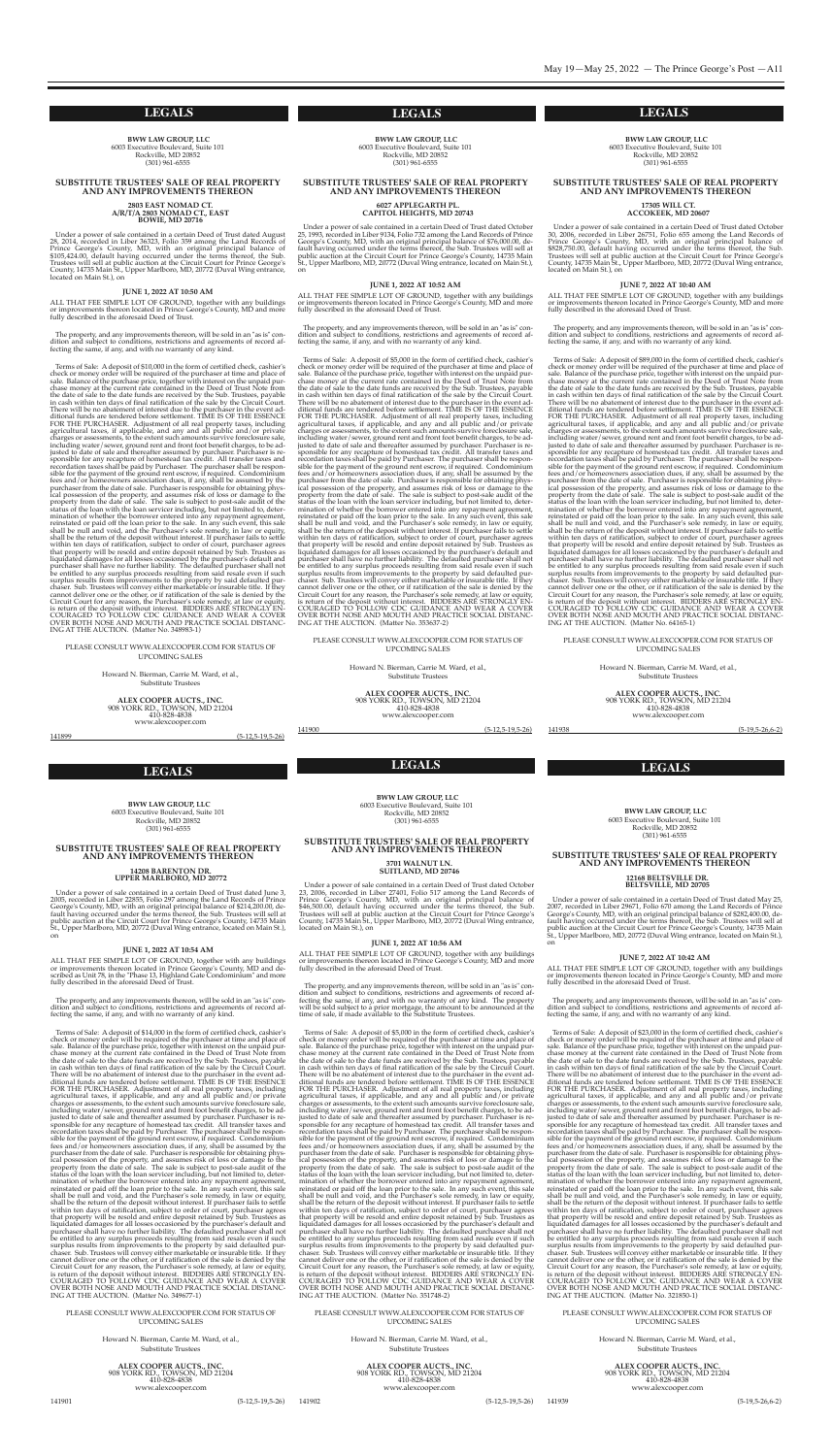#### **to Subscribe call the prince george's post at 301-627-0900 LEGALS LEGALS LEGALS**

#### **LEGALS LEGALS LEGALS**

Notice is given that Richard Canavan, whose address is 16504 old

#### **NOTICE OF APPOINTMENT NOTICE TO CREDITORS NOTICE TO UNKNOWN HEIRS**

To ALL peRsons InTeResTeD In The esTATe oF **marcy canaVan** AKA MARcY c cAnAVAn

Marshall hall Rd., Accokeek, MD 20607, and Kelly canavan, whose address is 2701 Colonial Rd., Accokeek, MD 20607, were on March 21, 2022 appointed co-personal Representatives of the estate of Marcy canavan who died on February 6, 2020 with a will.

Further information can be obtained by reviewing the estate file in the office of the Register of Wills or by contacting the co-personal representatives or the attorney.

All persons having any objection to the appointment (or to the probate of the decedent's will) shall file their objections with the Register of Wills on or before the 21st day of september, 2022.

Any person having a claim against the decedent must present the claim to the undersigned co-personal representatives or file it with the Register of Wills with a copy to the undersigned on or before the earlier of the following dates:

(1) six months from the date of the decedent's death; or

Further information can be ob-<br>tained by reviewing the estate file in the office of the Register of Wills or by contacting the co-personal representatives or the attorney.

All persons having any objection to the appointment (or to the probate of the decedent's will) shall file their objections with the Register of Wills on or before the 21st day of October, 2022.

(2) Two months after the co-personal representatives mails or otherwise delivers to the creditor a copy of this published notice or other written notice, notifying the creditor that the claim will be barred unless the creditor presents the claims within two months from the mailing or other delivery of the notice.

A claim not presented or filed on or before that date, or any extension provided by law, is unenforceable thereafter. Claim forms may be obtained from the Register of Wills.

KeLLY cAnAVAn RICHARD CANAVAN co-personal Representatives

CERETA A. LEE RegIsTeR oF WILLs FoR PRINCE GEORGE'S COUNTY P.O. Box 1729 UppeR MARLBoRo, MD 20773-1729 Estate No. 123437

141912 (5-12,5-19,5-26)

Notice is given that Michelle A Fenwick, whose address is 1404 C To ALL peRsons InTeResTeD In The esTATe oF **lawrence calVin horn**

**NOTICE OF APPOINTMENT NOTICE TO CREDITORS NOTICE TO UNKNOWN HEIRS**

> Notice is given that Betty L Austin, whose address is 12515 High Germany Rd SE, Little Orleans, MD 21766, was on April 28, 2022 appointed Personal Representative of the estate of Lawrence calvin horn, who died on January 16, 2022 without a will.

**agneS marie harriSon**

street ne, Washington, Dc 20002, and Latasha M Hymes, whose address is 5293 85th Ave Apt#105, New carrollton, MD 20784, were on April 21, 2022 appointed co-personal Representatives of the estate of Agnes Marie harrison who died on January 9, 2022 with a will.

Any person having a claim against the decedent must present the claim to the undersigned co-personal representatives or file it with the Register of Wills with a copy to the undersigned on or before the earlier of the following dates:

Notice is given that Teresa Cody, whose address is 133 codys Lane, Triadelphia, WV 26059, was on March 14, 2022 appointed personal Representative of the estate of James Wesley Dunlap, who died on April 27, 2020 without a will.

To ALL peRsons InTeResTeD In The esTATe oF **notice of appointment notice to creditorS notice to unKnown heirS**

(1) six months from the date of the decedent's death; or

(2) Two months after the co-personal representatives mails or otherwise delivers to the creditor a copy of this published notice or other written notice, notifying the creditor that the claim will be barred unless the creditor presents the claims within two months from the mailing or other delivery of the notice.

A claim not presented or filed on or before that date, or any extension provided by law, is unenforceable thereafter. Claim forms may be obtained from the Register of Wills.

MIcheLLe A FenWIcK LATAshA M hYMes co-personal Representatives

Notice is given that Peggy Swann, whose address is 5230 Marbury Run Road, Marbury, MD 20656, was on

March 25, 2022 appointed personal Representative of the estate of Lloyd W. Kremer, Sr, who died on May 20,

ceReTA A. Lee RegIsTeR oF WILLs FoR PRINCE GEORGE'S COUNTY P.O. Box 1729 UppeR MARLBoRo, MD 20773-1729 Estate No. 123995 141913 (5-12,5-19,5-26)

Further information can be obtained by reviewing the estate file in the office of the Register of Wills or by contacting the personal representative or the attorney.

All persons having any objection to the appointment (or to the probate of the decedent's will) shall file their objections with the Register of Wills on or before the 28th day of october, 2022.

In The esTATe oF **Jonnie m. pearSon** Notice is given that Chrystal Hall.

Any person having a claim against the decedent must present the claim to the undersigned personal representative or file it with the Register of Wills with a copy to the undersigned, on or before the earlier of the following dates:

(1) six months from the date of the decedent's death; or

(2) Two months after the personal representative mails or otherwise delivers to the creditor a copy of this published notice or other written notice, notifying the creditor that the claim will be barred unless the creditor presents the claims within two months from the mailing or other delivery of the notice.

A claim not presented or filed on or before that date, or any extension provided by law, is unenforceable thereafter. claim forms may be obtained from the Register of Wills.

BeTTY L AUsTIn personal Representative

> CERETA A. LEE REGISTER OF WILLS FOR PRINCE GEORGE'S COUNTY P.O. Box 1729 UppeR MARLBoRo, MD 20773-1729

| CERETA A. LEE                 |                               |
|-------------------------------|-------------------------------|
| <b>REGISTER OF WILLS FOR</b>  |                               |
| <b>PRINCE GEORGE'S COUNTY</b> |                               |
| P.O. Box 1729                 |                               |
|                               | UPPER MARLBORO, MD 20773-1729 |
|                               | Estate No. 124614             |
| 141915                        | $(5-12.5-19.5-26)$            |

Janelle Ryan-Colbert, Esq. 3060 Mitchellville Rd. ste. 216 Bowie, MD 20716 301-576-6200

> **notice of appointment notice to creditorS notice to unKnown heirS**

To ALL peRsons InTeResTeD In The esTATe oF

**JameS weSley dunlap**

Notice is given that Corliss Vaughn Adams, whose address is 3412 Texas Avenue SE, Washington, DC 20020, and David JosephAdams, whose address is 3605 Marlbrough Way, college park, MD 20740, were on April 28, 2022 appointed co-personal Representatives of the estate of Hester harrell Monk Adams who died on March 15, 2022 with a will.

> Further information can be obtained by reviewing the estate file in the office of the Register of Wills or by contacting the personal representative or the attorney.

All persons having any objection to the appointment (or to the probate of the decedent's will) shall file their objections with the Register of Wills on or before the 14th day of september, 2022.

Any person having a claim against the decedent must present the claim to the undersigned personal representative or file it with the Register of Wills with a copy to the undersigned, on or before the earlier of the following dates:

CERETA A. LEE RegIsTeR oF WILLs FoR PRINCE GEORGE'S COUNTY P.O. Box 1729 UppeR MARLBoRo, MD 20773-1729 Estate No. 124896 141961 (5-19,5-26,6-2)

Peter D. Antonoplos 5425 Wisconsin Ave, suite 600 chevy chase, MD 20815 (301) 328-8927

> (1) six months from the date of the decedent's death; or

(2) Two months after the personal representative mails or otherwise delivers to the creditor a copy of this published notice or other written notice, notifying the creditor that the claim will be barred unless the creditor presents the claims within two months from the mailing or other delivery of the notice.

Notice is given that Karen Campo, whose address is 12 Grove Street, Enfield, cT 06082, was on May 6, 2022 appointed Personal Representative of the estate of Brian gerald smith a/k/a: Brian g. smith who died on July 25, 2021 with a will.

> A claim not presented or filed on or before that date, or any extension provided by law, is unenforceable thereafter. claim forms may be obtained from the Register of Wills.

TeResA coDY personal Representative

| CERETA A. LEE<br><b>REGISTER OF WILLS FOR</b><br>PRINCE GEORGE'S COUNTY<br><b>P.O. Box 1729</b> |                               |
|-------------------------------------------------------------------------------------------------|-------------------------------|
|                                                                                                 | UPPER MARLBORO, MD 20773-1729 |
|                                                                                                 | Estate No. 123020             |
| 141916                                                                                          | $(5-12,5-19,5-26)$            |

**notice of appointment notice to creditorS notice to unKnown heirS**

To ALL peRsons InTeResTeD In The esTATe oF **lloyd w. Kremer, Sr.**

Karl L. Chen, Esq. CHEN Law, LLC 9701 Apollo Drive, Suite 381 Largo, Maryland 20774 301-358-3981

1986 without a will.

Further information can be obtained by reviewing the estate file in the office of the Register of Wills or by contacting the personal represen-

Notice is given that Sherri R. Lewis, whose address is 11710 spyglass court, Fort Washington, MD 20744, was on May 4, 2022 appointed personal Representative of the estate of Jeanette E. Thomas who died on January 22, 2022 with a will.

tative or the attorney.

All persons having any objection to the appointment (or to the probate of the decedent's will) shall file their objections with the Register of Wills on or before the 25th day of

september, 2022.

Any person having a claim against the decedent must present the claim to the undersigned personal representative or file it with the Register of Wills with a copy to the undersigned, on or before the earlier of

the following dates:

(1) six months from the date of the decedent's death, except if the decedent died before october 1, 1992, nine months from the date of the

decedent's death; or

CERETA A. LEE REGISTER OF WILLS FOR

Peter D. Randolph, Esq. Lawless, Randolph & Dale, LLc One Dudley Court Bethesda, MD 20814 301-530-8800

> (2) Two months after the personal representative mails or otherwise delivers to the creditor a copy of this published notice or other written notice, notifying the creditor that the claim will be barred unless the creditor presents the claims within two months from the mailing or other delivery of the notice.

Notice is given that Marie Dorsey, whose address is 1315 glacier Ave, capitol heights, MD 20743, was on May 4, 2022 appointed personal Representative of the estate of Leroy V. Dorsey, who died on June 2, 2021 without a will.

> A claim not presented or filed on or before that date, or any extension provided by law, is unenforceable thereafter. Claim forms may be obtained from the Register of Wills. peggY LoU sWAnn personal Representative

141918 (5-12,5-19,5-26)

**notice of appointment notice to creditorS**

**notice to unKnown heirS**

To ALL peRsons InTeResTeD

whose address is 6539 Langbroo

court, Bryans Road, MD 20616, was on March 8, 2022 appointed Personal Representative of the estate of Jonnie M. Pearson, who died on January 19, 2022 without a will.

Janelle Ryan-Colbert, Esq. 3060 Mitchellville Rd., ste. 216 Bowie, MD 20716 301-576-6200

Further information can be obtained by reviewing the estate file in the office of the Register of Wills or by contacting the personal representative or the attorney.

Notice is given that Sheryl Lott, whose address is 99 Frances Lane, chicago, IL 60411, was on April 28, 2022 appointed personal Representative of the estate of Gregory Leonard carter, who died on March 5, 2022 without a will.

All persons having any objection to the appointment (or to the probate of the decedent's will) shall file their objections with the Register of Wills on or before the 8th day of september, 2022.

Any person having a claim against the decedent must present the claim to the undersigned personal representative or file it with the Register of Wills with a copy to the undersigned, on or before the earlier of the following dates:

(1) six months from the date of the decedent's death, except if the decedent died before october 1, 1992, nine months from the date of the decedent's death; or

Matthew J. Dyer, Esquire The Law offices of Richard M. Mcgill P.O. Box 358 Upper Marlboro, MD 20773 301-627-5222

(2) Two months after the personal representative mails or otherwise delivers to the creditor a copy of this published notice or other written notice, notifying the creditor that the claim will be barred unless the creditor presents the claims within two months from the mailing or other delivery of the notice.

Notice is given that Jeanette M Johnson, whose address is 5901 48th Avenue, Riverdale, MD 20737, was on May 6, 2022 appointed Personal Representative of the estate of Gary clayton Johnson, who died on november 26, 2021 without a will.

A claim not presented or filed on or before that date, or any extension provided by law, is unenforceable thereafter. Claim forms may be obtained from the Register of Wills.

chRYsTAL hALL personal Representative

141917 (5-12,5-19,5-26)

PRINCE GEORGE'S COUNTY P.O. Box 1729 UppeR MARLBoRo, MD 20773-1729 Estate No. 124099

Estate No. 122483

**ADVERTISE! in The Prince George's Post Call Today 301-627-0900**

#### **NOTICE OF APPOINTMENT NOTICE TO CREDITORS NOTICE TO UNKNOWN HEIRS**

To ALL peRsons InTeResTeD In The esTATe oF **heSter harrell monK adamS**

> CERETA A. LEE RegIsTeR oF WILLs FoR PRINCE GEORGE'S COUNTY P.O. Box 1729 UppeR MARLBoRo, MD 20773-1729

Further information can be obtained by reviewing the estate file in the office of the Register of Wills or by contacting the co-personal representatives or the attorney.

All persons having any objection to the appointment (or to the probate of the decedent's will) shall file their objections with the Register of Wills on or before the 28th day of october, 2022.

Any person having a claim against the decedent must present the claim to the undersigned co-personal representatives or file it with the Register of Wills with a copy to the undersigned on or before the earlier of the following dates:

(1) six months from the date of the decedent's death, except if the decedent died before october 1, 1992, nine months from the date of the decedent's death; or

(2) Two months after the co-personal representatives mails or otherwise delivers to the creditor a copy of this published notice or other written notice, notifying the creditor that the claim will be barred unless the creditor presents the claims within two months from the mailing or other delivery of the notice.

A claim not presented or filed on or before that date, or any extension provided by law, is unenforceable thereafter. claim forms may be obtained from the Register of Wills.

#### coRLIss VAUghn ADAMs DAnIeL Joseph ADAMs co-personal Representatives

#### **NOTICE OF APPOINTMENT NOTICE TO CREDITORS NOTICE TO UNKNOWN HEIRS**

To ALL peRsons InTeResTeD In The esTATe oF **Brian gerald Smith** A/K/A: BRIAn g. sMITh

Further information can be obtained by reviewing the estate file in the office of the Register of Wills or by contacting the personal representative or the attorney.

All persons having any objection to the appointment (or to the probate of the decedent's will) shall file their objections with the Register of Wills on or before the 6th day of November, 2022.

Any person having a claim against the decedent must present the claim to the undersigned personal representative or file it with the Register of Wills with a copy to the undersigned on or before the earlier of the following dates:

(1) six months from the date of the decedent's death, except if the decedent died before october 1, 1992, nine months from the date of the decedent's death; or

(2) Two months after the personal representative mails or otherwise delivers to the creditor a copy of this published notice or other written notice, notifying the creditor that the claim will be barred unless the creditor presents the claims within two months from the mailing or other delivery of the notice.

A claim not presented or filed on or before that date, or any extension provided by law, is unenforceable thereafter. claim forms may be obtained from the Register of Wills.

KARen cAMpo personal Representative

ceReTA A. Lee RegIsTeR oF WILLs FoR PRINCE GEORGE'S COUNTY p.o. Box 1729 UppeR MARLBoRo, MD 20773-1729 Estate No. 123730 141962 (5-19,5-26,6-2)

**NOTICE OF APPOINTMENT NOTICE TO CREDITORS NOTICE TO UNKNOWN HEIRS**

#### To ALL peRsons InTeResTeD In The esTATe oF **Jeanette e. thomaS**

Further information can be obtained by reviewing the estate file in the office of the Register of Wills or by contacting the personal representative or the attorney.

All persons having any objection to the appointment (or to the probate of the decedent's will) shall file their objections with the Register of Wills on or before the 4th day of November, 2022.

Any person having a claim against the decedent must present the claim to the undersigned personal representative or file it with the Register of Wills with a copy to the undersigned on or before the earlier of the following dates:

(1) six months from the date of the decedent's death; or

(2) Two months after the personal representative mails or otherwise delivers to the creditor a copy of this published notice or other written notice, notifying the creditor that the claim will be barred unless the creditor presents the claims within two months from the mailing or other delivery of the notice.

A claim not presented or filed on or before that date, or any extension provided by law, is unenforceable thereafter. claim forms may be obtained from the Register of Wills.

sheRRI R. LeWIs personal Representative

CERETA A. LEE REGISTER OF WILLS FOR PRINCE GEORGE'S COUNTY P.O. Box 1729 UppeR MARLBoRo, MD 20773-1729 Estate No. 124528

141963 (5-19,5-26,6-2)

**notice of appointment notice to creditorS notice to unKnown heirS**

#### To ALL peRsons InTeResTeD In The esTATe oF **leroy V. dorSey**

Further information can be obtained by reviewing the estate file in the office of the Register of Wills or by contacting the personal representative or the attorney.

All persons having any objection to the appointment (or to the probate of the decedent's will) shall file their objections with the Register of Wills on or before the 4th day of November, 2022.

Any person having a claim against the decedent must present the claim to the undersigned personal representative or file it with the Register of Wills with a copy to the undersigned, on or before the earlier of the following dates:

(1) six months from the date of the decedent's death, except if the decedent died before october 1, 1992, nine months from the date of the decedent's death; or

(2) Two months after the personal representative mails or otherwise delivers to the creditor a copy of this published notice or other written notice, notifying the creditor that the claim will be barred unless the creditor presents the claims within two months from the mailing or other delivery of the notice.

A claim not presented or filed on or before that date, or any extension provided by law, is unenforceable thereafter. claim forms may be obtained from the Register of Wills.

MARIe DoRseY personal Representative

CERETA A. LEE RegIsTeR oF WILLs FoR PRINCE GEORGE'S COUNTY P.O. Box 1729 UppeR MARLBoRo, MD 20773-1729 Estate No. 124751

141965 (5-19,5-26,6-2)

#### **notice of appointment notice to creditorS notice to unKnown heirS**

To ALL peRsons InTeResTeD In The esTATe oF **gregory leonard carter**

Further information can be obtained by reviewing the estate file in the office of the Register of Wills or by contacting the personal representative or the attorney.

All persons having any objection to the appointment (or to the probate of the decedent's will) shall file their objections with the Register of Wills on or before the 28th day of october, 2022.

Any person having a claim against the decedent must present the claim to the undersigned personal representative or file it with the Register of Wills with a copy to the undersigned, on or before the earlier of the following dates:

(1) six months from the date of the decedent's death, except if the decedent died before october 1, 1992, nine months from the date of the decedent's death; or

(2) Two months after the personal representative mails or otherwise delivers to the creditor a copy of this published notice or other written notice, notifying the creditor that the claim will be barred unless the creditor presents the claims within two months from the mailing or other delivery of the notice.

A claim not presented or filed on or before that date, or any extension provided by law, is unenforceable thereafter. claim forms may be obtained from the Register of Wills.

sheRYL LoTT personal Representative

ceReTA A. Lee RegIsTeR oF WILLs FoR PRINCE GEORGE'S COUNTY P.O. Box 1729 UppeR MARLBoRo, MD 20773-1729

Estate No. 124851

141966 (5-19,5-26,6-2)

#### **notice of appointment notice to creditorS notice to unKnown heirS**

#### To ALL peRsons InTeResTeD In The esTATe oF **gary clayton JohnSon**

Further information can be obtained by reviewing the estate file in the office of the Register of Wills or by contacting the personal representative or the attorney.

All persons having any objection to the appointment (or to the probate of the decedent's will) shall file their objections with the Register of Wills on or before the 6th day of November, 2022.

Any person having a claim against the decedent must present the claim to the undersigned personal representative or file it with the Register of Wills with a copy to the undersigned, on or before the earlier of the following dates:

(1) six months from the date of the decedent's death, except if the decedent died before october 1, 1992, nine months from the date of the decedent's death; or

(2) Two months after the personal representative mails or otherwise delivers to the creditor a copy of this published notice or other written notice, notifying the creditor that the claim will be barred unless the creditor presents the claims within two months from the mailing or other delivery of the notice.

A claim not presented or filed on or before that date, or any extension provided by law, is unenforceable thereafter. claim forms may be obtained from the Register of Wills.

JeAneTTe M. Johnson personal Representative

141967 (5-19,5-26,6-2)

Estate No. 124520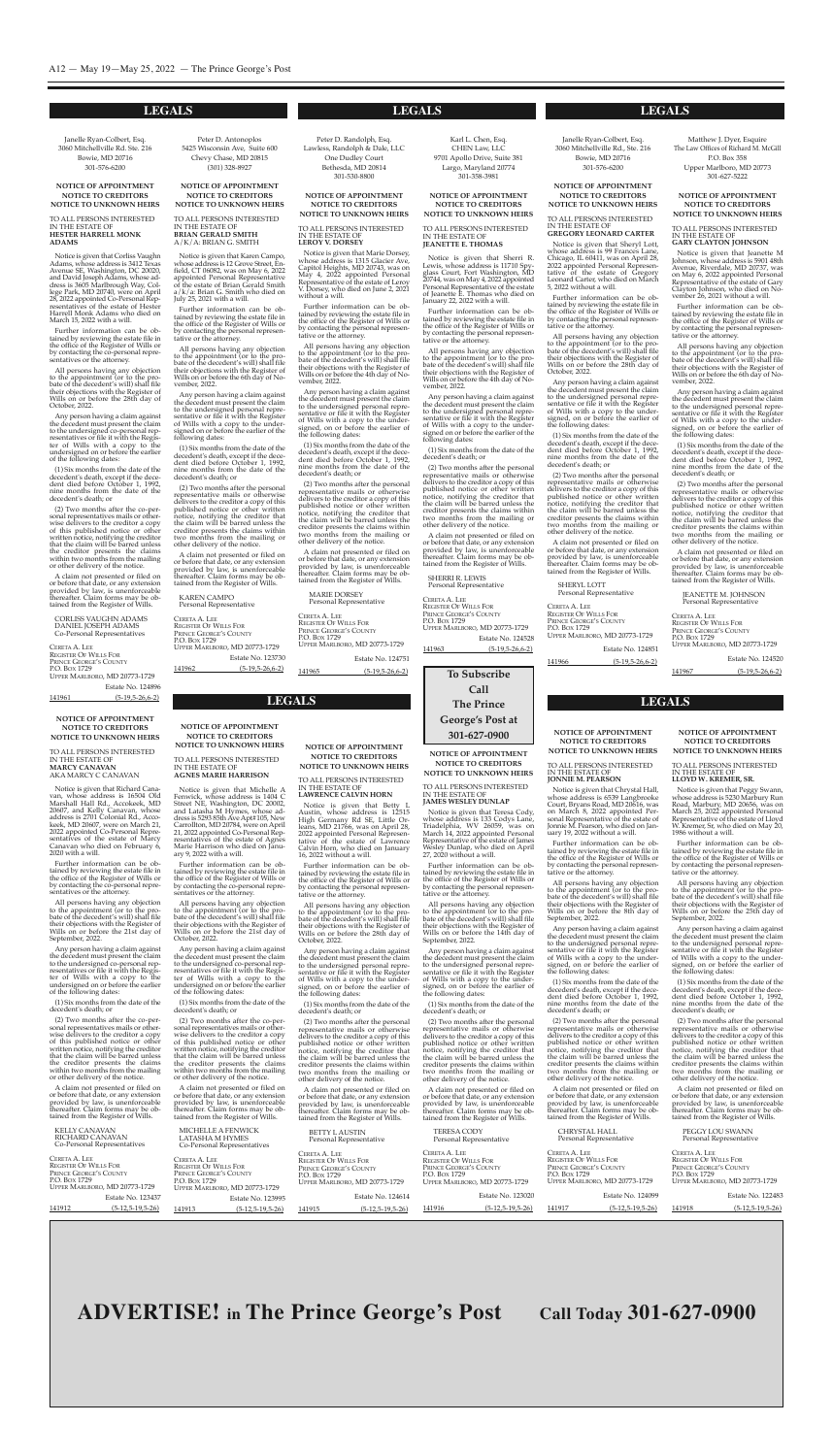**LEGALS LEGALS LEGALS**

**LEGALS LEGALS**

**cohn, goldBerg & deutSch, llc** ATToRneYs AT LAW 1099 WInTeRson RoAD **SUITE 301** LInThIcUM heIghTs, MD 21090

**SuBStitute truSteeS' Sale of improVed real property**

#### **2125 congreSBury place upper marlBoro, md 20774**

ALL THAT FEE-SIMPLE LOT OF GROUND and the improvements thereon situated in Prince George's County, MD and more fully described in the aforesaid Deed of Trust. The property is improved by a dwelling.

Under a power of sale contained in a certain Deed of Trust from Mark A. harrison, dated May 12, 2017 and recorded in Liber 39646, Folio 261 among the Land Records of Prince George's County, Maryland, with an original principal balance of \$388,170.00, and an original interest rate of 4.990%, default having occurred under the terms thereof, the substitute Trustees will sell at public auction at the circuit court for prince George's County, 14735 Main St., Upper Marlboro, MD 20772 [front of Main St. entrance to Duval Wing of courthouse complex--If courthouse is closed due to inclement weather or other emergency, sale shall occur at time previously scheduled, on next day that court sits], on **may 24, 2022 at 11:30 am**

Terms of sale: The property will be sold "as is" and subject to conditions, restrictions, easements and agreements of record affecting same, if any and with no warranty of any kind. Adeposit of \$38,000.00 by certified funds only (no cash will be accepted) is required at the time of auction. Balance of the purchase price to be paid in cash within ten days of final ratification of sale by the Circuit Court for Prince George's county. At the substitute Trustees' discretion, the foreclosure purchaser, if a corporation or LLc, must produce evidence, prior to bidding, of the legal formation of such entity. The purchaser, other than the Holder of the Note, its assigns, or designees, shall pay interest on the unpaid purchase money at the note rate from the date of foreclosure auction to the date funds are received in the office of the Substitute Trustees. In the event settlement is delayed for any reason, there shall be no abatement of interest. All due and/or unpaid private utility, water and sewer facilities charges, or front foot benefit payments, are payable by the purchaser without adjustment. Real estate taxes and all other public charges, or assessments, ground rent, or condo/HOA assessments, not otherwise divested by ratification of the sale, to be adjusted as of the date of foreclosure auction, unless the purchaser is the foreclosing lender<br>or its designee. Cost of all documentary stamps, transfer taxes and settlement expenses, and all other costs incident to settlement, shall be borne by the purchaser. Purchaser shall be responsible for obtaining physical possession of the property. Purchaser assumes the risk of loss or damage to the property from the date of sale forward.

Edward S. Cohn, Stephen N. Goldberg, Richard E. Solomon, Richard J. Rogers, Michael McKeefery, and christianna Kersey, substitute Trustees

> E.T. Newell & Co 912 e. 25th street, Baltimore MD 21218 410-366-5555 www.melnicknewell.com

ALL THAT FEE-SIMPLE LOT OF GROUND and the improvements thereon situated in Prince George's County, MD and more fully described in the aforesaid Deed of Trust. The property is improved by a dwelling.

TIMe Is oF The essence. If the purchaser shall fail to comply with the terms of the sale or fails to go to settlement within ten (10) days of ratification of the sale, the substitute Trustees may, in addition to any other available remedies, declare the entire deposit forfeited and resell the property at the risk and cost of the defaulting purchaser, and the purchaser agrees to pay reasonable attorneys' fees for the substitute Trustees, plus all costs incurred, if the substitute Trustees have filed the appropriate motion with the Court to resell the property. Purchaser waives personal service of any paper filed in connection with such a motion on himself and/or any principal or corporate designee, and expressly agrees to accept service of any such paper by regular mail directed to the address provided by said bidder at the time of foreclosure auction. In such event, the defaulting purchaser shall be liable for the payment of any deficiency in the purchase price, all costs and expenses of resale, reasonable attorney's fees, and all other charges due and incidental and consequential damages, and any deficiency in the underlying secured debt. The purchaser shall not be entitled to any surplus proceeds or profits resulting from any resale of the property. If the Substitute Trustees cannot convey insurable title, the purchaser's sole remedy at law or in equity shall be the return of the deposit without interest. The sale is subject to post-sale confirmation and audit of the status of the loan with the loan servicer including, but not limited to, determination of whether the borrower entered into any repayment agreement, reinstated or paid off the loan prior to the sale. In any such event, this sale shall be null and void, and the purchaser's sole remedy, in law or equity, shall be the return of his deposit without interest.

> Edward S. Cohn, Stephen N. Goldberg, Richard E. Solomon, Richard J. Rogers, christianna Kersey, Michael McKeefery, and Kevin Hildebeidel, substitute Trustees

141859 (5-5,5-12,5-19)

#### **cohn, goldBerg & deutSch, llc** ATToRneYs AT LAW 1099 WInTeRson RoAD **SUITE 301** LInThIcUM heIghTs, MD 21090

#### **SuBStitute truSteeS' Sale of improVed real property**

#### **6607 dandee lane Bowie, md 20720**

Under a power of sale contained in a certain Deed of Trust from Richard E. Proctor, dated December 7, 2000 and recorded in Liber 14240, Folio 490 among the Land Records of prince george's county, Maryland, with an original principal balance of \$13,508.60, and an original interest rate of 18.990%, default having occurred under the terms thereof, the substitute Trustees will sell at public auction at the circuit court for prince george's county, 14735 Main st., Upper Marlboro, MD 20772 [front of Main St. entrance to Duval Wing of courthouse complex--If courthouse is closed due to inclement weather or other emergency, sale shall occur at time previously scheduled, on next day that court sits], on **may 24, 2022 at 11:30 am**

ALL THAT FEE-SIMPLE LOT OF GROUND and the improvements thereon situated in Prince George's County, MD and more fully described in the aforesaid Deed of Trust. The property is improved by a dwelling.

Under <sup>a</sup> power of sale contained in <sup>a</sup> certain Deed of Trust from Vetta J. Ridgeway-Fulks, dated March 29, <sup>2005</sup> and recorded in Liber 22047, Folio 351 among the Land Records of prince george's county, Maryland, with an original principal balance of \$399,000.00, and an original interest rate of 4.625%, default having occurred under the terms thereof, the substitute Trustees will sell at public auction at the circuit court for prince george's county, 14735 Main st., Upper Marlboro, MD 20772 [front of Main st. entrance to Duval Wing of courthouse complex--If courthouse is closed due to inclement weather or other emergency, sale shall occur at time previously scheduled, on next day that court sits], on **may 24, 2022 at 11:30 am**

Terms of sale: The property will be sold "as is" and subject to conditions, restrictions, easements and agreements of record affecting same, if any and with no warranty of any kind. Adeposit of \$40,000.00 by certified funds only (no cash will be accepted) is required at the time of auction. Balance of the purchase price to be paid in cash within ten days of final ratification of sale by the Circuit Court for Prince George's county. At the substitute Trustees' discretion, the foreclosure purchaser, if a corporation or LLc, must produce evidence, prior to bidding, of the legal formation of such entity. The purchaser, other than the Holder of the Note, its assigns, or designees, shall pay interest on the unpaid purchase money at the note rate from the date of foreclosure auction to the date funds are received in the office of the Substitute Trustees. In the event settlement is delayed for any reason, there shall be no abatement of interest. All due and/or unpaid private utility, water and sewer facilities charges, or front foot benefit payments, are payable by the purchaser without adjustment. Real estate taxes and all other public charges, or assessments, ground rent, or condo/HOA assessments, not otherwise divested by ratification of the sale, to be adjusted as of the date of foreclosure auction, unless the purchaser is the foreclosing lender<br>or its designee. Cost of all documentary stamps, transfer taxes and settlement expenses, and all other costs incident to settlement, shall be borne by the purchaser. Purchaser shall be responsible for obtaining physical possession of the property. purchaser assumes the risk of loss or damage to the property from the date of sale forward.

> Richard E. Solomon, Richard J. Rogers, Michael McKeefery, christianna Kersey, and Kevin hildebeidel, substitute Trustees

> > E.T. Newell & Co

McCabe, Weisberg & Conway, LLC 312 Marshall Avenue, suite 800 Laurel, Maryland 20707 301-490-3361

The property will be sold in an "as is" condition and subject to conditions, restrictions, easements, encumbrances and agreements of record affecting the subject property, if any, and with no warranty of any kind.

Terms of sale: A deposit in the form of cashier's or certified check, or in such other form as the Substitute Trustees may determine, at their sole discretion, for \$52,000.00 at the time of sale. If the noteholder and/or servicer is the successful bidder, the deposit requirement is waived. Balance of the purchase price is to be paid within fifteen (15) days of the final ratification of the sale by the circuit court for pRInce geoRge's coUnTY, Maryland. Interest is to be paid on the unpaid purchase price at the rate of 5% per annum from date of sale to the date the funds are received in the office of the Substitute Trustees, if the property is purchased by an entity other than the noteholder and/or servicer. If payment of the balance does not occur within fifteen days of ratification, the deposit will be forfeited and the property will be resold at the risk and cost of the defaulting purchaser. There will be no abatement of interest due to the purchaser in the event settlement is delayed for any reason. Taxes, ground rent, water rent, and all other public charges and assessments payable on an annual basis, to the extent such amounts survive foreclosure, including sanitary and/or metropolitan district charges to be adjusted for the current year to the date of sale, and assumed thereafter by the purchaser. condominium fees and/or homeowners association dues, if any, shall be assumed by the purchaser from the date of sale. The purchaser shall be responsible for the payment of the ground rent escrow, if required. cost of all documentary stamps, transfer taxes, and all settlement charges shall be borne by the purchaser. If the substitute Trustees are unable to convey good and marketable title, the purchaser's sole remedy in law or equity shall be limited to the refund of the deposit to the purchaser. Upon refund of the deposit, the sale shall be void and of no effect, and the purchaser shall have no further claim against the Substitute Trustees. Purchaser shall be responsible for obtaining physical possession of the property. The purchaser at the foreclosure sale shall assume the risk of loss for the property immediately after the sale. (Matter # <u>18-600580</u>)

TIMe Is oF The essence. If the purchaser shall fail to comply with the terms of the sale or fails to go to settlement within ten (10) days of ratification of the sale, the substitute Trustees may, in addition to any other available remedies, declare the entire deposit forfeited and resell the property at the risk and cost of the defaulting purchaser, and the purchaser agrees to pay reasonable attorneys' fees for the Substitute Trustees, plus all costs incurred, if the substitute Trustees have filed the appropriate motion with the Court to resell the property. Purchaser waives personal service of any paper filed in connection with such a motion on himself and/or any principal or corporate designee, and expressly agrees to accept service of any such paper by regular mail directed to the address provided by said bidder at the time of foreclosure auction. In such event, the defaulting purchaser shall be liable for the payment of any deficiency in the purchase price, all costs and expenses of resale, reasonable attorney's fees, and all other charges due and incidental and consequential damages, and any deficiency in the underlying secured debt. The purchaser shall not be entitled to any surplus proceeds or profits resulting from any resale of the property. If the Substitute Trustees cannot convey insurable title, the purchaser's sole remedy at law or in equity shall be the return of the deposit without interest. The sale is subject to post-sale confirmation and audit of the status of the loan with the loan servicer including, but not limited to, determination of whether the borrower entered into any repayment agreement, reinstated or paid off the loan prior to the sale. In any such event, this sale shall be null and void, and the purchaser's sole remedy, in law or equity, shall be the return of his deposit without interest.

McCabe, Weisberg & Conway, LLC 312 Marshall Avenue, suite 800 Laurel, Maryland 20707 301-490-3361

410-366-5555 www.melnicknewell.com

141860 (5-5,5-12,5-19)

**cohn, goldBerg & deutSch, llc** ATToRneYs AT LAW 1099 WInTeRson RoAD **SUITE 301** LInThIcUM heIghTs, MD 21090

#### **SuBStitute truSteeS' Sale of improVed real property**

#### **7705 fredericK road weSt lanham, md 20784**

McCabe, Weisberg & Conway, LLC 312 Marshall Avenue, suite 800 Laurel, Maryland 20707 301-490-3361

Terms of sale: A deposit in the form of cashier's or certified check, or in such other form as the Substitute Trustees may determine, at their sole discretion, for \$19,000.00 at the time of sale. If the noteholder and/or servicer is the successful bidder, the deposit requirement is waived. Balance of the purchase price is to be paid within fifteen (15) days of the final ratification of the sale by the Circuit Court for PRINCE GEORGE'S COUNTY, Maryland. Interest is to be paid on the unpaid purchase price at the rate of 5% per annum from date of sale to the date the funds are received in the office of the Substitute Trustees, if the property is purchased by an entity other than<br>the noteholder and/or servicer. If payment of the balance does not occur<br>within fifteen days of ratification, the deposit will be forfeited and erty will be resold at the risk and cost of the defaulting purchaser. There will be no abatement of interest due to the purchaser in the event settlement is delayed for any reason. Taxes, ground rent, water rent, and all other public charges and assessments payable on an annual basis, to the extent such amounts survive foreclosure, including sanitary and/or metropolitan district charges to be adjusted for the current year to the date of sale, and assumed thereafter by the purchaser. condominium fees and/or homeowners association dues, if any, shall be assumed by the purchaser from the date of sale. The purchaser shall be responsible for the payment of the ground rent escrow, if required. cost of all documentary stamps, transfer taxes, and all settlement charges shall be borne by the purchaser. If the substitute Trustees are unable to convey good and marketable title, the purchaser's sole remedy in law or equity shall be limited to the refund of the deposit to the purchaser. Upon refund of the deposit, the sale shall be void and of no effect, and the purchaser shall have no further claim against the Substitute Trustees. Purchaser shall be responsible for obtaining physical possession of the property. The purchaser at the foreclosure sale shall assume the risk of loss for the property immediately after the sale. (Matter # 18-603896)

Terms of sale: The property will be sold "as is" and subject to conditions, restrictions, easements and agreements of record affecting same, if any and with no warranty of any kind. A deposit of \$5,000.00 by certified funds only (no cash will be accepted) is required at the time of auction. Balance of the purchase price to be paid in cash within ten days of final ratification of sale by the Circuit Court for Prince George's county. At the substitute Trustees' discretion, the foreclosure purchaser, if a corporation or LLc, must produce evidence, prior to bidding, of the legal formation of such entity. The purchaser, other than the Holder of the Note, its assigns, or designees, shall pay interest on the unpaid purchase money at the note rate from the date of foreclosure auction to the date funds are received in the office of the substitute Trustees. In the event settlement is delayed for any reason, there shall be no abatement of interest. All due and/or unpaid private utility, water and sewer facilities charges, or front foot benefit payments, are payable by the purchaser without adjustment. Real estate taxes and all other public charges, or assessments, ground rent, or condo/HOA assessments, not otherwise divested by ratification of the sale, to be adjusted as of the date of foreclosure auction, unless the purchaser is the foreclosing lender<br>or its designee. Cost of all documentary stamps, transfer taxes and settlement expenses, and all other costs incident to settlement, shall be borne by the purchaser. Purchaser shall be responsible for obtaining physical possession of the property. purchaser assumes the risk of loss or damage to the property from the date of sale forward.

TIMe Is oF The essence. If the purchaser shall fail to comply with the terms of the sale or fails to go to settlement within ten (10) days of ratification of the sale, the substitute Trustees may, in addition to any other available remedies, declare the entire deposit forfeited and resell the property at the risk and cost of the defaulting purchaser, and the purchaser agrees to pay reasonable attorneys' fees for the Substitute Trustees, plus all costs incurred, if the substitute Trustees have filed the appropriate motion with the Court to resell the property. Purchaser waives personal service of any paper filed in connection with such a motion on himself and/or any principal or corporate designee, and expressly agrees to accept service of any such paper by regular mail directed to the address provided by said bidder at the time of foreclosure auction. In such event, the defaulting purchaser shall be liable for the payment of any deficiency in the purchase price, all costs and expenses of resale, reasonable attorney's fees, and all other charges due and incidental and consequential damages, and any deficiency in the underlying secured debt. The purchaser shall not be entitled to any surplus proceeds or profits resulting from any resale of the property. If the Substitute Trustees cannot convey insurable title, the purchaser's sole remedy at law or in equity shall be the return of the deposit without interest. The sale is subject to post-sale confirmation and audit of the status of the loan with the loan servicer including, but not limited to, determination of whether the borrower entered into any repayment agreement, reinstated or paid off the loan prior to the sale. In any such event, this sale shall be null and void, and the purchaser's sole remedy, in law or equity, shall be the return of his deposit without interest.

This property will be sold subject to one or more prior liens, the amount(s) of which will be announced at the time of sale.

> 912 e. 25th street, Baltimore MD 21218 410-366-5555 www.melnicknewell.com

141861 (5-5,5-12,5-19)

#### **SUBSTITUTE TRUSTEES' SALE OF VALUABLE**

#### **IMPROVED REAL ESTATE**

#### **14236 RUTHERFORD ROAD UPPER MARLBORO, MARYLAND 20774**

By virtue of the power and authority contained in a Deed of Trust from Kevin L. smith, dated June 15, 2017, and recorded in Liber 39735 at folio 117 among the Land Records of PRINCE GEORGE'S COUNTY, Maryland upon default and request for sale, the undersigned substitute Trustees will offer for sale at public auction At the front of the Duval Wing of the Prince George's County Courthouse, which bears the address 14735 Main Street, Upper Marlboro, Maryland, on

#### **MAY 24, 2022**

#### **AT 9:30 AM**

ALL ThAT Fee-sIMpLe LoT oF gRoUnD AnD The IMpRoVeMenTs TheReon situated in prince george's county, Maryland and more fully described in the aforesaid Deed of Trust. The property is improved by a dwelling.

**LAURA H.G. O'SULLIVAN, ET AL.,** substitute Trustees, by virtue of an instrument recorded in the Land Records of pRInce geoRge's coUnTY, Maryland

141858 (5-5,5-12,5-19)

#### **SUBSTITUTE TRUSTEES' SALE OF VALUABLE**

#### **IMPROVED REAL ESTATE**

#### **8118 LONDONDERRY COURT LAUREL, MARYLAND 20707**

By virtue of the power and authority contained in a Deed of Trust from Kenneth o. Adams and crystal A. Adams, dated March 10, 2006, and recorded in Liber 24669 at folio 073 among the Land Records of pRInce GEORGE'S COUNTY, Maryland upon default and request for sale, the undersigned substitute Trustees will offer for sale at public auction At the front of the Duval Wing of the Prince George's County Courthouse, which bears the address 14735 Main street, Upper Marlboro, Maryland, on

#### **JUNE 7, 2022**

#### **AT 9:30 AM**

ALL ThAT Fee-sIMpLe LoT oF gRoUnD AnD The IMpRoVeMenTs TheReon situated in prince george's county, Maryland and more fully described in the aforesaid Deed of Trust. The property is improved by a dwelling.

The property will be sold in an "as is" condition and subject to conditions, restrictions, easements, encumbrances and agreements of record affecting the subject property, if any, and with no warranty of any kind.

Terms of sale: A deposit in the form of cashier's or certified check, or in such other form as the Substitute Trustees may determine, at their sole discretion, for \$31,000.00 at the time of sale. If the noteholder and/or servicer is the successful bidder, the deposit requirement is waived. Balance of the purchase price is to be paid within fifteen (15) days of the final ratification of the sale by the circuit court for pRInce geoRge's coUnTY, Maryland. Interest is to be paid on the unpaid purchase price at the rate of 9.375% per annum from date of sale to the date the funds are received in the office of the Substitute Trustees, if the property is purchased by an entity other than<br>the noteholder and/or servicer. If payment of the balance does not occur<br>within fifteen days of ratification, the deposit will be forfeited and erty will be resold at the risk and cost of the defaulting purchaser. There will be no abatement of interest due to the purchaser in the event settlement is delayed for any reason. Taxes, ground rent, water rent, and all other public charges and assessments payable on an annual basis, to the extent such amounts survive foreclosure, including sanitary and/or metropolitan district charges to be adjusted for the current year to the date of sale, and assumed thereafter by the purchaser. condominium fees and/or homeowners association dues, if any, shall be assumed by the purchaser from the date of sale. The purchaser shall be responsible for the payment of the ground rent escrow, if required. Cost of all documentary stamps, transfer taxes, and all settlement charges shall be borne by the purchaser. If the substitute Trustees are unable to convey good and marketable title, the purchaser's sole remedy in law or equity shall be limited to the refund of the deposit to the purchaser. Upon refund of the deposit, the sale shall be void and of no effect, and the purchaser shall have no further claim against the substitute Trustees. purchaser shall be responsible for obtaining physical possession of the property. The purchaser at the foreclosure sale shall assume the risk of loss for the property immediately after the sale. (Matter # 19-600422)

## **LAURA H.G. O'SULLIVAN, ET AL.,** substitute Trustees, by virtue of an instrument recorded

in the Land Records of pRInce geoRge's coUnTY, Maryland

141934 (5-19,5-26,6-2)

#### **SUBSTITUTE TRUSTEES' SALE OF VALUABLE**

#### **IMPROVED REAL ESTATE**

#### **5037 37TH AVENUE HYATTSVILLE, MARYLAND 20782**

By virtue of the power and authority contained in a Deed of Trust from sonia e. Francis, dated March 23, 2007, and recorded in Liber 29946 at folio 115 among the Land Records of PRINCE GEORGE'S COUNTY, Maryland upon default and request for sale, the undersigned substitute Trustees will offer for sale at public auction At the front of the Duval Wing of the Prince George's County Courthouse, which bears the address 14735 Main Street, Upper Marlboro, Maryland, on

#### **JUNE 7, 2022**

#### **AT 9:31 AM**

ALL ThAT Fee-sIMpLe LoT oF gRoUnD AnD The IMpRoVeMenTs TheReon situated in prince george's county, Maryland and more fully described in the aforesaid Deed of Trust. The property is improved by a dwelling.

The property will be sold in an "as is" condition and subject to conditions, restrictions, easements, encumbrances and agreements of record affecting the subject property, if any, and with no warranty of any kind.

#### **LAURA H.G. O'SULLIVAN, ET AL.,** substitute Trustees, by virtue of an instrument recorded in the Land Records of pRInce geoRge's coUnTY, Maryland

141935 (5-19,5-26,6-2)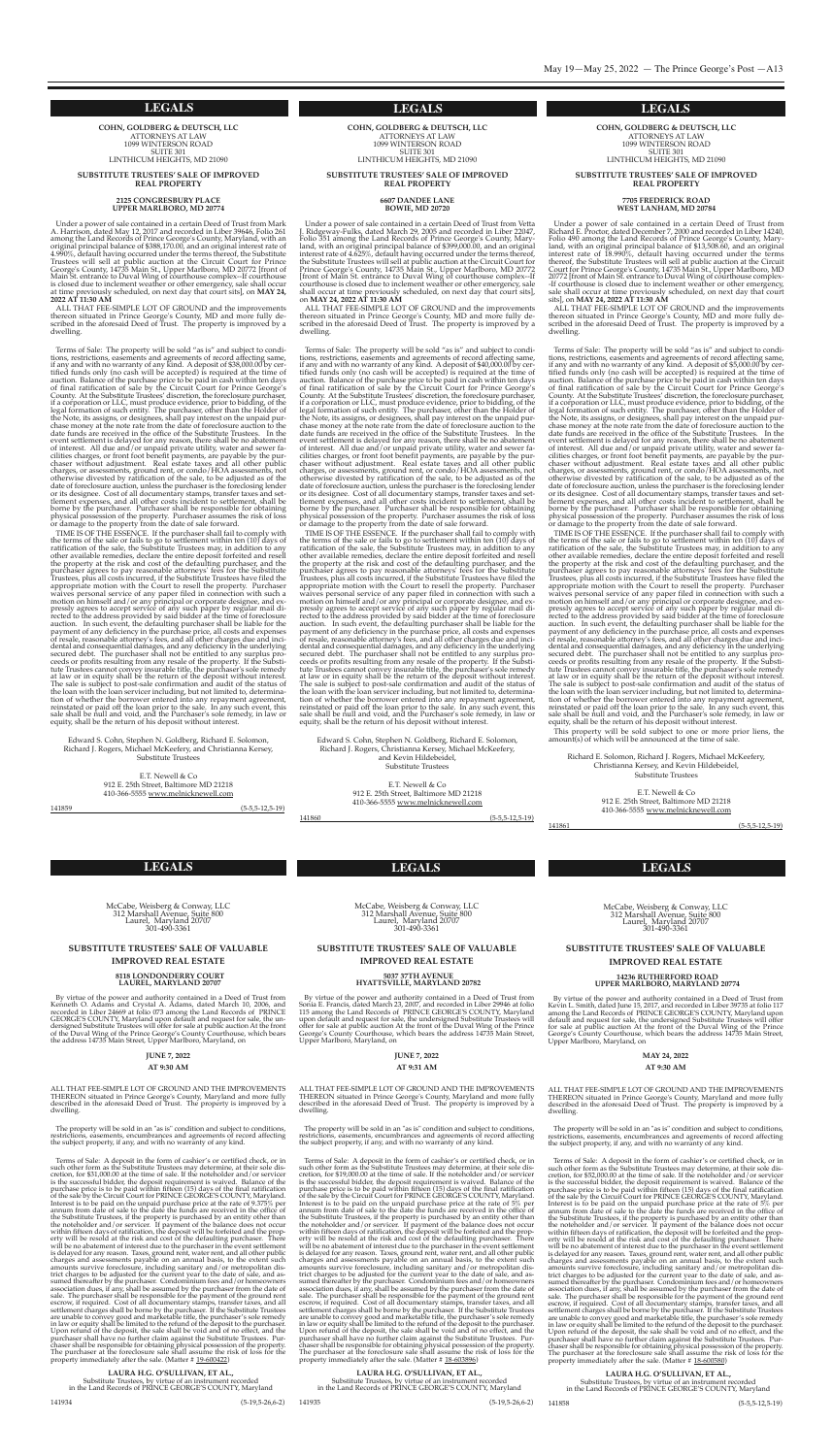Laura H.G. O'Sullivan, et al., substitute Trustees plaintiffs

Estate of James I. Cope Jr. Defendant

vs.

#### **in the circuit court for prince george'S county, maryland**

#### **ciVil no. caef 21-12103**

sale to be \$320,000.00. MATIACINE EL AMINE

oRDeReD, this 25th day of April, 2022 by the circuit court of pRInce geoRge's coUnTY, Maryland, that the sale of the property at 3614 Jeff Road, Upper Marlboro, Maryland 20774 mentioned in these proceedings, made and reported by Laura H.G. O'Sullivan, et al., substitute Trustees, be ratified and confirmed, unless cause to the contrary thereof be shown on or before the 25th day of May, 2022 next, provided a copy of this notice be inserted in some newspaper published in said county once in each of three successive weeks before the 25th day of May, 2022, next. The report states the amount of

|                                           | MAHASIN EL AMIN<br>Clerk of the Circuit Court |
|-------------------------------------------|-----------------------------------------------|
| True Copy—Test:<br>Mahasin El Amin, Clerk | Prince George's County, MD                    |
|                                           |                                               |
| 141866                                    | $(5-5,5-12,5-19)$                             |

**NOTICE OF APPOINTMENT NOTICE TO CREDITORS NOTICE TO UNKNOWN HEIRS** To ALL peRsons InTeResTeD

In The esTATe oF

**anthony eugene feluS Sr.** Notice is given that Pamela Miller, whose address is 17129 Atlanta Rd., Bridgeville, De 19933, was on December 29, 2021 appointed Personal Representative of the estate of Anthony Eugene Felus Sr. who died on April 22, 2021 without a will. Further information can be obtained by reviewing the estate file in the office of the Register of Wills or by contacting the personal represen-

tative or the attorney.

All persons having any objection to the appointment (or to the pro-

bate of the decedent's will) shall file their objections with the Register of Wills on or before the 29th day of June, 2022.

Any person having a claim against the decedent must present the claim to the undersigned personal representative or file it with the Register of Wills with a copy to the undersigned on or before the earlier of the following dates:

All that property in Prince George's county described as: Apple Valley A creage, 5.3400 Acres. Assmt \$130,267 Map 151 grid B3 par 127 Lib 02944 Fl 573, tax account no. 05- 0316349, Deed ref. 02944/00573 and assessed to Georgia E. Gartland and Betty J. Dill.

(1) six months from the date of the decedent's death; or

It is thereupon this 2nd day of May, 2022, by the circuit court for prince George's County:

(2) Two months after the personal representative mails or otherwise delivers to the creditor a copy of this published notice or other written notice, notifying the creditor that the claim will be barred unless the creditor presents the claims within two months from the mailing or other delivery of the notice.

A claim not presented or filed on or before that date, or any extension provided by law, is unenforceable thereafter. Claim forms may be obtained from the Register of Wills.

pAMeLAMILLeR personal Representative

| CERETA A. LEE                 |                   |
|-------------------------------|-------------------|
| <b>REGISTER OF WILLS FOR</b>  |                   |
| PRINCE GEORGE'S COUNTY        |                   |
| P.O. Box 1729                 |                   |
| UPPER MARLBORO, MD 20773-1729 |                   |
| Estate No. 123104             |                   |
| 141877                        | $(5-5.5-12.5-19)$ |

#### **NOTICE**

seRVe on: The coRpoRATIon TRUsT coMpAnY, ResIDenT **AGENT** 

 $\operatorname{AND}$ 

#### **LEGALS LEGALS LEGALS**

#### **ORDER OF PUBLICATION**

MARK BYRD

pLAInTIFF

V.

#### **AND**

# geoRgIA e. gARTLAnD

(All persons having or claiming to have an interest in the property situate and lying in Prince George's county and known as:)

#### 1150 AppLe VALLeY RoAD AccoKeeK, MD 20607

AnD

**PLAINTIFF** 

pRInce geoRge's coUnTY, MARYLAnD

seRVe on: RhonDAL. WeAVeR, AcTIng coUnTY ATToRneY

#### **AND**

UnKnoWn oWneRs oF The pRopeRTY:

#### 1150 AppLe VALLeY RoAD AccoKeeK, MD 20607

The unknown owner's heirs, devisees, and Personal Representatives and their or any of their heirs, devisees, executors, administrators, grantees, assigns, or successors in right, title and interest

All that property in Prince George's county described as: 12,899.0000 sq.Ft. Windsor park - plat Lot 1 Blk D Assmt \$18,967 Lib 37398 Fl 099, tax account no. 15-1782689, Deed ref. 37398/99 and assessed to UV properties, LLc.

It is thereupon this 2nd day of May, 2022, by the Circuit Court for Prince George's County:

Defendant(s)

#### **In the Circuit Court for Prince George's County, Maryland CASE NO.: CAE 22-12969**

The object of this proceeding is to secure the foreclosure of all rights of redemption in the following property described below in the state of Maryland, sold by the collector of Taxes for Prince George's County and the state of Maryland to the plaintiff in this proceeding:

MAhAsIn eL AMIn clerk of the circuit court for Prince George's County, Maryland

FIDELITY & TRUST MORTGAGE, Inc. 7000 Wisconsin Avenue

The complaint states, among other things, that the amounts necessary for redemption have not been paid, although more than six (6) months and a day from the date of sale has expired.

Aido A. Leon, President/Secretary/Treasurer, Venes B. Zebenay, Asst. Secretary, for a Class D(off), Beer and Wine for the use of Aida convenience, Inc., t/a sheriff Road carry-out and Beer & Wine, 5301 sheriff Road, Fairmount heights, 20743 transfer from t/a sheriff Carry-Out, 5301 Sheriff Road, Fairmount Heights, 20743, Don Pin cheng, owner.

oRDeReD, That notice be given by the insertion of a copy of this Order in some newspaper having a general circulation in prince george's county once a week for three (3) successive weeks on or before the 20th day of May, 2022, warning all persons interested in the property to appear in this court by the 28th day of June, 2022, and redeem the property described above and answer the complaint or thereafter a Final Judgment will be entered foreclosing all rights of redemption in the property, and vesting in the plaintiff a title, free and clear of all encumbrances.

Yu Tao Gao, President/Secretary/Treasurer, for a class B, Beer and Wine for the use of gAo IGROUP, Inc., t/a Iron Pig Korean BBq, 6107 greenbelt Road, Berwyn heights, 20740.

MAhAsIn eL AMIn clerk of the circuit court for prince george's county, Maryland

True copy—Test: Mahasin El Amin, Clerk 141888 (5-5,5-12,5-19)

#### **ORDER OF PUBLICATION** ApRIL MALVeo

V. UV pRopeRTIes, LLc

seRVe on: AnDReW g. InTeR-DonATo, MeMBeR/DIRecToR

seRVe on: chUcK TRALKA, MeMBeR/DIRecToR

seRVe on: noRThWesT RegIs-TeReD AgenT seRVIce, Inc., ResIDenT AgenT

 $\operatorname{AND}$ 

#### secUReD ReAL esTATe IncoMe FUnD I, LLc

seRVe on: chUcK TRALKA, MeMBeR/DIRecToR

WAnDA W. DeBoRD, TRUsTee

 $\operatorname{AND}$ 

Notice is given that Marcus Mills, whose address is 7802 Locris court, Upper Marlboro, MD 20772, and Richard Mills Jr, whose address is 7802 Locris Court, Upper Marlboro,<br>MD 20772 were on May 9, 2022 appointed Co-Personal Representatives of the estate of stella Mills, who died on March 18, 2022 without a will.

(All persons having or claiming to have an interest in the property situate and lying in Prince George's county and known as:)

5911 cRoMWeLL coURT UppeR MARLBoRo, MD 20772

**AND** 

pRInce geoRge's coUnTY, MARYLAnD

seRVe on: RhonDAL. WeAVeR, AcTIng coUnTY ATToRneY

#### **AND**

UnKnoWn oWneRs oF The pRopeRTY:

5911 cRoMWeLL coURT UppeR MARLBoRo, MD 20772

The unknown owner's heirs, devisees, and Personal Representatives and their or any of their heirs, devisees, executors, administrators, grantees, assigns, or successors in right, title and interest

Defendant(s) **In the Circuit Court for Prince George's County, Maryland**

> MARcUs MILLs RIchARD MILLs JR Co-Personal Representatives

#### **CASE NO.: CAE 22-12968**

|        | Estate No. 125037 |
|--------|-------------------|
| 141973 | $(5-19.5-26.6-2)$ |

The object of this proceeding is to secure the foreclosure of all rights of redemption in the following property described below in the state of Maryland, sold by the collector of Taxes for Prince George's County and the state of Maryland to the plaintiff in this proceeding:

Notice is hereby given that on March 8, 2022, the County Council of Prince George's County, sitting as the District Council, adopted CR-018-2022, an ordinance to approve the Bowie-Mitchellville and Vicinity Master plan. The master plan area includes planning Areas 71A (Bowie and Vicinity), 71B (City of Bowie), 74A (Mitchellville and Vicinity), and 74B (Collington and Vicinity), and generally comprises properties contained within the area bounded by the Patuxent Research Refuge to the north, MD 193 (Enterprise Road/Watkins Park Drive) to the west, Leeland Road/Queen Anne Road to the south, and the Patuxent River to the east, including the entire City of Bowie and the portions of the unincorporated communities of Mitchellville and collington.

> The complaint states, among other things, that the amounts necessary for redemption have not been paid, although more than six (6) months and a day from the date of sale has expired.

oRDeReD, That notice be given by the insertion of a copy of this Order in some newspaper having a general circulation in prince george's county once a week for three (3) successive weeks on or before the 20th day of May, 2022, warning all persons interested in the property to appear in this court by the 28th day of June, 2022, and redeem the property described above and answer the complaint or thereafter a Final Judgment will be entered foreclosing all rights of redemption in the property, and vesting in the plaintiff a title, free and clear of all encumbrances.

Calvin S. Hawkins, II chairman

> The object of this proceeding is to secure the foreclosure of all rights of redemption in the in the following property sold by the collector of Taxes for Prince George's County and the state of Maryland to the Plaintiffs in this proceeding.

> Assessed to: Calvin and Octavia Blake

True copy—Test: Mahasin El Amin*,* Clerk 141889 (5-5,5-12,5-19)

> Description: Belair Village PT Lt 1 eq 5196 sF, 5,196.0sq.Ft. pointer Ridge at Blk 44

# **ORDER OF PUBLICATION**

TALBoRT TABoR 1405 s FeRn sT #90077 ARLIngTon, VA 22202

pLAInTIFF,

v.

DeYsI escoBAR 7401 18th Ave, Unit 6 hyattsville, MD 20783-4316 capitol heights, MD 20743

AngeLA escoBAR 7401 18th Ave, Unit 6 hyattsville, MD 20783-4316 capitol heights, MD 20743

chevy chase, MD 20815

MAhAsIn eL AMIn clerk of the circuit court for Prince George's County, Maryland

RoBeRT n. TYson, JR., TRUsTee Fidelity & Trust Mortgage, Inc. 7000 Wisconsin Avenue chevy chase, MD 20815

> True Copy-Test: Mahasin El Amin, Clerk 141989 (5-19,5-26,6-2)

and

pRInce geoRge's coUnTY, MARYLAnD oFFIce oF FInAnce seRVe: sTephen J. McgIBBons, DIRecToR 1301 Mccormick Drive Room 100 Largo, MD 20774

All unknown owners of the Property described below, their heirs, devisees, personal representatives, and executors, administrators grantees, assigns or successors in right, title, interest, and any and all persons having or claiming to have any leasehold or any other interest in the Property and premises situate, described as:

#### **prince george'S county goVernment**

# **Board of license commissioners**

**(liquor control Board) regular SeSSion**

The object of this proceeding is to secure the foreclosure of all rights of redemption in the following property sold by the collector of Taxes for Prince George's County, Maryland and the state of Maryland to the plaintiff in this proceeding.

#### **may 24, 2022**

1,802.0000 sq.Ft. & Imps. Riggs hill condo Account No: 17-1877380

noTIce Is heReBY gIVen: that applications have been made with the Board of License commissioners for Prince George's County, Maryland for the following alcoholic beverage licenses in accordance with the provisions of the Alcoholic Beverage Article.

known as 7401 18th Ave, Unit 6 Bldg F (Apt. 106) The complaint states, among other things, that the amounts necessary for redemption have not been paid. It is thereupon this 2nd day of May, 2022, by the circuit court for prince george's county, Maryland oRDeReD, that notice be given by the insertion of a copy of this Order in some newspaper having a general circulation in Prince George's county once a week for 3 successive weeks before the 20th day of May, 2022, warning all persons interested in the property to appear in this court by the 28th day of July, <sup>2022</sup> and redeem the property and answer the Complaint or thereafter a

#### **continuation- april 13, 2022 & april 26, 2022**

#### **hyattsville Spirits & grill 2022- 2023 renewal protest**

#### **tranSfer**

MAhAsIn eL AMIn clerk of the circuit court for Prince George's County, Maryland

True copy—Test: Mahasin El Amin, Clerk

Jessica Larkin, Resident Agent, for a class B, Beer, Wine and Liquor for the use of Living, LLc, t/a captain White seafood, 6308 Livingston Road, oxon hill, 20745 transfer from t/a pizza Italia, 6308 Livingston Road, oxon hill, 20745,

#### **new- claSS B(Blx), Beer, wine and liQuor**

Walter Andino, Member, Ioannis

Korologos, Member for a class B (BLx), Beer, Wine and Liquor for the use of Cuscatlecos, LLC,  $\frac{1}{t}$  a Double T Diner, 14550 Baltimore Avenue, Laurel, 20707. continued from April 26, 2022.

#### **new- claSS B, Beer and wine**

It is thereupon this 16th day of May, 2022, by the circuit court for Prince George's County;

Aaron Loney, Director, Uchechukwu Loney, Director, for a class B, Beer and Wine for the use of Irie café Ix, corp, t/a Irie café, 9432 Lanham-severn Road, Lanham, 20706.

MAhAsIn eL AMIn clerk of the circuit court for Prince George's County, MD

Rummana choudhury, president for a class B, Beer and Wine for the use of 547 corporation, t/a Ihop, 3601 Bladensburg Road, colmar Manor, 20722.

Yornados Andemichael; Prince George's County, Maryland

Jose F. canisalez Lopez, Managing Member/Authorized Person for a class B, Beer and Wine for the use of Little Deli & café, LLc, t/a Little Deli & café, 10620 Baltimore Avenue, Beltsville, 20705.

**a virtual hearing will be held via Zoom at 10:00 a.m. on tuesday, may 24, 2022. if you would like to attend, the link to the virtual hearing will be available one week**

#### **notice of appointment notice to creditorS notice to unKnown heirS**

#### To ALL peRsons InTeResTeD In The esTATe oF **Stella millS**

It is thereupon this 16th day of May, 2022, by the Circuit Court for Prince George's County;

Further information can be obtained by reviewing the estate file in the office of the Register of Wills or by contacting the co-personal representatives or the attorney.

MAhAsIn eL AMIn clerk of the circuit court for Prince George's County, MD

All persons having any objection to the appointment (or to the probate of the decedent's will) shall file their objections with the Register of Wills on or before the 9th day of November, 2022.

Any person having a claim against the decedent must present the claim to the undersigned co-personal representatives or file it with the Register of Wills with a copy to the undersigned, on or before the earlier of the following dates:

(1) six months from the date of the decedent's death; or

(2) Two months after the co-personal representatives mails or otherwise delivers to the creditor a copy of this published notice or other written notice, notifying the creditor that the claim will be barred unless the creditor presents the claims within two months from the mailing or other delivery of the notice.

A claim not presented or filed on or before that date, or any extension provided by law, is unenforceable thereafter. claim forms may be obtained from the Register of Wills.

ceReTA A. Lee RegIsTeR oF WILLs FoR PRINCE GEORGE'S COUNTY P.O. Box 1729 UppeR MARLBoRo, MD 20773-1729

coUnTY coUncIL oF pRInce geoRge's coUnTY, MARYLAnD sITTIng As The DIsTRIcT coUncIL

#### pUBLIc noTIce

#### AppRoVAL oF The **BOWIE-MITCHELLVILLE AND VICINITY MASTER PLAN** IncLUDIng pLAnnIng AReA 71A, 71B, 74A, AnD 74B In pRInce

geoRge's coUnTY

#### (cR-018-2022)

The new master plan defines land use policies and serves as the primary guide for future development of this area. The approved master plan amends portions of the 2014 *Plan Prince George's 2035 Approved General Plan* (plan 2035), for the Physical Development of the Maryland-Washington Regional District within Prince George's County, Maryland by defining the boundaries, Cores, and Edges of the Bowie Local Town Center and the Bowie State University MARC Campus Center, the County Growth Boundary, and the Rural and Agricultural Area. The master plan also amends 2009 *Countywide Master Plan of Transportation* and 2013 *Formula 2040: Functional Master Plan for Parks, Recreation and Open Space* for planning Areas 71A, 71B, 74A, and 74B. The master plan replaces the 2006 *Master Plan for Bowie and Vicinity, and the 2010 Bowie State MARC Station Sector Plan* in their entirety.

For additional information on the Bowie-Mitchellville and Vicinity Master Plan please contact Thomas Lester, Project Leader, at 240-573-2496 or by email: Thomas.Lester@ppd.mncppc.org

#### **BY ORDER OF THE COUNTY COUNCIL SITTING AS THE DISTRICT COUNCIL PRINCE GEORGE'S COUNTY, MARYLAND**

#### **ATTEST:**

Donna J. Brown clerk of the council

141984 (5-19)

#### **order of puBlication**

Winifred Faris

plaintiff

vs.

Calvin Blake, Et Al.

#### **in the circuit court for prince george's county, maryland civil action no. cae 22-12998**

Address: 15928 peach Walker Drive, Bowie, MD 20716

Account no: Tax Account: 07- 0679647

The complaint states, among other things, that the amount necessary for the redemption has not been paid.

It is thereupon this 16th day of May, 2022, by the Circuit Court for Prince George's County, Maryland ORDERED, that notice be given by the insertion of a copy of this Order in some newspaper having general circulation in prince George's County once a week for three (3) consecutive weeks, warning all persons interested in the property to appear in this court by the 12th day of July, 2022, and redeem the property and answer the complaint or thereafter a final judgment will be entered foreclosing all rights of redemption in the property, and vesting in the plaintiff's a title free and clear of all encumbrances.

and

1,802.0000 sq.Ft. & Imps. Riggs hill condo Account No: 17-1877380 known as address of 7401 18th Ave, Unit 6 hyattsville, MD 20783-4316

Defendants

#### **In the Circuit Court for Prince George's County, Maryland Case No.: CAE 21-02763**

Final Judgment will be entered foreclosing all rights of redemption in the property, and vesting in the plaintiff a title, free and clear of all encumbrances.

141890 (5-5,5-12,5-19)

**prior on the Bolc's website at http://bolc.mypgc.us or you may email Blc@co.pg.md.us to request the link. additional information may be obtained by contacting the Board's office at 301-583-9980.**

**Board of licenSe commiSSionerS**

| $(5-12.5-19)$ |
|---------------|
|               |

#### **ORDER OF PUBLICATION**

Miyonna campbell,

plaintiff

#### vs.

RVs holdings and Investments co; Broad creek Yacht & Recreation club, Inc.;

#### And

All other persons having or claiming to have an interest in property described as 515 Broad creek Dr., Fort Washington, MD 20744, and more fully described in Liber 39863 Page  $00416$  among the Land Records Book for prince george's county, Maryland, Assessed Value: \$95,833.00; and Assessed to: RVs holdings and Investments co; property ID: 05-5559934

#### Defendants

#### **in the circuit court for prince george's county, maryland case no. cae 22-13035**

The object of this proceeding is to secure the foreclosure of all rights of redemption in the following property:

property described as 515 Broad creek Dr., Fort Washington, MD 20744, and more fully described in Liber 39863 page 00416 among the Land Records Book for prince George's County, Maryland, Assessed Value: \$95,833.00; and Assessed to: Broad creek Yacht & Recreation Club, Inc.; Property ID: 05-5559934

The complaint states, among other things, that the amounts necessary for redemption have not been paid, although more than six (6) months from the date of sale has expired.

oRDeReD, that notice be given by the insertion of a copy of this order in a newspaper having a general circulation in Prince George's county once a week for three successive weeks, the last insertion on or before June 3rd, 2022, warning all persons interested in the said properties to be and appear in this court by the 12th day of July, 2022 and redeem the Property, and answer the complaint, or thereafter a final judgment will be rendered foreclos-

ing all rights of redemption in this property and vesting in the plaintiff a title, free and clear of all encumbrances.

True copy—Test: Mahasin el Amin, clerk 141985 (5-19,5-26,6-2)

# **ORDER OF PUBLICATION**

Plainview Financial Services, Ltd

plaintiff vs.

And

All other persons having or claiming to have an interest in property described as 11103 Fort Washington Rd., Fort Washington, MD 20744, and more fully described in Liber 35903 page 0280 among the Land Records Book for Prince George's county, Maryland, Assessed Value: \$80,933; and Assessed to: Yornados Andemichael; Property ID: 05-0399360

Defendants

#### **in the circuit court for prince george's county, maryland case no. cae 22-13034**

The object of this proceeding is to secure the foreclosure of all rights of redemption in the following property:

property described as 11103 Fort Washington Rd., Fort Washington, MD 20744, and more fully described in Liber 35903 Page 0280 among the Land Records Book for Prince George's County, Maryland, Assessed Value: \$80,933; and Assessed to: Yornados Andemichael; Property ID: 05-0399360

The complaint states, among other things, that the amounts necessary for redemption have not been paid, although more than six (6) months from the date of sale has expired.

oRDeReD, that notice be given by the insertion of a copy of this Order in a newspaper having a general circulation in Prince George's county once a week for three successive weeks, the last insertion on or before June 3rd, 2022, warning all persons interested in the said properties to be and appear in this Court by the 12th day of July, 2022 and redeem the Property, and answer the complaint, or thereafter a final judgment will be rendered foreclosing all rights of redemption in this Property and vesting in the Plaintiff a title, free and clear of all encumbrances.

True copy—Test: Mahasin El Amin, Clerk 141986 (5-19,5-26,6-2)



Frank Priviteria, Owner.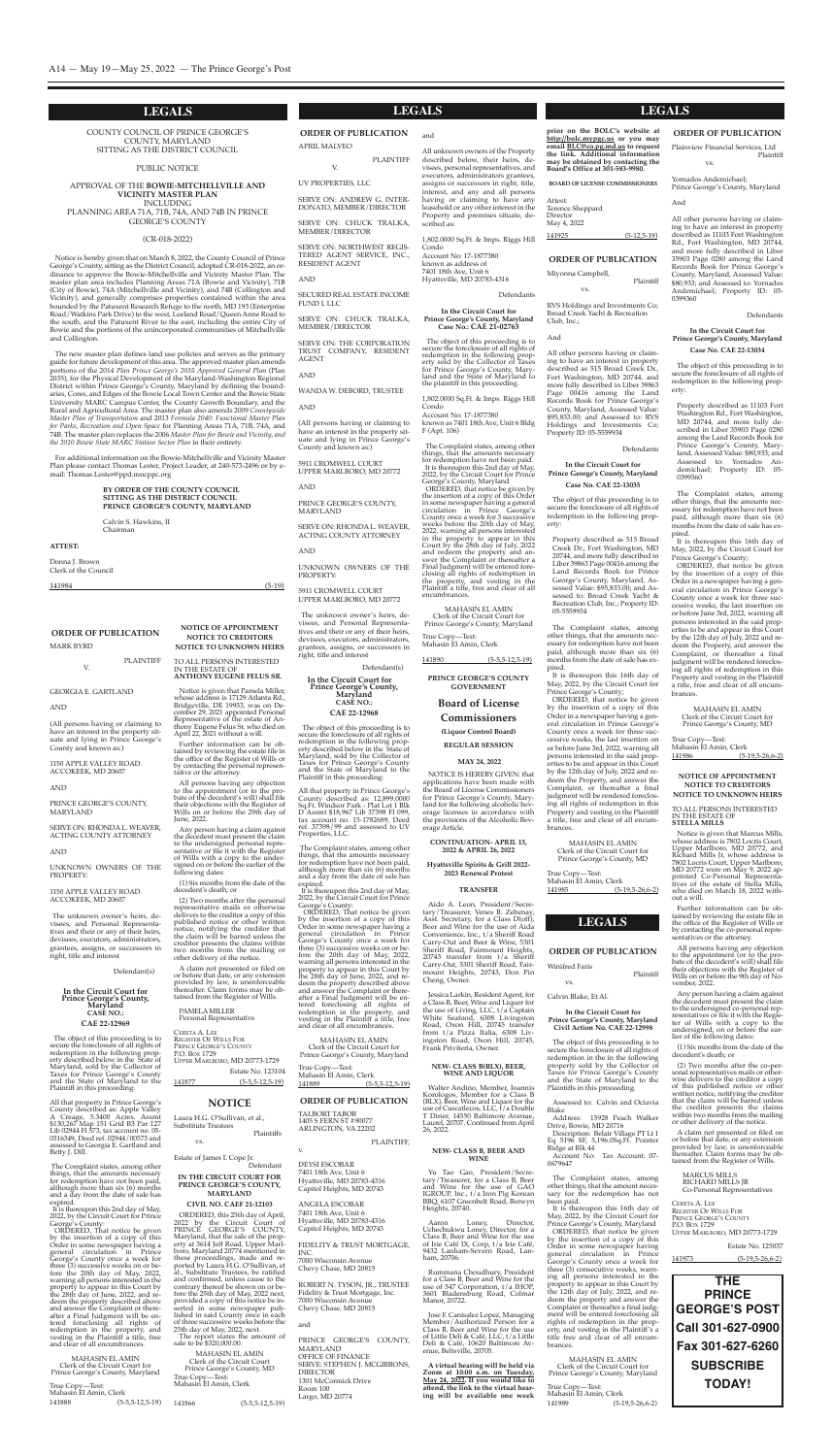Call 301-627-0900 for a quote.

#### **LEGALS**

The sale is subject to post-sale confirmation and audit of the status of the loan with the loan servicer including, but not limited to, determination of whether the borrower entered into any repayment agreement, reinstated

#### **LEGALS**

#### **LEGALS**

**cohn, goldBerg & deutSch, llc** ATToRneYs AT LAW 1099 WInTeRson RoAD sUITe 301 LInThIcUM heIghTs, MD 21090

#### **SuBStitute truSteeS' Sale of improVed real property**

**13032 SilVer maple court Bowie, md 20715**

Under <sup>a</sup> power of sale contained in <sup>a</sup> certain Deed of Trust from car- ollera conway, and Monique D. Mathis, dated July 17, <sup>2007</sup> and recorded in Liber 28483, Folio 208 among the Land Records of prince George's County, Maryland, with an original principal balance of \$232,000.00, and an original interest rate of 2.000%, default having occurred under the terms thereof, the substitute Trustees will sell at public auction at the Circuit Court for Prince George's County, 14735 Main St., Upper Marlboro, MD 20772 [front of Main St. entrance to Duval Wing of courthouse complex--If courthouse is closed due to inclement weather or other emergency, sale shall occur at time previously scheduled, on next day that court sits], on **may 24, 2022 at 11:30 am**

ALL THAT FEE-SIMPLE LOT OF GROUND and the improvements thereon situated in Prince George's County, MD and more fully described in the aforesaid Deed of Trust. The property is improved by a dwelling.

Terms of Sale: The property will be sold "as is" and subject to conditions, restrictions, easements and agreements of record affecting same, if any and with no warranty of any kind. Adeposit of \$28,000.00 by certified funds only (no cash will be accepted) is required at the time of auction. Balance of the purchase price to be paid in cash within ten days of final ratification of sale by the Circuit Court for Prince George's county. At the substitute Trustees' discretion, the foreclosure purchaser, if a corporation or LLc, must produce evidence, prior to bidding, of the legal formation of such entity. The purchaser, other than the Holder of the Note, its assigns, or designees, shall pay interest on the unpaid purchase money at the note rate from the date of foreclosure auction to the date funds are received in the office of the Substitute Trustees. In the event settlement is delayed for any reason, there shall be no abatement of interest. All due and/or unpaid private utility, water and sewer facilities charges, or front foot benefit payments, are payable by the purchaser without adjustment. Real estate taxes and all other public charges, or assessments, ground rent, or condo/HOA assessments, not otherwise divested by ratification of the sale, to be adjusted as of the date of foreclosure auction, unless the purchaser is the foreclosing lender<br>or its designee. Cost of all documentary stamps, transfer taxes and set-<br>tlement expenses, and all other costs incident to settlement, shall be<br>bo physical possession of the property. Purchaser assumes the risk of loss<br>or damage to the property from the date of sale forward.

Edward S. Cohn, Stephen N. Goldberg, Richard E. Solomon, Richard J. Rogers, Michael McKeefery, christianna Kersey, and Kevin Hildebeidel, substitute Trustees

E.T. Newell  $&Co$ 

ALL THAT FEE-SIMPLE LOT OF GROUND and the improvements thereon situated in Prince George's County, MD and more fully described in the aforesaid Deed of Trust. The property is improved by a dwelling.

TIMe Is oF The essence. If the purchaser shall fail to comply with the terms of the sale or fails to go to settlement within ten (10) days of ratification of the sale, the substitute Trustees may, in addition to any other available remedies, declare the entire deposit forfeited and resell the property at the risk and cost of the defaulting purchaser, and the purchaser agrees to pay reasonable attorneys' fees for the Substitute Trustees, plus all costs incurred, if the Substitute Trustees have filed the appr motion on himself and /or any principal or corporate designee, and expressly agrees to accept service of any such paper by regular mail directed to the address provided by said bidder at the time of foreclosure auction. In such event, the defaulting purchaser shall be liable for the payment of any deficiency in the purchase price, all costs and expenses of resale, reasonable attorney's fees, and all other charges due and incidental and consequential damages, and any deficiency in the underlying secured debt. The purchaser shall not be entitled to any surplus proceeds or profits resulting from any resale of the property. If the substitute Trustees cannot convey insurable title, the purchaser's sole remedy at law or in equity shall be the return of the deposit without interest. The sale is subject to post-sale confirmation and audit of the status of the loan with the loan servicer including, but not limited to, determination of whether the borrower entered into any repayment agreement, reinstated or paid off the loan prior to the sale. In any such event, this sale shall be null and void, and the purchaser's sole remedy, in law or equity, shall be the return of his deposit without interest.

TIME IS OF THE ESSENCE. If the purchaser shall fail to comply with the terms of the sale or fails to go to settlement within ten (10) days of ratification of the sale, the substitute Trustees may, in addition to any other available remedies, declare the entire deposit forfeited and resell the property at the risk and cost of the defaulting purchaser, and the purchaser agrees to pay reasonable attorneys' fees for the Substitute Trustees, plus all costs incurred, if the substitute Trustees have filed the appropriate motion with the court to resell the property. purchaser waives personal service of any paper filed in connection with such a motion on himself and/or any principal or corporate designee, and expressly agrees to accept service of any such paper by regular mail di- rected to the address provided by said bidder at the time of foreclosure auction. In such event, the defaulting purchaser shall be liable for the payment of any deficiency in the purchase price, all costs and expenses of resale, reasonable attorney's fees, and all other charges due and incidental and consequential damages, and any deficiency in the underlying secured debt. The purchaser shall not be entitled to any surplus proceeds or profits resulting from any resale of the property. If the Substitute Trustees cannot convey insurable title, the purchaser's sole remedy at law or in equity shall be the return of the deposit without interest.

This property will be sold subject to the IRs right of redemption for a period of 120 days after the sale.

> 912 e. 25th street, Baltimore MD 21218 410-366-5555 www.melnicknewell.com

141862 (5-5,5-12,5-19)

**cohn, goldBerg & deutSch, llc** ATToRneYs AT LAW 1099 WInTeRson RoAD **SUITE 301** LInThIcUM heIghTs, MD 21090

#### **SuBStitute truSteeS' Sale of improVed real property**

#### **13804 weStView foreSt driVe Bowie, md 20720**

Under a power of sale contained in a certain Deed of Trust from Terrence E. Remy, and Lorre Ymer Remy, dated October 31, 2011 and recorded in Liber 33285, Folio 425 among the Land Records of prince George's County, Maryland, with an original principal balance of \$260,442.00, and an original interest rate of 3.625%, default having occurred under the terms thereof, the substitute Trustees will sell at public auction at the Circuit Court for Prince George's County, 14735 Main St., Upper Marlboro, MD 20772 [front of Main St. entrance to Duval Wing of courthouse complex--If courthouse is closed due to inclement weather or other emergency, sale shall occur at time previously scheduled, on next day that court sits], on **may 24, 2022 at 11:30 am**

Terms of Sale: The property will be sold "as is" and subject to conditions, restrictions, easements and agreements of record affecting same, if any and with no warranty of any kind. A deposit of \$39,000.00 by certified fun Example for an example in a corporation of LLC, must produce evidence, prior to bidding, of the legal formation of such entity. The purchaser, other than the Holder of the Note, its assigns, or designees, shall pay interest on the unpaid purchase money at the note rate from the date of foreclosure auction to the date funds are received in the office of the substitute Trustees. In the event settlement is delayed for any reason, there shall be no abatement of interest. All due and/or unpaid private utility, water and sewer facilities charges, or front foot benefit payments, are payable by the purchaser without adjustment. Real estate taxes and all other public charges, or assessments, ground rent, or condo/HOA assessments, not otherwise divested by ratification of the sale, to be adjusted as of the date of foreclosure auction, unless the purchaser is the foreclosing lender or its designee. cost of all documentary stamps, transfer taxes and settlement expenses, and all other costs incident to settlement, shall be borne by the purchaser. Purchaser shall be responsible for obtaining physical possession of the property. Purchaser assumes the risk of loss or damage to the property from the date of sale forward.

Richard E. Solomon, Richard J. Rogers, Michael McKeefery, christianna Kersey, and Kevin hildebeidel, substitute Trustees

> E.T. Newell & Co 912 e. 25th street, Baltimore MD 21218 410-366-5555 www.melnicknewell.com

Terms of sale: The property will be sold "as is" and subject to conditions, restrictions, easements and agreements of record affecting same, if any and with no warranty of any kind. Adeposit of \$15,000.00 by certified funds only (no cash will be accepted) is required at the time of auction. Balance of the purchase price to be paid in cash within ten days of final ratification of sale by the Circuit Court for Prince George's county. At the substitute Trustees' discretion, the foreclosure purchaser, if a corporation or LLc, must produce evidence, prior to bidding, of the legal formation of such entity. The purchaser, other than the Holder of the Note, its assigns, or designees, shall pay interest on the unpaid purchase money at the note rate from the date of foreclosure auction to the date funds are received in the office of the Substitute Trustees. In the event settlement is delayed for any reason, there shall be no abatement of interest. All due and/or unpaid private utility, water and sewer facilities charges, or front foot benefit payments, are payable by the purchaser without adjustment. Real estate taxes and all other public charges, or assessments, ground rent, or condo/HOA assessments, not otherwise divested by ratification of the sale, to be adjusted as of the date of foreclosure auction, unless the purchaser is the foreclosing lender or its designee. cost of all documentary stamps, transfer taxes and settlement expenses, and all other costs incident to settlement, shall be borne by the purchaser. Purchaser shall be responsible for obtaining physical possession of the property. purchaser assumes the risk of loss or damage to the property from the date of sale forward.

The Prince George's County Council will meet in a hybrid manner both virtually and in-person until further notice. To register to speak or submit comments or written testimony please use the Council's eComment portal at: https://pgccouncil.us/Speak. For those unable to use the portal, comments/written correspondence may be emailed to: clerkofthecouncil@co.pg.md.us or faxed to (301) 952-5178.

> **By order of the county council prince george'S county, maryland** Calvin S. Hawkins, II, Chair

**cohn, goldBerg & deutSch, llc** ATToRneYs AT LAW 1099 WInTeRson RoAD sUITe 301 LInThIcUM heIghTs, MD 21090

#### **SuBStitute truSteeS' Sale of improVed real property**

#### **14305 greenView driVe laurel, md 20708**

Under a power of sale contained in a certain Deed of Trust from Patricia Irene Goff, dated June 28, 2006 and recorded in Liber 26599, Folio 182 among the Land Records of Prince George's County, Maryland, with an original p George's County, 14735 Main St., Upper Marlboro, MD 20772 [front of Main St. entrance to Duval Wing of courthouse complex--If courthouse<br>is closed due to inclement weather or other emergency, sale shall occur<br>at time previously scheduled, on next day that court sits], on MAY 24,<br>2022 AT 11

ALL ThAT Fee-sIMpLe LoT oF gRoUnD and the improvements thereon situated in Prince George's County, MD and more fully described in the aforesaid Deed of Trust. The property is improved by a dwelling.

The following vehicle(s) have been taken into custody by the Revenue Authority of Prince George's County for violation of County Ordinance prohibiting unauthorized parking within the County of Prince George's

The owner(s) of said vehicle(s) have the right to reclaim the vehicle within twenty-one (21) days after the date of notice upon payment of all parking violations and tow/storage charges. The owner(s) have the right to contest the validity of the towing and storage of said vehicle(s) at anytime within twenty-one (21) days of such notice by filing a request for hearing with the Revenue Authority of Prince George's County.

Please contact the Revenue Authority of Prince George's County at: 301-772-2060.

SATURN AURA VA UBE6295 1G8ZV57797F257300<br>FORD MUSTANG DC DA6046 1FAFP4444YF107688 2000 FoRD MUsTAng Dc DA6046 1FAFp4444YF107688

Edward S. Cohn, Stephen N. Goldberg, Richard E. Solomon, Richard J. Rogers, Michael McKeefery, and christianna Kersey, substitute Trustees

TIMe Is oF The essence. If the purchaser shall fail to comply with the terms of the sale or fails to go to settlement within ten (10) days of ratification of the sale, the substitute Trustees may, in addition to any other available remedies, declare the entire deposit forfeited and resell the property at the risk and cost of the defaulting purchaser, and the purchaser agrees to pay reasonable attorneys' fees for the Substitute Trustees, plus all costs incurred, if the substitute Trustees have filed the appropriate motion with the Court to resell the property. Purchaser waives personal service of any paper filed in connection with such a motion on himself and/or any principal or corporate designee, and expressly agrees to accept service of any such paper by regular mail directed to the address provided by said bidder at the time of foreclosure auction. In such event, the defaulting purchaser shall be liable for the payment of any deficiency in the purchase price, all costs and expenses of resale, reasonable attorney's fees, and all other charges due and incidental and consequential damages, and any deficiency in the underlying secured debt. The purchaser shall not be entitled to any surplus proceeds or profits resulting from any resale of the property. If the Substitute Trustees cannot convey insurable title, the purchaser's sole remedy at law or in equity shall be the return of the deposit without interest. The sale is subject to post-sale confirmation and audit of the status of the loan with the loan servicer including, but not limited to, determination of whether the borrower entered into any repayment agreement, reinstated or paid off the loan prior to the sale. In any such event, this sale shall be null and void, and the purchaser's sole remedy, in law or equity, shall be the return of his deposit without interest.

141864 (5-5,5-12,5-19)

#### **county council hearingS county council of**

**prince george'S county, maryland notice of puBlic hearingS**

#### **tueSday, may 31, 2022**

**Virtual and in-perSon meeting View uSing the linK proVided at: https://pgccouncil.us/liVe**

**10:00 a.m.**

**notice is hereby given that on tuesday, may 31, 2022, the county council of prince george's county, maryland, will hold the following public hearing:**

#### **council reSolutionS**

**CR-034-2022 – A RESOLUTION CONCERNING FISCAL YEAR ("FY") 2022 ANNUAL ACTION PLAN FOR HOUSING AND COM-MUNITY DEVELOPMENT** for the purpose of amending the Prince George's County Fiscal Year ("FY") 2022 Annual Action Plan for Housing and Community Development by adding the Glenarden Hills Phase 3, 9% project, an eligible activity not originally funded or described in the FY 2022 Annual Action plan, and the reprogramming and reallocating of one million, five hundred thousand dollars (\$1,500,000) in HOME Investment Partnerships ("HOME") Program funds from the FY 2021 and FY 2022 Annual Action Plans to support the Glenarden Hills Phase 3, 9% project.

**CR-036-2022 – A RESOLUTION CONCERNING FISCAL YEAR ("FY") 2022 ANNUAL ACTION PLAN FOR HOUSING AND COM-MUNITY DEVELOPMENT** for the purpose of amending the Prince George's County Fiscal Year ("FY") 2022 Annual Action Plan for Housing and community Development by adding the Birchwood at Upper Marlboro project, an eligible activity not originally funded or described in the FY 2022 Annual Action plan, and the reprogramming and reallocation of two million dollars (\$2,000,000) in HOME Investment Partnerships ("hoMe") program funds from the FY 2017, FY 2018, FY 2019, FY 2020, FY 2021 and FY 2022 Annual Action plans to support the Birchwood at Upper Marlboro project.

**CR-041-2022 – A RESOLUTION CONCERNING HOUSING IN-VESTMENT TRUST FUND FOR HOUSING AND COMMUNITY DEVELOPMENT** for the purpose of committing and allocating to the Residences at Springbrook project (formerly known as 8230 Schultz Road), an eligible activity not originally funded, the amount of seven hundred fifty thousand dollars (\$750,000) in housing Investment Trust Fund ("HITF") Program funds for gap financing of new housing construction.

In an abundance of caution and given the current state of the novel coronavirus (COVID-19) pandemic, the County Council is now operating under hybrid meeting operations.

**Registration should be completed by 3:00 p.m. on the day BEFORE the meeting**. Testimony and comments will not be accepted via social media or by telephone/voice mail message.

These policies are in effect until otherwise changed and, any future changes to them, will be communicated on the county council website, County Council social media channels, via Alert Prince George's, and will be shared with the press via a press release.

**atteSt:** Donna J. Brown clerk of the council

Mccabe, Weisberg & conway, LLc 312 Marshall Avenue, suite 800 Laurel, Maryland 20707 301-490-3361

#### **SUBSTITUTE TRUSTEES' SALE OF VALUABLE**

#### **IMPROVED REAL ESTATE**

#### **5610 GREEN LEAF ROAD CHEVERLY, MARYLAND 20785**

By virtue of the power and authority contained in a Deed of Trust from Mary Holloway AKA Mary E. Grant, dated September 14, 2007, and recorded in Liber 28734 at folio 387 among the Land Records of PRINCE GEORGE'S COUNTY, Maryland upon default and request for sale, the undersigned substitute Trustees will offer for sale at public auction At the front of the Duval Wing of the Prince George's County Courthouse, which bears the address 14735 Main street, Upper Marlboro, Maryland, on

#### **JUNE 7, 2022**

#### **AT 9:32 AM**

ALL ThAT Fee-sIMpLe LoT oF gRoUnD AnD The IMpRoVeMenTs TheReon situated in prince george's county, Maryland and more fully described in the aforesaid Deed of Trust. The property is improved by a dwelling.

The property will be sold in an "as is" condition and subject to conditions, restrictions, easements, encumbrances and agreements of record affecting the subject property, if any, and with no warranty of any kind.

Terms of sale: A deposit in the form of cashier's or certified check, or in such other form as the Substitute Trustees may determine, at their sole discretion, for \$25,000.00 at the time of sale. If the noteholder and/or servicer is the successful bidder, the deposit requirement is waived. Balance of the purchase price is to be paid within fifteen (15) days of the final ratification of the sale by the circuit court for pRInce geoRge's coUnTY, Maryland. Interest is to be paid on the unpaid purchase price at the rate of 5% per annum from date of sale to the date the funds are received in the office of the Substitute Trustees, if the property is purchased by an entity other than<br>the noteholder and/or servicer. If payment of the balance does not occur<br>within fifteen days of ratification, the deposit will be forfeited and erty will be resold at the risk and cost of the defaulting purchaser. There will be no abatement of interest due to the purchaser in the event settlement is delayed for any reason. Taxes, ground rent, water rent, and all other public charges and assessments payable on an annual basis, to the extent such amounts survive foreclosure, including sanitary and/or metropolitan district charges to be adjusted for the current year to the date of sale, and assumed thereafter by the purchaser. condominium fees and/or homeowners association dues, if any, shall be assumed by the purchaser from the date of sale. The purchaser shall be responsible for the payment of the ground rent escrow, if required. cost of all documentary stamps, transfer taxes, and all settlement charges shall be borne by the purchaser. If the substitute Trustees are unable to convey good and marketable title, the purchaser's sole remedy in law or equity shall be limited to the refund of the deposit to the purchaser. Upon refund of the deposit, the sale shall be void and of no effect, and the purchaser shall have no further claim against the Substitute Trustees. Purchaser shall be responsible for obtaining physical possession of the property. The purchaser at the foreclosure sale shall assume the risk of loss for the property immediately after the sale. (Matter # 2009-04313)

**LAURA H.G. O'SULLIVAN, ET AL.,** substitute Trustees, by virtue of an instrument recorded in the Land Records of pRInce geoRge's coUnTY, Maryland

141936 (5-19,5-26,6-2)

Failure to reclaim said vehicle(s) within twenty-one (21) days of such notice waives the owner(s) right of title and interest in the vehicle and is consent of sale/salvage at public auction or salvage facility.

You must reclaim these vehicles by: **05/30/2022**

#### **ALLEYCAT TOWING & RECOVERY 5110 BUCHANAN ST EDMONSTON, MD 20781 301-864-0323**

#### **CHARLEY'S CRANE SERVICE 8913 OLD ARDMORE RD LANDOVER, MD 207850 PHONE: 301-773-7670**

2004 cheVRoLeT sUBURBAn MD 1DJ2070 3gnFK16Z34g307476

#### **JD TOWING 2817 RITCHIE ROAD FORESTVILLE MD 20747 301-967-0739**

| 2002 HONDA | CR-V           | DC GF6734 | 2HKRM4H33FH705016            |
|------------|----------------|-----------|------------------------------|
| 1995 GMC   | <b>SIERRA</b>  |           | MD 57323HD 2GTEC19H4S1591792 |
| 2010 FORD  | <b>MUSTANG</b> |           | MD A352206 1ZVBP8AN1A5144929 |

#### **PAST & PRESENT TOWING & RECOVERY INC 7810 ACADEMY LANE LAUREL, MD 20707 301-210-6222**

2014 hYUnDAI sAnTA Fe MD 5ex6268 5xYZU3LB0eg223523

141978 (5-19)

e.T. newell & co 912 e. 25th street, Baltimore MD 21218 410-366-5555 www.melnicknewell.com

141863 (5-5,5-12,5-19)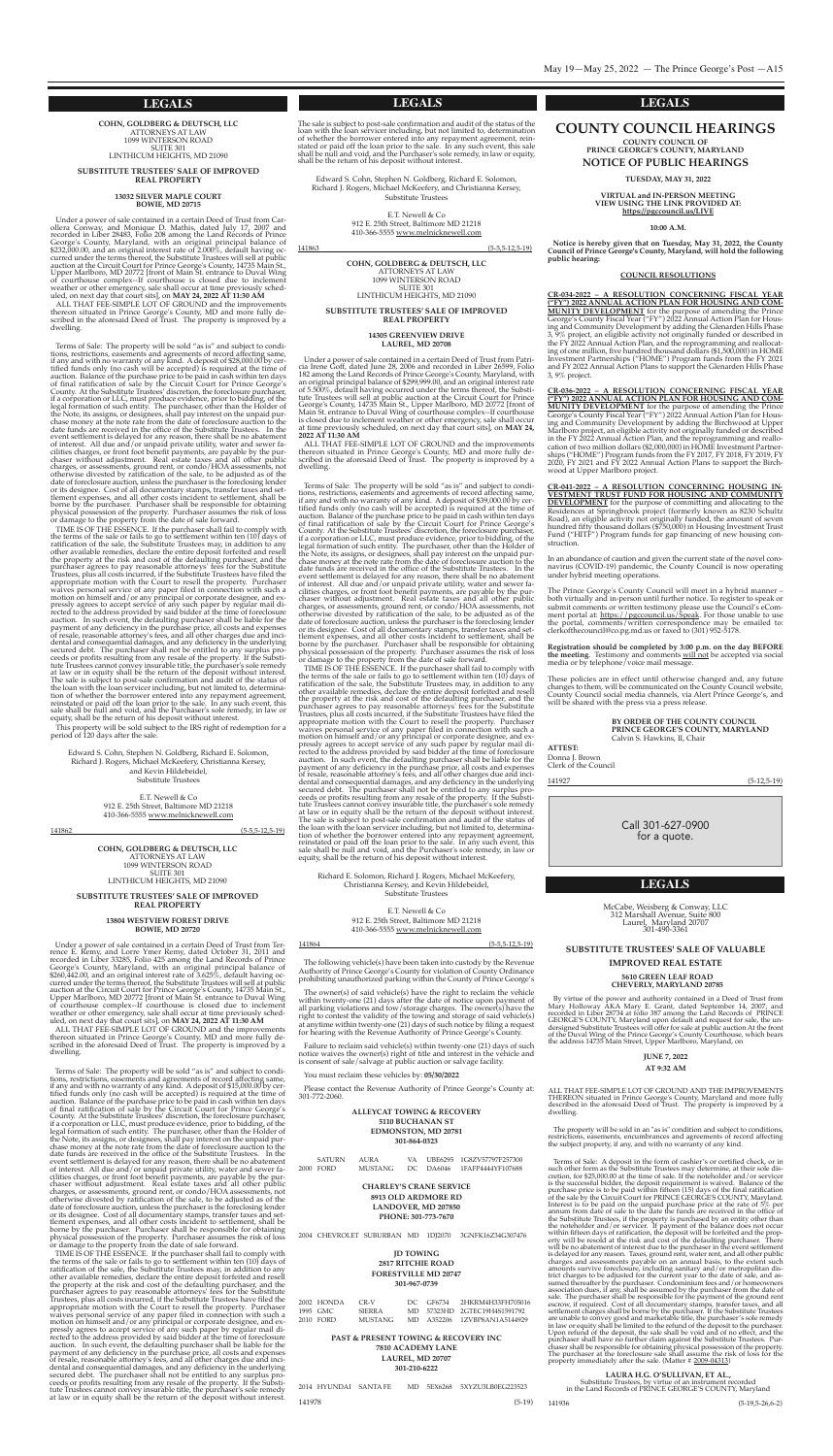Linda Mericle, Esq. Cameron Mericle, P.A. 7875 Belle point Dr. Greenbelt, MD 20770 (301) 474-2044

#### **notice of appointment notice to creditorS notice to unKnown heirS**

To ALL peRsons InTeResTeD In The esTATe oF **erneStine canty**

Notice is given that Linda Mericle, Esq., whose address is 7875<br>Belle Point Dr., Greenbelt, MD 20770, was on April 27, 2022 appointed personal Representative of the estate of ernestine canty, who died on March 23, 2021 without a will.

Further information can be obtained by reviewing the estate file in the office of the Register of Wills or by contacting the personal representative or the attorney.

Notice is given that Robert A Pena, whose address is 2230 Wellington Woods, Waldorf, MD 20603, was on March 16, 2022 appointed Personal Representative of the estate of Marcianna Fonseca pena who died on March 23, 2021 with a will.

> Any person having a claim against the decedent must present the claim to the undersigned personal representative or file it with the Register of Wills with a copy to the undersigned, on or before the earlier of the following dates:

> (1) six months from the date of the decedent's death; or

> (2) Two months after the personal representative mails or otherwise delivers to the creditor a copy of this

#### **NOTICE OF APPOINTMENT NOTICE TO CREDITORS NOTICE TO UNKNOWN HEIRS**

#### To ALL peRsons InTeResTeD In The esTATe oF **marcianna fonSeca pena**

Notice is given that Charles E Daniel sr, whose address is 7417 8th street nW, Washington, Dc 20012, was on March 10, 2022 appointed personal representative of the small estate of charles edward Daniel Jr, who died on February 15, 2022 without a will.

All persons having any objection to the appointment shall file their objections with the Register of Wills within 30 days after the date of publication of this Notice. All persons having an objection to the probate of the will shall file their objections with the Register of Wills within six months after the date of publication of this Notice.

Further information can be obtained by reviewing the estate file in the office of the Register of Wills or by contacting the personal representative or the attorney.

All persons having any objection to the appointment (or to the probate of the decedent's will) shall file their objections with the Register of Wills on or before the 16th day of september, 2022.

Any person having a claim against the decedent must present the claim to the undersigned personal representative or file it with the Register of Wills with a copy to the undersigned on or before the earlier of the following dates:

Estate No. 124335 141953 (5-19)

(1) six months from the date of the decedent's death; or

(2) Two months after the personal representative mails or otherwise

#### **LEGALS LEGALS LEGALS**

William M. Gatesman 8209 Jonnie Ln Gaithersburg, MD 20882

# **LEGALS**

#### **LEGALS**

**LEGALS**

Notice is given that Russell F Barrett III, whose address is 8505 Cunningham Drive, Berwyn heights, MD 20740 was on April 13, 2022 appointed personal representative of the small estate of Russell Francis Barrett Jr, who died on January 1, 2011 without a will.

#### **SMALL ESTATE NOTICE OF APPOINTMENT NOTICE TO CREDITORS NOTICE TO UNKNOWN HEIRS**

All persons having any objection to the appointment shall file their objections with the Register of Wills within 30 days after the date of publication of this Notice. All persons having an objection to the probate of the will shall file their objections with the Register of Wills within six months after the date of publication of this Notice.

#### To ALL peRsons InTeResTeD In The esTATe oF **CHARLES EDWARD DANIEL JR**

Further information can be obtained by reviewing the estate file in the office of the Register of Wills or by contacting the personal representative or the attorney.

> ceReTA A. Lee RegIsTeR oF WILLs FoR PRINCE GEORGE'S COUNTY P.O. Box 1729 UppeR MARLBoRo, MD 20773-1729 Estate No. 87080

Notice is given that Cynthia Hightower-stevenson, whose address is 9103 Fairgreen court, Upper Marlboro, MD 20772 was on May 6, 2022 appointed personal representative of the small estate of gary p stevenson, who died on March 20, 2022 without a will.

All persons having any objection to the appointment shall file their objections with the Register of Wills within 30 days after the date of publication of this Notice. All persons having an objection to the probate of the will shall file their objections with the Register of Wills within six months after the date of publication of this Notice.

All persons having claims against the decedent must serve their claims on the undersigned personal representative or file them with the Register of Wills with a copy to the undersigned on or before the earlier of the following dates:

(1) six months from the date of the decedent's death; or

(2) Thirty days after the personal representative mails or otherwise delivers to the creditor a copy of this published notice or other written notice, notifying the creditor that the claims will be barred unless the creditor presents the claim within thirty days from the mailing or other delivery of the notice.

Any claim not served or filed within that time, or any extension provided by law, is unenforceable thereafter.

> Estate No. 124526 141955 (5-19)

#### chARLes e DAnIeL sR personal Representative

ceReTA A. Lee RegIsTeR oF WILLs FoR PRINCE GEORGE'S COUNTY P.O. Box 1729 UppeR MARLBoRo, MD 20773-1729

Notice is given that Kristi Henry, whose address is 5704 Joan Lane, Temple hills, MD 20748 was on May 6, 2022 appointed personal representative of the small estate of Rosie Mae henry, who died on February 15, 2022 without a will.

#### **SMALL ESTATE NOTICE OF APPOINTMENT NOTICE TO CREDITORS**

**NOTICE TO UNKNOWN HEIRS**

All persons having any objection to the appointment shall file their objections with the Register of Wills within 30 days after the date of publication of this Notice. All persons having an objection to the probate of the will shall file their objections with the Register of Wills within six months after the date of publication of this Notice.

#### To ALL peRsons InTeResTeD In The esTATe oF **RUSSELL FRANCIS BARRETT JR**

Further information can be obtained by reviewing the estate file in the office of the Register of Wills or by contacting the personal representative or the attorney.

Notice is given that Christina M Taylor, whose address is 4922 Lasalle Road, Hyattsville, MD 20782 was on June 30, 2021 appointed personal representative of the small estate of Ayodele Akinsanmi, who died on February 18, 2020 without a will.

All persons having claims against the decedent must serve their claims on the undersigned personal representative or file them with the Register of Wills with a copy to the undersigned on or before the earlier of the following dates:

(1) six months from the date of the decedent's death; or

(2) Thirty days after the personal representative mails or otherwise delivers to the creditor a copy of this published notice or other written notice, notifying the creditor that the claims will be barred unless the creditor presents the claim within thirty days from the mailing or other delivery of the notice.

Any claim not served or filed within that time, or any extension provided by law, is unenforceable thereafter.

RUsseLL F BARReTT III personal Representative

141954 (5-19)

# **SMALL ESTATE NOTICE OF APPOINTMENT**

#### **NOTICE TO CREDITORS NOTICE TO UNKNOWN HEIRS**

To ALL peRsons InTeResTeD In The esTATe oF **GARY P STEVENSON**

Further information can be obtained by reviewing the estate file in the office of the Register of Wills or by contacting the personal representative or the attorney.

Notice is given that Vanessa S phillips, whose address is 415 Waltham Drive, Middletown, De 19709, was on May 6, 2022 appointed personal Representative of the estate of Melvinia Wright who died on March 14, 2022 with a will.

All persons having claims against the decedent must serve their claims on the undersigned personal representative or file them with the Register of Wills with a copy to the undersigned on or before the earlier of the following dates:

(1) six months from the date of the decedent's death; or

(2) Thirty days after the personal representative mails or otherwise delivers to the creditor a copy of this published notice or other written notice, notifying the creditor that the claims will be barred unless the creditor presents the claim within thirty days from the mailing or other delivery of the notice.

Notice is given that David Knott, whose address is 6607 Kipling Parkway, District heights, MD 20747, was on May 6, 2022 appointed personal Representative of the estate of Lindsey Marie okoroafo, who died on June 30, 2020 without a will.

Any claim not served or filed within that time, or any extension provided by law, is unenforceable thereafter.

#### cYnThIA hIghToWeR-sTeVenson personal Representative

ceReTA A. Lee RegIsTeR oF WILLs FoR PRINCE GEORGE'S COUNTY P.O. Box 1729 UppeR MARLBoRo, MD 20773-1729

**SMALL ESTATE NOTICE OF APPOINTMENT NOTICE TO CREDITORS NOTICE TO UNKNOWN HEIRS**

To ALL peRsons InTeResTeD In The esTATe oF **ROSIE MAE HENRY**

DAVID KNOTT personal Representative

CERETA A. LEE RegIsTeR oF WILLs FoR PRINCE GEORGE'S COUNTY P.O. Box 1729 UppeR MARLBoRo, MD 20773-1729

Estate No. 125020

Further information can be obtained by reviewing the estate file in the office of the Register of Wills or by contacting the personal representative or the attorney.

Notice is given that Joseph A Tate Jr, whose address is 2107 Iverson street, Temple hills, MD 20748, was on May 5, 2022 appointed personal Representative of the estate of Joseph Arnold Tate sr, who died on December 27, 2021 without a will.

All persons having claims against the decedent must serve their claims on the undersigned personal representative or file them with the Register of Wills with a copy to the undersigned on or before the earlier of the following dates:

(1) six months from the date of the decedent's death; or

(2) Thirty days after the personal representative mails or otherwise delivers to the creditor a copy of this published notice or other written notice, notifying the creditor that the claims will be barred unless the creditor presents the claim within thirty days from the mailing or other delivery of the notice.

Notice is given that Florita Carson-Wesley, whose address is 14500 Livingston Road, Accokeek, MD 20607, was on May 6, 2022 appointed personal Representative of the estate of peggie shoulders, who died on April 2, 2022 without a will. Further information can be obtained by reviewing the estate file in the office of the Register of Wills or by contacting the personal representative or the attorney.

Any claim not served or filed within that time, or any extension provided by law, is unenforceable thereafter.

KRIsTI henRY personal Representative

CERETA A. LEE RegIsTeR oF WILLs FoR pRInce geoRge's coUnTY p.o. Box 1729 UppeR MARLBoRo, MD 20773-1729 Estate No. 124118

141956 (5-19)

chRIsTInA M TAYLoR 4922 Lasalle Road hyattsville, MD 20782 202-716-6113

#### **SMALL ESTATE NOTICE OF APPOINTMENT NOTICE TO CREDITORS NOTICE TO UNKNOWN HEIRS**

To ALL peRsons InTeResTeD In The esTATe oF **AYODELE AKINSANMI**

Notice is given that Jynise Malloy, whose address is 3212 Kingsway Road, Fort Washington, MD 20744, was on May 6, 2022 appointed personal Representative of the estate of calvin g Malloy, who died on August 27, 2021 without a will.

Estate No. 117127

Further information can be obtained by reviewing the estate file in the office of the Register of Wills or by contacting the personal representative or the attorney.

All persons having claims against the decedent must serve their claims on the undersigned personal representative or file them with the Register of Wills with a copy to the undersigned on or before the earlier of the following dates:

(1) six months from the date of the decedent's death, except if the decedent died before october 1, 1992, nine months from the date of dece-

dent's death; or

(2) Thirty days after the personal representative mails or otherwise delivers to the creditor a copy of this published notice or other written notice, notifying the creditor that the claims will be barred unless the creditor presents the claim within thirty days from the mailing or other deliv-

Estate No. 124938 141972 (5-19,5-26,6-2)

**Early Publication Deadline— Due to the Memorial Day Holiday the Prince George's Post will have early deadlines for the June 2nd, 2022 edition. Deadline for all legal advertising will be friday, may 27th, 2022 at noon.**

ery of the notice.

Any claim not served or filed within that time, or any extension provided by law, is unenforceable

Richard E. Solomon Richard J. Rogers Michael McKeefery christianna Kersey Kevin Hildebeidel 1099 Winterson Road, suite 301 Linthicum heights, MD 21090 substitute Trustees, plaintiffs

thereafter.

CERETA A. LEE REGISTER OF WILLS FOR PRINCE GEORGE'S COUNTY

P.O. Box 1729

chRIsTInA M TAYLoR personal Representative

UppeR MARLBoRo, MD 20773-1729

141957 (5-19)

Notice is hereby given this 10th day of May, 2022, by the circuit Court for Prince George's County, that the sale of the property mentioned in these proceedings, made and reported, will be ratified and confirmed, unless cause to the contrary thereof be shown on or before the 10th day of June, 2022, provided a copy of this notice be published in a newspaper of general circulation in Prince George's County, once in each of three successive weeks before the 10th day of June, 2022.

#### 301-260-0095 **notice to creditorS of appointment of foreign perSonal**

#### **repreSentatiVe**

The Report of Sale states the amount of the foreclosure sale price to be \$366,356.73. The property sold herein is known as 2417 Kelford Lane, Bowie, MD 20715.

MAhAsIn eL AMIn clerk of the circuit court Prince George's County, MD True copy—Test: Mahasin El Amin, Clerk

noTIce Is heReBY gIVen that the county court of Law court of comal county, Texas appointed Virginia McKinney, whose address is 10145 Autumn Valley Ln., Knoxville, Tn 37922, as the Independent Executor of the Estate of stephen Duane Joyce who died on July 3, 2020 domiciled in comal county, Texas.

ceReTA A. Lee RegIsTeR oF WILLs FoR PRINCE GEORGE'S COUNTY P.O. Box 1729 UppeR MARLBoRo, MD 20773-1729 Estate No. 124239

> The Maryland resident agent for service of process is William M. gatesman, whose address is 8209 Jonnie Lane, Gaithersburg, Maryland 20882.

At the time of death, the decedent owned real or leasehold property in the following Maryland counties: pRInce geoRge's coUnTY

CERETA A. LEE RegIsTeR oF WILLs FoR PRINCE GEORGE'S COUNTY P.O. Box 1729 UppeR MARLBoRo, MD 20773-1729

Estate No. 121971

All persons having claims against the decedent must file their claims with the Register of Wills for Prince George's County with a copy to the foreign personal representative on or before the earlier of the following dates:

(1) six months from the date of the decedent's death, except if the decedent died before october 1, 1992, nine months from the date of the decedent's death; or

(2) Two months after the foreign personal representative mails or delivers to the creditor a copy of this published notice or other written notice, notifying the creditor that the claim will be barred unless the creditor presents the claim within two months from the mailing or other delivery of the notice. claims filed after that date or after a date extended by law will be barred.

#### VIRgInIA McKInneY

Foreign personal Representative

ceReTA A. Lee RegIsTeR oF WILLs FoR PRINCE GEORGE'S COUNTY p.o. Box 1729 UppeR MARLBoRo, MD 20773

|        | Estate No. 124984 |
|--------|-------------------|
| 141960 | $(5-19.5-26.6-2)$ |

#### **NOTICE OF APPOINTMENT NOTICE TO CREDITORS NOTICE TO UNKNOWN HEIRS**

#### To ALL peRsons InTeResTeD In The esTATe oF **melVinia wright**

Further information can be obtained by reviewing the estate file in the office of the Register of Wills or by contacting the personal representative or the attorney.

All persons having any objection

to the appointment (or to the probate of the decedent's will) shall file their objections with the Register of Wills on or before the 6th day of November, 2022.

Any person having a claim against the decedent must present the claim to the undersigned personal representative or file it with the Register of Wills with a copy to the undersigned on or before the earlier of the following dates:

(1) six months from the date of the decedent's death; or

(2) Two months after the personal representative mails or otherwise delivers to the creditor a copy of this published notice or other written notice, notifying the creditor that the claim will be barred unless the creditor presents the claims within two months from the mailing or other delivery of the notice.

A claim not presented or filed on or before that date, or any extension provided by law, is unenforceable thereafter. Claim forms may be obtained from the Register of Wills.

VAnessA s phILLIps personal Representative

| CERETA A. LEE                |                               |
|------------------------------|-------------------------------|
| <b>REGISTER OF WILLS FOR</b> |                               |
| PRINCE GEORGE'S COUNTY       |                               |
| P.O. Box 1729                |                               |
|                              | UPPER MARLBORO, MD 20773-1729 |
|                              | Estate No. 124971             |
| 141964                       | $(5-19.5-26.6-2)$             |

#### **notice of appointment notice to creditorS**

**notice to unKnown heirS**

#### To ALL peRsons InTeResTeD In The esTATe oF **lindSey marie oKoroafo**

Further information can be obtained by reviewing the estate file in the office of the Register of Wills or by contacting the personal representative or the attorney.

All persons having any objection to the appointment (or to the probate of the decedent's will) shall file their objections with the Register of Wills on or before the 6th day of November, 2022.

Any person having a claim against the decedent must present the claim to the undersigned personal representative or file it with the Register of Wills with a copy to the undersigned, on or before the earlier of the following dates:

(1) six months from the date of the decedent's death; or

(2) Two months after the personal representative mails or otherwise delivers to the creditor a copy of this published notice or other written notice, notifying the creditor that the claim will be barred unless the creditor presents the claims within two months from the mailing or other delivery of the notice.

A claim not presented or filed on or before that date, or any extension provided by law, is unenforceable thereafter. claim forms may be obtained from the Register of Wills.

141969 (5-19,5-26,6-2)

**notice of appointment notice to creditorS notice to unKnown heirS**

To ALL peRsons InTeResTeD In The esTATe oF **JoSeph arnold tate Sr**

Further information can be obtained by reviewing the estate file in the office of the Register of Wills or by contacting the personal representative or the attorney.

All persons having any objection to the appointment (or to the probate of the decedent's will) shall file their objections with the Register of Wills on or before the 5th day of November, 2022.

Any person having a claim against the decedent must present the claim to the undersigned personal representative or file it with the Register of Wills with a copy to the undersigned, on or before the earlier of the following dates:

(1) six months from the date of the decedent's death; or

(2) Two months after the personal representative mails or otherwise delivers to the creditor a copy of this published notice or other written notice, notifying the creditor that the claim will be barred unless the creditor presents the claims within two months from the mailing or other delivery of the notice.

A claim not presented or filed on or before that date, or any extension provided by law, is unenforceable thereafter. Claim forms may be obtained from the Register of Wills.

Joseph A TATe JR personal Representative

ceReTA A. Lee RegIsTeR oF WILLs FoR PRINCE GEORGE'S COUNTY P.O. Box 1729 UppeR MARLBoRo, MD 20773-1729

Estate No. 125007

**NOTICE** 

141970 (5-19,5-26,6-2)

#### **notice of appointment notice to creditorS notice to unKnown heirS**

To ALL peRsons InTeResTeD In The esTATe oF **peggie ShoulderS** AKA: peggIe JeAn shoULDeRs

All persons having any objection to the appointment (or to the probate of the decedent's will) shall file their objections with the Register of Wills on or before the 6th day of November, 2022.

Any person having a claim against the decedent must present the claim to the undersigned personal representative or file it with the Register of Wills with a copy to the undersigned, on or before the earlier of the following dates:

(1) six months from the date of the decedent's death; or

(2) Two months after the personal representative mails or otherwise delivers to the creditor a copy of this published notice or other written notice, notifying the creditor that the claim will be barred unless the creditor presents the claims within two months from the mailing or other delivery of the notice.

A claim not presented or filed on or before that date, or any extension provided by law, is unenforceable thereafter. Claim forms may be obtained from the Register of Wills.

FLoRITA cARson-WesLeY personal Representative

ceReTA A. Lee RegIsTeR oF WILLs FoR PRINCE GEORGE'S COUNTY P.O. Box 1729 UppeR MARLBoRo, MD 20773-1729

Estate No. 124973

141971 (5-19,5-26,6-2)

**notice of appointment notice to creditorS notice to unKnown heirS** To ALL peRsons InTeResTeD

In The esTATe oF **calVin g malloy**

Further information can be obtained by reviewing the estate file in the office of the Register of Wills or by contacting the personal representative or the attorney.

All persons having any objection to the appointment (or to the probate of the decedent's will) shall file their objections with the Register of Wills on or before the 6th day of November, 2022.

Any person having a claim against the decedent must present the claim to the undersigned personal representative or file it with the Register of Wills with a copy to the undersigned, on or before the earlier of the following dates:

(1) six months from the date of the decedent's death; or

(2) Two months after the personal representative mails or otherwise delivers to the creditor a copy of this published notice or other written notice, notifying the creditor that the claim will be barred unless the creditor presents the claims within two months from the mailing or other delivery of the notice.

A claim not presented or filed on or before that date, or any extension provided by law, is unenforceable thereafter. claim forms may be obtained from the Register of Wills.

JYnIse MALLoY personal Representative

ceReTA A. Lee RegIsTeR oF WILLs FoR PRINCE GEORGE'S COUNTY P.O. Box 1729 UppeR MARLBoRo, MD 20773-1729

**the prince george's post**

v.

sylvia I Dunlap 2417 Kelford Lane Bowie, MD 20715

Defendant

#### **in the circuit court for prince george's county, maryland case no. caef 22-00439**

141950 (5-19,5-26,6-2)

delivers to the creditor a copy of this published notice or other written notice, notifying the creditor that the claim will be barred unless the creditor presents the claims within two months from the mailing or other delivery of the notice.

A claim not presented or filed on or before that date, or any extension provided by law, is unenforceable thereafter. Claim forms may be obtained from the Register of Wills.

RoBeRT A penA personal Representative

141910 (5-12,5-19,5-26)

published notice or other written notice, notifying the creditor that the claim will be barred unless the creditor presents the claims within two months from the mailing or other delivery of the notice.

A claim not presented or filed on or before that date, or any extension provided by law, is unenforceable thereafter. claim forms may be obtained from the Register of Wills.

LInDA MeRIcLe, esq. personal Representative

141923 (5-12,5-19,5-26)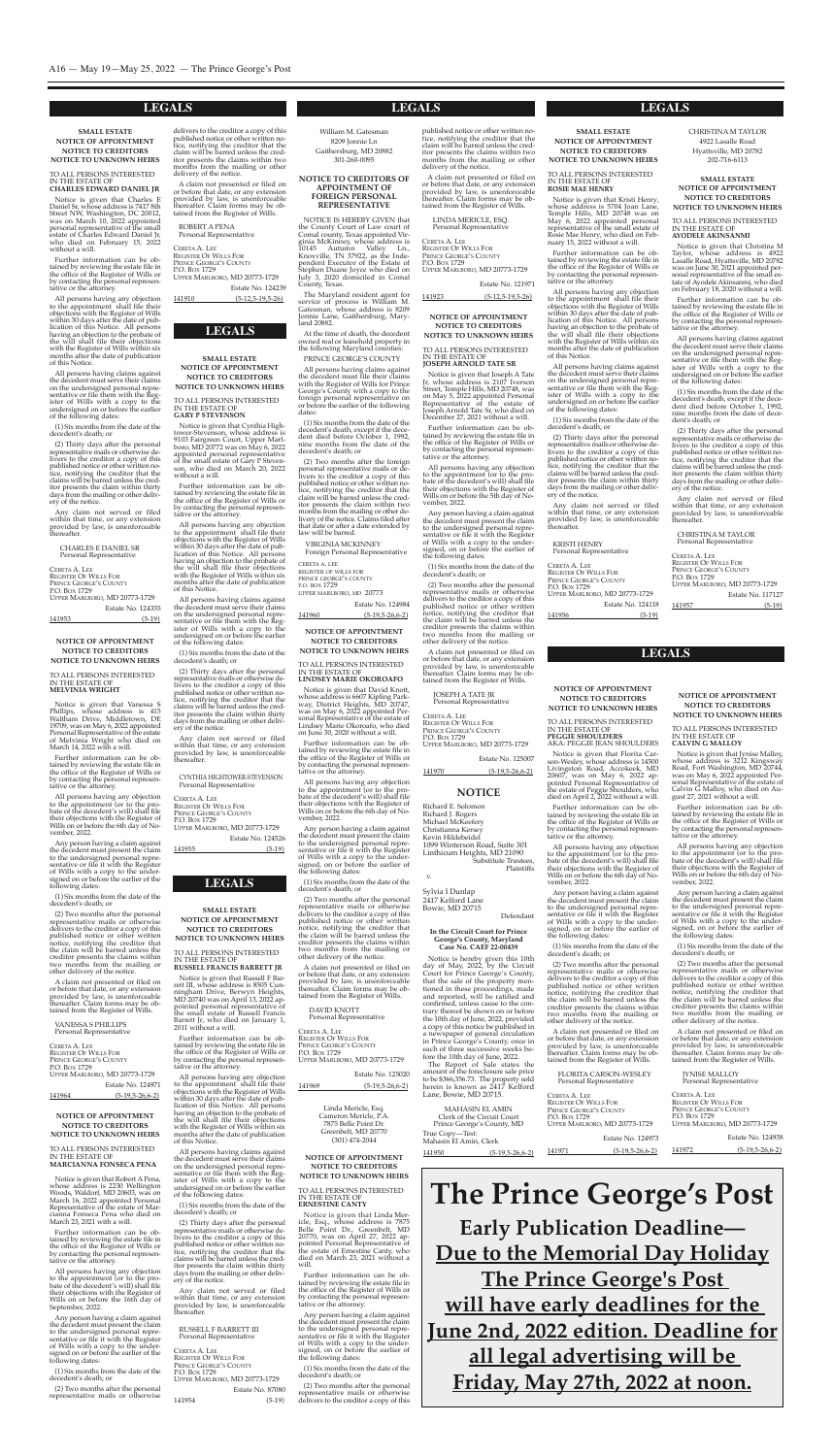#### **NOTICE**

#### **LEGALS LEGALS**

**LEGALS LEGALS LEGALS**

**notice of appointment notice to creditorS notice to unKnown heirS**

#### To ALL peRsons InTeResTeD In The esTATe oF **wiley Scott Jr**

Notice is given that Michelle Mccrae, whose address is 7608 carissa Lane, Laurel, MD 20707, was on March 11, 2022 appointed personal Representative of the estate of Wiley scott Jr, who died on June 27, 2016 without a will.

Further information can be obtained by reviewing the estate file in the office of the Register of Wills or by contacting the personal representative or the attorney.

All persons having any objection to the appointment (or to the probate of the decedent's will) shall file their objections with the Register of Wills on or before the 11th day of september, 2022.

Estate No. 123846 141919 (5-12,5-19,5-26)

#### **NOTICE**

Any person having a claim against the decedent must present the claim to the undersigned personal representative or file it with the Register of Wills with a copy to the undersigned, on or before the earlier of the following dates:

(1) six months from the date of the decedent's death; or

Notice is given that Teresa M sandy, whose address is 7490 Bensville Road, Waldorf, MD 20603, was on March 28, 2022 appointed personal Representative of the estate of James Lawrence Brady, who died on December 14, 2021 without a will.

(2) Two months after the personal representative mails or otherwise delivers to the creditor a copy of this published notice or other written notice, notifying the creditor that the claim will be barred unless the creditor presents the claims within two months from the mailing or other delivery of the notice.

A claim not presented or filed on or before that date, or any extension provided by law, is unenforceable thereafter. claim forms may be obtained from the Register of Wills.

> MIcheLLe MccRAe personal Representative

ceReTA A. Lee REGISTER OF WILLS FOR PRINCE GEORGE'S COUNTY p.o. Box 1729 UppeR MARLBoRo, MD 20773-1729

**notice of appointment notice to creditorS notice to unKnown heirS**

#### To ALL peRsons InTeResTeD In The esTATe oF **JameS lawrence Brady**

Notice is given that Shayla gaskins-clem, whose address is 3820 3rd street, north Beach, MD 20714, was on March 18, 2022 appointed personal Representative of the estate of gwendolyn A gaskins, who died on March 22, 2020 without a will.

Further information can be obtained by reviewing the estate file in the office of the Register of Wills or by contacting the personal representative or the attorney.

All persons having any objection to the appointment (or to the probate of the decedent's will) shall file their objections with the Register of Wills on or before the 28th day of september, 2022.

> CERETA A. LEE REGISTER OF WILLS FOR PRINCE GEORGE'S COUNTY P.O. Box 1729 UppeR MARLBoRo, MD 20773-1729

Estate No. 124251 141921 (5-12,5-19,5-26)

**NOTICE** 

Any person having a claim against the decedent must present the claim to the undersigned personal representative or file it with the Register of Wills with a copy to the undersigned, on or before the earlier of the following dates:

Notice is given that Angela J Mairs, whose address is 307 Foundry Lane, Fort Washington, MD 20744, was on March 3, 2022 appointed personal Representative of the estate of James Kelso Mairs, who died on January 20, 2022 without a

(1) six months from the date of the decedent's death; or

(2) Two months after the personal representative mails or otherwise delivers to the creditor a copy of this published notice or other written notice, notifying the creditor that the claim will be barred unless the creditor presents the claims within two months from the mailing or other delivery of the notice.

A claim not presented or filed on or before that date, or any extension provided by law, is unenforceable thereafter. Claim forms may be obtained from the Register of Wills.

TeResA M sAnDY personal Representative

CERETA A. LEE RegIsTeR oF WILLs FoR PRINCE GEORGE'S COUNTY P.O. Box 1729 UppeR MARLBoRo, MD 20773-1729 Estate No. 124127

141920 (5-12,5-19,5-26)

**notice of appointment notice to creditorS notice to unKnown heirS**

#### To ALL peRsons InTeResTeD In The esTATe oF **gwendolyn a gaSKinS**

Notice is given that William S gaines, whose address is 3309 nicholas court, Ijamsville, MD 21754, was on February 24, 2022 appointed personal Representative of the estate of Joyce Lee Degrange who died on January 26, 2022 with a will.

Further information can be obtained by reviewing the estate file in the office of the Register of Wills or by contacting the personal representative or the attorney.

All persons having any objection to the appointment (or to the probate of the decedent's will) shall file their objections with the Register of Wills on or before the 18th day of september, 2022.

Any person having a claim against the decedent must present the claim to the undersigned personal representative or file it with the Register of Wills with a copy to the undersigned, on or before the earlier of the following dates:

(1) six months from the date of the decedent's death; or

(2) Two months after the personal representative mails or otherwise delivers to the creditor a copy of this published notice or other written notice, notifying the creditor that the claim will be barred unless the creditor presents the claims within two months from the mailing or other delivery of the notice.

Notice is hereby given this 2nd day of May, 2022, by the circuit court for prince george's county, Maryland, that the sale of the property mentioned in these proceedings and described as 2112 parkside Drive, Bowie, MD 20721, made and reported by the Substitute Trustee, will be RATIFIeD AnD con-FIRMeD, unless cause to the contrary thereof be shown on or before the 2nd day of June, 2022, provided a copy of this noTIce be inserted in some weekly newspaper printed in said county, once in each of three successive weeks before the 2nd day of June, 2022. The report states the purchase price at the Foreclosure sale to be \$570,000.00.

MAhAsIn eL AMIn clerk, circuit court for Prince George's County, MD True copy—Test: Mahasin El Amin, Clerk

A claim not presented or filed on or before that date, or any extension provided by law, is unenforceable thereafter. Claim forms may be obtained from the Register of Wills.

Notice is hereby given this 3rd day of May, 2022, by the circuit court for prince george's county, MaryshAYLA gAsKIns-cLeM personal Representative

**notice of appointment notice to creditorS notice to unKnown heirS** To ALL peRsons InTeResTeD

MAhAsIn eL AMIn clerk, circuit court for Prince George's County, MD True copy—Test: Mahasin El Amin*,* Clerk

In The esTATe oF **JameS KelSo mairS**

TAJ sheppARD 7300 Barlowe Road Unit s-209 Landover, MD 20785

Further information can be obtained by reviewing the estate file in the office of the Register of Wills or by contacting the personal represen-

tative or the attorney.

Notice is hereby given this 3rd day of May, 2022, by the circuit court for prince george's county, Maryland, that the sale of the property mentioned in these proceedings and described as 7300 Barlowe Road, Unit s-209, Landover, MD 20785, made and reported by the Substitute Trustee, will be RATIFIeD AnD conFIRMeD, unless cause to the contrary thereof be shown on or before the 3rd day of June, 2022, provided a copy of this NOTICE be inserted in some weekly newspaper printed in said county, once in each of three successive weeks before the

MAhAsIn eL AMIn clerk, circuit court for Prince George's County, MD

All persons having any objection to the appointment (or to the probate of the decedent's will) shall file their objections with the Register of Wills on or before the 3rd day of

True copy—Test: Mahasin El Amin, Clerk

september, 2022.

Any person having a claim against the decedent must present the claim to the undersigned personal representative or file it with the Register of Wills with a copy to the undersigned, on or before the earlier of

the following dates:

(1) six months from the date of the

decedent's death; or

CERETA A. LEE RegIsTeR oF WILLs FoR PRINCE GEORGE'S COUNTY

P.O. Box 1729

will

Notice is hereby given this 3rd day of May, 2022, by the circuit court for prince george's county, Mary-land, that the sale of the property mentioned in these proceedings and described as 9400 Ardwick Ardmore Road, Upper Marlboro, MD 20774, made and reported by the substitute Trustee, will be RATIFIeD AnD conFIRMeD, unless cause to the contrary thereof be shown on or before the 3rd day of June, 2022, provided a copy of this NOTICE be inserted in some weekly newspaper printed in said county, once in each of three successive weeks before the 3rd day of June, 2022.

(2) Two months after the personal representative mails or otherwise delivers to the creditor a copy of this published notice or other written notice, notifying the creditor that the claim will be barred unless the creditor presents the claims within two months from the mailing or other delivery of the notice.

A claim not presented or filed on or before that date, or any extension provided by law, is unenforceable thereafter. Claim forms may be obtained from the Register of Wills. AngeLA J MAIRs personal Representative

UppeR MARLBoRo, MD 20773-1729

Notice is hereby given this 3rd day of May, 2022, by the circuit court for Prince George's County, Maryland, that the sale of the property mentioned in these proceedings and described as 7029 Migliori Court, District heights, MD 20747, made and reported by the substitute Trustee, will be RATIFIeD AnD conFIRMeD, unless cause to the contrary thereof be shown on or before the 3rd day of June, 2022, provided a copy of this NOTICE be inserted in some weekly newspaper printed in said county, once in each of three successive weeks before the 3rd day of June, 2022.

141922 (5-12,5-19,5-26)

Estate No. 123789

The report states the purchase price at the Foreclosure sale to be \$262,500.00.

#### **NOTICE OF APPOINTMENT NOTICE TO CREDITORS NOTICE TO UNKNOWN HEIRS**

To ALL peRsons InTeResTeD In The esTATe oF **Joyce lee degrange**

> Laura H.G. O'Sullivan, et al., substitute Trustees plaintiffs vs.

Further information can be obtained by reviewing the estate file in the office of the Register of Wills or by contacting the personal representative or the attorney.

> MAhAsIn eL AMIn clerk of the circuit court Prince George's County, MD True copy—Test: Mahasin El Amin, Clerk

All persons having any objection to the appointment (or to the probate of the decedent's will) shall file their objections with the Register of Wills on or before the 24th day of August, 2022.

Any person having a claim against the decedent must present the claim to the undersigned personal representative or file it with the Register of Wills with a copy to the undersigned on or before the earlier of the following dates:

(1) six months from the date of the decedent's death; or

(2) Two months after the personal representative mails or otherwise delivers to the creditor a copy of this published notice or other written notice, notifying the creditor that the claim will be barred unless the creditor presents the claims within two months from the mailing or other delivery of the notice.

ceReTA A. Lee RegIsTeR oF WILLs FoR pRInce geoRge's coUnTY p.o. Box 1729 UppeR MARLBoRo, MD 20773 Estate No. 123943

A claim not presented or filed on or before that date, or any extension provided by law, is unenforceable thereafter. claim forms may be obtained from the Register of Wills.

> Notice is given that Chester Waters Jr, whose address is 15612 Rhone Court, Accokeek, MD 20607, was on April 21, 2022 appointed Personal Representative of the estate of Chester Eugene Waters Sr who died on December 20, 2021 with a will.

WILLIAM s gAInes personal Representative

ceReTA A. Lee RegIsTeR oF WILLs FoR PRINCE GEORGE'S COUNTY p.o. Box 1729 UppeR MARLBoRo, MD 20773-1729 Estate No. 123873 141911 (5-12,5-19,5-26)

#### **NOTICE**

cARRIe M. WARD, et al. 6003 executive Blvd., suite 101 Rockville, MD 20852

substitute Trustees/

plaintiffs,

vs. RAphAeL A. DAVY 2112 parkside Drive

Bowie, MD 20721

Defendant(s).

**in the circuit court for prince george's county, maryland case no. caef 22-00459**

Notice is hereby given this 2nd day of May, 2022, by the circuit Court for Prince George's County, Maryland, that the sale of the prop-erty mentioned in these proceedings and described as 1811 Iverson street, oxon hill, MD 20745, made and reported by the substitute Trustee, will be RATIFIeD AnD conFIRMeD, unless cause to the contrary thereof be shown on or before the 5th day of June, 2022, provided a copy of this NOTICE be inserted in some weekly newspaper printed in said County, once in each of three successive weeks before the 5th day of June, 2022.

The report states the purchase price at the Foreclosure sale to be \$316,000.00.

141893 (5-12,5-19,5-26)

#### **NOTICE**

cARRIe M. WARD, et al. 6003 Executive Blvd., Suite 101 Rockville, MD 20852

> substitute Trustees/ plaintiffs,

> > class B, Bh, BLx, cI, DD, Bce, AE, B(EC), Beer, Wine and Liquor License, class B, ecF/Ds, Beer, Wine and Liquor - On Sale; Class<br>B, BW, (GC), (DH), Beer and Wine; class B, RD, Liquor License, all class c Licenses/on sale, class D(NH), Beer and Wine

vs.

JAMes c. pFARR 12106 Reardon Lane Bowie, MD 20715

Defendant(s).

#### **in the circuit court for prince george's county, maryland case no. caef 19-04051**

Laura H.G. O'Sullivan, et al., substitute Trustees

Estate of Ollie J. Thomas, Sr. and Estate of Connie L. Thomas Defendants

land, that the sale of the property mentioned in these proceedings and described as 12106 Reardon Lane, Bowie, MD 20715, made and reported by the substitute Trustee, will be RATIFIeD AnD con-FIRMeD, unless cause to the contrary thereof be shown on or before the 3rd day of June, 2022, provided a copy of this NOTICE be inserted in some weekly newspaper printed in said county, once in each of three successive weeks before the 3rd day of June, 2022.

The report states the purchase price at the Foreclosure sale to be \$377,000.00.

141894 (5-12,5-19,5-26)

cARRIe M. WARD, et al. 6003 Executive Blvd., Suite 101 Rockville, MD 20852

#### **notice** cARRIe M. WARD, et al.

substitute Trustees/ plaintiffs,

Notice is given that Amando Bowman, whose address is 8622 Kittama Drive, clinton, MD 20735, was on May 4, 2022 appointed personal Representative of the estate of cynthia A Leach, who died on June 14, 2021 without a will.

vs.

#### **NOTICE**

Defendant(s).

**in the circuit court for prince george's county, maryland case no. caef 21-07116**

3rd day of June, 2022.

Richard E. Solomon Richard J. Rogers Michael McKeefery christianna Kersey Kevin Hildebeidel 1099 Winterson Road, suite 301 Linthicum heights, MD 21090 substitute Trustees, plaintiffs v.

The report states the purchase price at the Foreclosure sale to be

\$126,000.00.

141895 (5-12,5-19,5-26)

**NOTICE** 

#### **NOTICE**

substitute Trustees/ plaintiffs,

Notice is hereby given this 11th day of May, 2022, by the circuit Court for Prince George's County, that the sale of the property mentioned in these proceedings, made and reported, will be ratified and confirmed, unless cause to the contrary thereof be shown on or before the 13th day of June, 2022, provided a copy of this notice be published in a newspaper of general circulation in Prince George's County, once in each of three successive weeks before the 13th day of June, 2022.

shIRLeY ThoMpKIns AKA shIRLeY Ann ThoMpKIns (DeceAseD) 9400 Ardwick Ardmore Road

The Report of Sale states the amount of the foreclosure sale price to be \$345,000.00. The property sold herein is known as 7902 Vanity Fair Drive, greenbelt, MD 20770.

Upper Marlboro, MD 20774 Defendant(s).

#### **in the circuit court for prince george's county, maryland case no. caef 21-14762**

The report states the purchase price at the Foreclosure sale to be \$315,000.00.

6003 executive Blvd., suite 101 Rockville, MD 20852

substitute Trustees/

plaintiffs,

vs.

DeLoRes s. ThoMpson 7029 Migliori court District heights, MD 20747

**LEGALS Legal Laura H.G. O'Sullivan, et al., LEGALS LEGALS LEGALS** 

Defendant(s).

**in the circuit court for prince george's county, maryland case no. caef 20-03159**

MAhAsIn eL AMIn clerk, circuit court for Prince George's County, MD True Copy-Test: Mahasin el Amin, clerk

141897 (5-12,5-19,5-26)

carol J. Whitley

Defendant **in the circuit court for prince george'S county, maryland**

**ciVil no. caef 21-07134**

oRDeReD, this 2nd day of May, 2022 by the circuit court of pRInce geoRge's coUnTY, Maryland, that the sale of the property at 7215 East Ridge Drive, Hyattsville, Maryland 20785 mentioned in these proceedings, made and reported by Laura H.G. O'Sullivan, et al., Substitute Trustees, be ratified and confirmed, unless cause to the contrary thereof be shown on or before the 2nd day of June, 2022 next, provided a copy of this notice be inserted in some newspaper published in said county once in each of three successive weeks before the 2nd day of June, 2022, next. The report states the amount of sale to be \$325,000.00.

141892 (5-12,5-19,5-26)

#### **notice to creditorS of appointment of foreign perSonal repreSentatiVe**

noTIce Is heReBY gIVen that the Circuit court of Henrico county, VA appointed Cynthia H. Shaw, whose address is 11124 Lockhart Lane, Marshall, VA 20115, as the Administrator of the Estate of William henry Morris who died on August 15, 2021 domiciled in Virginia Henrico.

The Maryland resident agent for service of process is Kevin Morris, whose address is 5908 McKay Drive, Brandywine, MD 20613.

At the time of death, the decedent owned real or leasehold property in the following Maryland counties: pRInce geoRge's coUnTY

cARRIe M. WARD, et al. 6003 executive Blvd., suite 101 Rockville, MD 20852 **Board of licenSe**

#### vs. **notice of puBlic hearing** Applications for the following al-

All persons having claims against the decedent must file their claims with the Register of Wills for Prince George's County with a copy to the foreign personal representative on or before the earlier of the following dates:

(1) six months from the date of the decedent's death; or

(2) Two months after the foreign personal representative mails or delivers to the creditor a copy of this published notice or other written notice, notifying the creditor that the claim will be barred unless the creditor presents the claim within two months from the mailing or other delivery of the notice. claims filed after that date or after a date extended by law will be barred.

cYnThIA h. shAW Foreign personal Representative

141906 (5-12,5-19,5-26)

#### **NOTICE OF APPOINTMENT NOTICE TO CREDITORS NOTICE TO UNKNOWN HEIRS**

To ALL peRsons InTeResTeD In The esTATe oF **cheSter eugene waterS Sr**

Further information can be obtained by reviewing the estate file in the office of the Register of Wills or by contacting the personal representative or the attorney.

> MAhAsIn eL AMIn clerk, circuit court for Prince George's County, MD True copy—Test: Mahasin El Amin, Clerk 141896 (5-12,5-19,5-26) MAhAsIn eL AMIn clerk of the circuit court prince george's county, MD True copy—Test: Mahasin El Amin*,* Clerk 141865 (5-5,5-12,5-19)

All persons having any objection to the appointment (or to the probate of the decedent's will) shall file their objections with the Register of Wills on or before the 21st day of october, 2022.

Any person having a claim against the decedent must present the claim to the undersigned personal representative or file it with the Register of Wills with a copy to the undersigned on or before the earlier of the following dates:

(1) six months from the date of the decedent's death; or

(2) Two months after the personal representative mails or otherwise delivers to the creditor a copy of this published notice or other written notice, notifying the creditor that the claim will be barred unless the creditor presents the claims within two months from the mailing or other delivery of the notice.

A claim not presented or filed on or before that date, or any extension provided by law, is unenforceable thereafter. Claim forms may be obtained from the Register of Wills.

chesTeR WATeRs JR. personal Representative

| Cereta A. Lee          |                               |                 |
|------------------------|-------------------------------|-----------------|
| Register Of Wills For  |                               |                 |
| Prince George's County |                               |                 |
| P.O. Box 1729          |                               | Trı             |
|                        | UPPER MARLBORO, MD 20773-1729 | Ma              |
|                        | Estate No. 124126             |                 |
| 141909                 | $(5-12, 5-19, 5-26)$          | 14 <sup>1</sup> |
|                        |                               |                 |

#### **LEGALS**

cARRIe M. WARD, et al. 6003 executive Blvd., suite 101 Rockville, MD 20852

> substitute Trustees/ plaintiffs,

vs.

TAMMYe MoZon (DeceAseD BLAnDIn MoZon (DeceAseD) 1811 Iverson street oxon hill, MD 20745

Defendant(s).

#### **in the circuit court for prince george's county, maryland case no. caef 21-14755**

| True Copy—Test:<br>Mahasin El Amin, Clerk | <b>MAHASIN EL AMIN</b><br>Clerk, Circuit Court for<br>Prince George's County, MD |
|-------------------------------------------|----------------------------------------------------------------------------------|
| 141891                                    | $(5-5.5-12.5-19)$                                                                |

#### **prince george'S county goVernment**

**commiSSionerS**

coholic beverage licenses will be accepted by the Board of License Commissioners for Prince George's county on June 23, 2022 and will be heard on August 23, 2022. Those licenses are:

class B, Beer, and Wine – 17 BW 24, 17 BW 25, 17 BW 26

A virtual hearing will be held via Zoom on Wednesday, June 1, 2022 at 7:00 p.m. and Wednesday, June 15, 2022 at 7:00 p.m. If you would like to attend, the link to the virtual hearing will be available one week prior on the BoLc's website at <u>http://bolc.mypgc.us</u> or you may email BLc@co.pg.md.us to request the link. The Board will consider the agenda as posted that day.

# **Board of licenSe commiSSionerS**

Attest: Terence sheppard Director May 5, 2022 141926 (5-12,5-19) vs.

**Plaintiffs** 

**in the circuit court for prince george'S county,**

## **maryland**

**ciVil no. caef 21-12083**

oRDeReD, this 25th day of April, 2022 by the circuit court of PRINCE GEORGE'S COUNTY,<br>Maryland, that the sale of the property at 13103 Whiteholm Drive, Upper Marlboro, Maryland 20774 mentioned in these proceedings, made and reported by Laura H.G. o'sullivan, et al., substitute Trustees, be ratified and confirmed, unless cause to the contrary thereof be shown on or before the 25th day of May, 2022 next, provided a copy of this notice be inserted in some newspaper published in said county once in each of three successive weeks before the 25th day of May, 2022, next.

The report states the amount of sale to be \$358,000.00.

**notice of appointment notice to creditorS notice to unKnown heirS**

#### To ALL peRsons InTeResTeD In The esTATe oF **cynthia a leach**

Further information can be obtained by reviewing the estate file in the office of the Register of Wills or by contacting the personal representative or the attorney.

All persons having any objection to the appointment (or to the probate of the decedent's will) shall file their objections with the Register of Wills on or before the 4th day of November, 2022.

Any person having a claim against the decedent must present the claim to the undersigned personal representative or file it with the Register of Wills with a copy to the undersigned, on or before the earlier of the following dates:

(1) six months from the date of the decedent's death; or

(2) Two months after the personal representative mails or otherwise delivers to the creditor a copy of this published notice or other written notice, notifying the creditor that the claim will be barred unless the creditor presents the claims within two months from the mailing or other delivery of the notice.

A claim not presented or filed on or before that date, or any extension provided by law, is unenforceable thereafter. Claim forms may be obtained from the Register of Wills.

AMAnDo BoWMAn personal Representative

ceReTA A. Lee RegIsTeR oF WILLs FoR PRINCE GEORGE'S COUNTY P.O. Box 1729 UppeR MARLBoRo, MD 20773-1729

Estate No. 124836

141968 (5-19,5-26,6-2)

samuel Mensah

**AND** 

Betty A. Mensah

7902 Vanity Fair Drive Greenbelt, MD 20770 Defendants

#### **in the circuit court for prince george's county, maryland case no. caef 22-00437**

MAhAsIn eL AMIn clerk of the circuit court Prince George's County, MD True copy—Test: Mahasin El Amin, Clerk 141951 (5-19,5-26,6-2)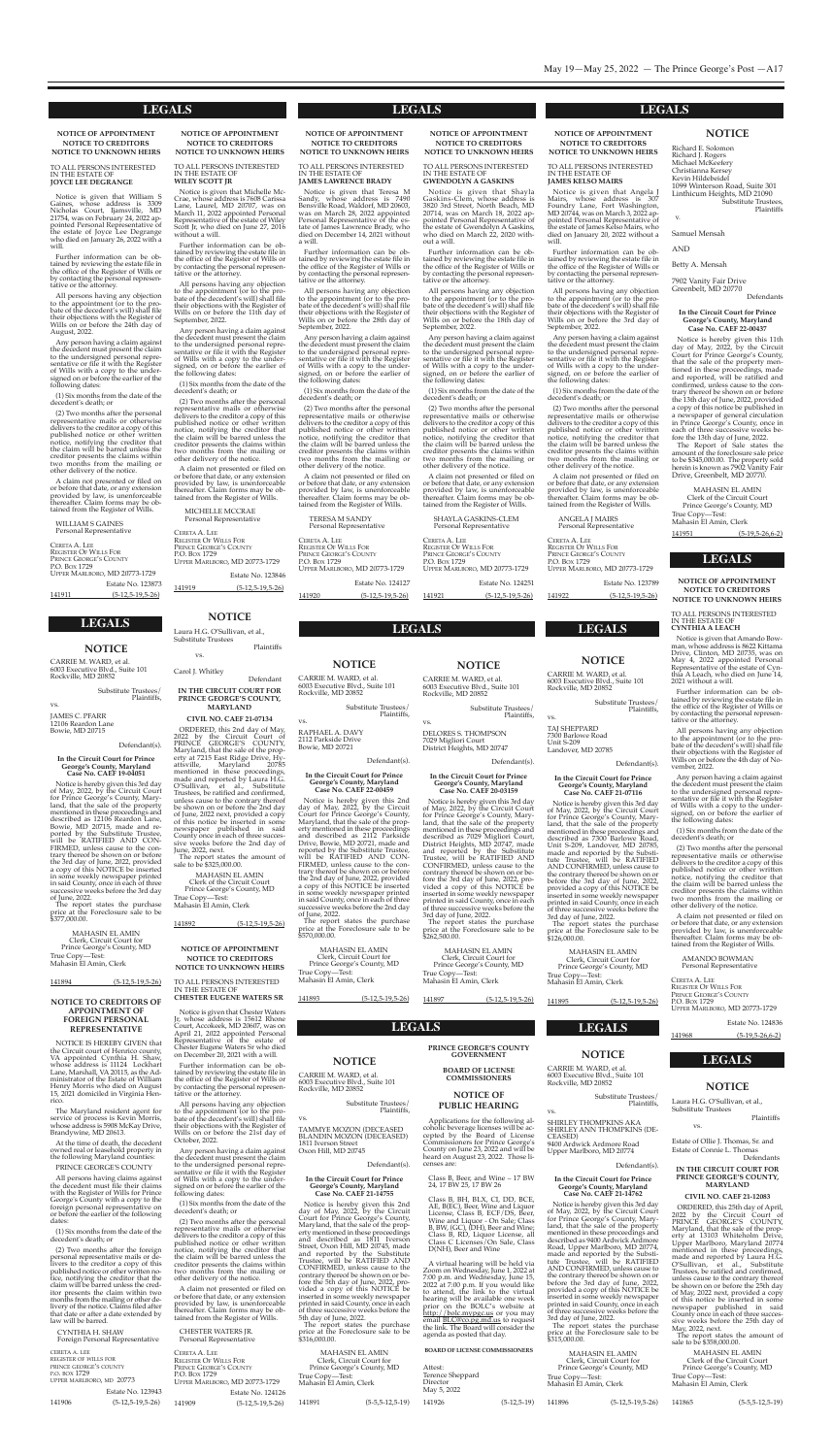**cohn, goldBerg & deutSch, llc** ATToRneYs AT LAW 1099 WInTeRson RoAD sUITe 301 LInThIcUM heIghTs, MD 21090

**SuBStitute truSteeS' Sale of improVed real property**

#### **518 wilSon Bridge driVe unit 6719 d2 oxon hill, md 20745**

ALL THAT FEE-SIMPLE LOT OF GROUND and the improvements thereon situated in Prince George's County, MD and more fully described in the aforesaid Deed of Trust. The property being sold is a condominium unit and all common elements appurtenant thereto.

Under a power of sale contained in a certain Deed of Trust from Ariel p. gozum, and Bebeth A. gozum, dated october 31, 2005 and recorded in Liber 23751, Folio 235 among the Land Records of Prince George's county, Maryland, with an original principal balance of \$95,000.00, and an original interest rate of 8.500%, default having occurred under the terms thereof, the substitute Trustees will sell at public auction at the circuit court for prince george's county, 14735 Main st., Upper Marlboro, MD 20772 [front of Main st. entrance to Duval Wing of courthouse complex--If courthouse is closed due to inclement weather or other emergency, sale shall occur at time previously scheduled, on next day that court sits], on **may 31, 2022 at 11:30 am**

Terms of sale: The property will be sold "as is" and subject to conditions, restrictions, easements and agreements of record affecting same, if any and with no warranty of any kind. A deposit of \$7,500.00 by certified funds only (no cash will be accepted) is required at the time of auction. Balance of the purchase price to be paid in cash within ten days of final ratification of sale by the Circuit Court for Prince George's county. At the substitute Trustees' discretion, the foreclosure purchaser, if a corporation or LLc, must produce evidence, prior to bidding, of the legal formation of such entity. The purchaser, other than the Holder of the Note, its assigns, or designees, shall pay interest on the unpaid purchase money at the note rate from the date of foreclosure auction to the date funds are received in the office of the Substitute Trustees. In the event settlement is delayed for any reason, there shall be no abatement of interest. All due and/or unpaid private utility, water and sewer facilities charges, or front foot benefit payments, are payable by the purchaser without adjustment. Real estate taxes and all other public charges, or assessments, ground rent, or condo/HOA assessments, not otherwise divested by ratification of the sale, to be adjusted as of the date of foreclosure auction, unless the purchaser is the foreclosing lender or its designee. cost of all documentary stamps, transfer taxes and settlement expenses, and all other costs incident to settlement, shall be borne by the purchaser. Purchaser shall be responsible for obtaining physical possession of the property. purchaser assumes the risk of loss or damage to the property from the date of sale forward.

TIME IS OF THE ESSENCE. If the purchaser shall fail to comply with the terms of the sale or fails to go to settlement within ten (10) days of ratification of the sale, the substitute Trustees may, in addition to any other available remedies, declare the entire deposit forfeited and resell the property at the risk and cost of the defaulting purchaser, and the purchaser agrees to pay reasonable attorneys' fees for the substitute Trustees, plus all costs incurred, if the substitute Trustees have filed the appropriate motion with the Court to resell the property. Purchaser waives personal service of any paper filed in connection with such a motion on himself and/or any principal or corporate designee, and expressly agrees to accept service of any such paper by regular mail directed to the address provided by said bidder at the time of foreclosure auction. In tion of whether the borrower entered into any repayment agreement, reinstated or paid off the loan prior to the sale. In any such event, this sale shall be null and void, and the Purchaser's sole remedy, in law or equity,

Edward S. Cohn, Stephen N. Goldberg, Richard E. Solomon, Richard J. Rogers, Michael McKeefery, christianna Kersey, and Kevin Hildebeidel, substitute Trustees

Howard N. Bierman, Carrie M. Ward, et al., substitute Trustees

**ALEX COOPER AUCTS., INC.** <sup>908</sup> YoRK RD., ToWson, MD <sup>21204</sup> www.alexcooper.com

Lauren N. Leffler, Esquire 6851 oak hall Lane, suite 202 columbia, Maryland 21045 410-740-1180

e.T. newell & co 912 e. 25th street, Baltimore MD 21218

141898 (5-12,5-19,5-26)

**BWW LAW GROUP, LLC** 6003 executive Boulevard, suite 101 Rockville, MD 20852 (301) 961-6555

Notice is given that William J. Dunn, whose address is 7513 Maple Avenue, #403, Takoma park, MD 20912, was on April 22, 2022 appointed personal Representative of the estate of Richard Dunn AKA: Richard Albert Dunn sr. who died on February 21, 2022 with a will.

#### **SUBSTITUTE TRUSTEES' SALE OF REAL PROPERTY AND ANY IMPROVEMENTS THEREON**

All persons having any objection to the appointment (or to the probate of the decedent's will) shall file their objections with the Register of Wills on or before the 22nd day of October, 2022.

#### **8481 GREENBELT RD., UNIT #T1 GREENBELT, MD 20770**

Under a power of sale contained in a certain Deed of Trust dated April 30, 2007, recorded in Liber 27889, Folio 83 among the Land Records of Prince George's County, MD, with an original principal balance of \$165,000.00, default having occurred under the terms thereof, the sub. Trustees will sell at public auction at the circuit court for prince george's county, 14735 Main st., Upper Marlboro, MD, 20772 (Duval Wing entrance, located on Main st.), on

#### **JUNE 1, 2022 AT 10:58 AM**

Notice is given that Pamela V. Alcantara hidalgo, whose address is 17526 Lethridge circle, Round hill, VA20141, was on December 27, 2021 appointed personal Representative of the estate of Nelly A. Hidalgo Marinho who died on January 31, 2021 with a will.

ALL ThAT Fee sIMpLe LoT oF gRoUnD, together with any buildings or improvements thereon located in Prince George's County, MD and described as follows: UnIT 8481-T-1 gReenBeLT RoAD oF A pLAT oF conDoMInIUM enTITLeD "cheLseA WooD conDoMInIUM", A hoRIZonTAL pRopeRTY RegIMe, As peR pLATs AnD pLAns TheReoF RecoRDeD In pLAT BooK WWW 84 AT pLATs 12 ThRoUgh 25, BoTh IncLUsIVe As MoDIFIeD AnD AMenDeD BY pLAT AnD pLAns RecoRDeD In pLAT BooK WWW 84 AT pLATs 79 ThRoUgh 92, BoTh IncLUsIVe AMong The LAnD RecoRDs oF pRInce geoRge`s coUnTY MARYLAnD AnD BeIng pART oF The LAnD AnD pReMIses MADe sUBJecT To hoRIZonTAL pRopeRTY RegIMe BY MAsTeR DeeD DATeD ApRIL 30, 1973 AnD RecoRDeD In LIBeR 4218 AT FoLIo 597, AMong The AFoResAID LAnD RecoRDs: BeIng In The 21sT eLecTIon DIsTRIcT. TAx ID # 21-2303998.

The property, and any improvements thereon, will be sold in an "as is" condition and subject to conditions, restrictions and agreements of record affecting the same, if any, and with no warranty of any kind.

PAMELA V. ALCANTARA HIDALGO personal Representative

Iohn J. Bascietto, Esq. 515 Main street Laurel, MD 20707 (301) 541-3408

Notice is given that Arelis A. Perez, whose address is 5101 Mineola Rd., college park, MD 20740, was on March 15, 2022 appointed personal Representative of the estate of Digna celeste chapman who died on February 1, 2022 without a will.

Mark H. Wittstadt, Esquire quintairos, prieto, Wood & Boyer, p.A. 1966 greenspring Dr LL2 Timonium, Maryland 21093 (410)238-2840

Terms of sale: A deposit of \$15,000 in the form of certified check, cashier's check or money order will be required of the purchaser at time and place of sale. Balance of the purchase price, together with interest on the unpaid purchase money at the current rate contained in the Deed of Trust Note from the date of sale to the date funds are received by the Sub. Trustees, payable in cash within ten days of final ratification of the sale by the Circuit Court. There will be no abatement of interest due to the purchaser in the event additional funds are tendered before settlement. TIMe Is oF The essence FoR The pURchAseR. Adjustment of all real property taxes, including agricultural taxes, if applicable, and any and all public and/or private charges or assessments, to the extent such amounts survive foreclosure sale, including water/sewer, ground rent and front foot benefit charges, to be adjusted to date of sale and thereafter assumed by purchaser. purchaser is responsible for any recapture of homestead tax credit. All transfer taxes and recordation taxes shall be paid by purchaser. The purchaser shall be respon- sible for the payment of the ground rent escrow, if required. condominium fees and/or homeowners association dues, if any, shall be assumed by the purchaser from the date of sale. Purchaser is responsible for obtaining physical possession of the property, and assumes risk of loss or damage to the property from the date of sale. The sale is subject to post-sale audit of the status of the loan with the loan servicer including, but not limited to, determination of whether the borrower entered into any repayment agreement, reinstated or paid off the loan prior to the sale. In any such event, this sale shall be null and void, and the purchaser's sole remedy, in law or equity, shall be the return of the deposit without interest. If purchaser fails to settle within ten days of ratification, subject to order of court, purchaser agrees that property will be resold and entire deposit retained by sub. Trustees as liquidated damages for all losses occasioned by the purchaser's default and purchaser shall have no further liability. The defaulted purchaser shall not be entitled to any surplus proceeds resulting from said resale even if such surplus results from improvements to the property by said defaulted purchaser. sub. Trustees will convey either marketable or insurable title. If they cannot deliver one or the other, or if ratification of the sale is denied by the circuit court for any reason, the purchaser's sole remedy, at law or equity, is return of the deposit without interest. BIDDERS ARE STRONGLY ENcoURAgeD To FoLLoW cDc gUIDAnce AnD WeAR A coVeR oVeR BoTh nose AnD MoUTh AnD pRAcTIce socIAL DIsTAnc-Ing AT The AUcTIon. (Matter no. 344823-1)

Being located in the 13th Election District. The improvements thereon being known as l 0241 Prince Place Apt 27t3, Upper Marlboro, Maryland - 20774

#### pLeAse consULT WWW.ALexcoopeR.coM FoR sTATUs oF UpcoMIng sALes

141903 (5-12,5-19,5-26)

TERMS OF SALE: A deposit of \$13,258.00 will be required at the time<br>of sale, such deposit to be in cashier's check or certified check, or other<br>form acceptable to the Substitute Trustees in their sole discretion. Bal-<br>ance the final ratification of sale by the Circuit Court for Prince George's<br>County. If payment of the balance does not take place within ten (10) County. If payment of the balance does not take place within ten (10)<br>days of ratification, the deposit(s) may be forefield and the property<br>may be resold at the risk and expense of the defaulting purchaser. The<br>defaultin the event the property is purchased by someone other than the holder of the indebtedness. In the event settlement is delayed for any reason, there shall be no abatement of interest. All taxes, ground rent, water, condominium fees and/or homeowner association dues, all public charges, assessments payable on an annual basis, including sanitary and/or metropolitan district charges, and front foot benefit charges, if applicable, to be adjusted to date of sale and assumed thereafter by the purchaser. cost of all documentary stamps, transfer taxes and settlement expenses for the property shall be borne by the purchaser. Purchaser shall be responsible for obtaining physical possession of the property. Purchaser assumes the risk of loss or damage to the property from the date of sale forward. If the substitute Trustees are unable to convey good and marketable title, the purchaser's sole remedy in law or equity shall be limited to the refund of the deposit. Upon refund of the deposit to purchaser, this sale shall be void and of no effect, and the purchaser shall have no further claims against the substitute Trustees. The conveyance of the property by the Substitute Trustees to the purchaser at settlement shall be by Trustees' Deed without covenants or special warranties.

#### **NOTICE OF APPOINTMENT NOTICE TO CREDITORS NOTICE TO UNKNOWN HEIRS**

To ALL peRsons InTeResTeD In The esTATe oF **richard a. dunn aKa: richard alBert dunn Sr.**

Further information can be obtained by reviewing the estate file in the office of the Register of Wills or by contacting the personal representative or the attorney.

The property will be sold in an "AS IS" condition and without any recourse, representations or warranties, either express or implied, as to its nature, condition or description. No representations are made as to the property. Neither the Substitute Trustees, nor any other party, make any warranty or representation of any kind or nature regarding the physical condition of, the description of, or title to the property. The property will be sold subject to any violation notices and subject to all conditions, restrictions, easements, covenants, encumbrances, and agreements of record and all terms, conditions, notes, and matters as set forth and described in the Deed of Trust. The purchaser is responsible for, and the property is sold subject to, any environmental matter or condition, whether latent or observable, if any, that may exist at or affect or relate to the property and to any governmental requirements affecting the same.

NOTE: The information contained herein was obtained from sources deemed to be reliable, but is offered for informational purposes only. Neither the auctioneer, the beneficiary of the Deed of Trust, the Substitute Trustees nor their agents or attorneys make any representations or warranties with respect to the accuracy of information.

pRospecTIVe pURchAseRs ARe URgeD To peRFoRM TheIR oWn DUe DILIgence WITh RespecT To The pRopeRTY pRIoR To The FoRecLosURe AUcTIon. For additional information, please contact the Substitute Trustees.

Any person having a claim against the decedent must present the claim to the undersigned personal representative or file it with the Register of Wills with a copy to the undersigned on or before the earlier of the following dates:

E.T. Newell & Co, Inc 912 e. 25th street, Baltimore MD 21218 410-366-5555 www.melnicknewell.com

Law Office of Shipley & Horne, PA ATTN: L. Paul Jackson, II 1101 Mercantile Lane, suite 240 Largo, Maryland 20774 301-925-1800

(1) six months from the date of the decedent's death, except if the decedent died before october 1, 1992, nine months from the date of the decedent's death; or

Notice is given that Kadar G Anderson, whose address is 9507 Westerdale Drive, Upper Marlboro, MD 20774, was on March 16, 2022 appointed personal Representative of the estate of Karen D. smith who died on November 15, 2021 with a will.

(2) Two months after the personal representative mails or otherwise delivers to the creditor a copy of this published notice or other written notice, notifying the creditor that the claim will be barred unless the creditor presents the claims within two months from the mailing or other delivery of the notice.

A claim not presented or filed on or before that date, or any extension provided by law, is unenforceable thereafter. claim forms may be obtained from the Register of Wills.

WILLIAM J. DUnn personal Representative

ceReTA A. Lee RegIsTeR oF WILLs FoR PRINCE GEORGE'S COUNTY p.o. Box 1729 UppeR MARLBoRo, MD 20773-1729 Estate No. 124837 141874 (5-5,5-12,5-19)

christopher L. Markham 555 Ouince Orchard Road, Ste. 570 Gaithersburg, Maryland 20878 (240)422-9301

#### **NOTICE OF APPOINTMENT NOTICE TO CREDITORS NOTICE TO UNKNOWN HEIRS**

To ALL peRsons InTeResTeD In The esTATe oF **nelly a. hidalgo marinho**

Further information can be obtained by reviewing the estate file in the office of the Register of Wills or by contacting the personal representative or the attorney.

All persons having any objection to the appointment (or to the probate of the decedent's will) shall file their objections with the Register of Wills on or before the 27th day of June, 2022.

Any person having a claim against the decedent must present the claim to the undersigned personal representative or file it with the Register of Wills with a copy to the undersigned on or before the earlier of the following dates:

(1) six months from the date of the decedent's death, except if the decedent died before october 1, 1992, nine months from the date of the decedent's death; or

(2) Two months after the personal representative mails or otherwise delivers to the creditor a copy of this published notice or other written notice, notifying the creditor that the claim will be barred unless the creditor presents the claims within two months from the mailing or other delivery of the notice.

A claim not presented or filed on or before that date, or any extension provided by law, is unenforceable thereafter. claim forms may be obtained from the Register of Wills.

| CERETA A. LEE                |                               |
|------------------------------|-------------------------------|
| <b>REGISTER OF WILLS FOR</b> |                               |
| PRINCE GEORGE'S COUNTY       |                               |
| P.O. Box 1729                |                               |
|                              | UPPER MARLBORO, MD 20773-1729 |
|                              | Estate No. 121864             |
| 141875                       | $(5-5.5-12.5-19)$             |

#### **NOTICE OF APPOINTMENT NOTICE TO CREDITORS NOTICE TO UNKNOWN HEIRS**

#### To ALL peRsons InTeResTeD In The esTATe oF **digna celeSte chapman**

Further information can be obtained by reviewing the estate file in the office of the Register of Wills or by contacting the personal representative or the attorney.

All persons having any objection to the appointment (or to the probate of the decedent's will) shall file their objections with the Register of Wills on or before the 15th day of september, 2022.

Any person having a claim against the decedent must present the claim to the undersigned personal representative or file it with the Register of Wills with a copy to the undersigned on or before the earlier of the following dates:

(1) six months from the date of the decedent's death, except if the decedent died before october 1, 1992, nine months from the date of the decedent's death; or

(2) Two months after the personal representative mails or otherwise delivers to the creditor a copy of this published notice or other written notice, notifying the creditor that the claim will be barred unless the creditor presents the claims within two months from the mailing or other delivery of the notice.

A claim not presented or filed on or before that date, or any extension provided by law, is unenforceable thereafter. claim forms may be obtained from the Register of Wills.

#### AReLIsA. peReZ personal Representative

ceReTA A. Lee RegIsTeR oF WILLs FoR PRINCE GEORGE'S COUNTY P.O. Box 1729 UppeR MARLBoRo, MD 20773-1729 Estate No. 124024 141876 (5-5,5-12,5-19)

#### **LEGALS**

**LEGALS**

#### **SuBStitute truSteeS' Sale improVed real property**

#### **10241 prince place #27-t3 upper marlBoro, md 20774**

Under a power of sale contained in a certain Purchase Money Deed of Trust from Sheila Stringer dated October 17, 2007 and recorded in Liber 28920, folio 673 among the Land Records of Prince George's County, MD, default having occurred under the terms thereof, and at the request<br>of the parties secured thereby, the undersigned Substitute Trustees will<br>sell at public auction at the Circuit Court for Prince George's County,<br>locat

#### **June 7, 2022 at 11:30 am**

All that lot of ground situate in the County of Prince George's, State<br>of Maryland, and described as follows, that is to say: Unit Numbered 27-T-3 in Building 27 on Master plat one of section Two of a plat of condominium entitled "The pInes conDoMInIUM", as per plats and plans thereof recorded in condominium plat Book WWW <sup>84</sup> at Plats 3 through 11, among the land records of Prince George's County,<br>Maryland, and being part of the land and premises made subject to a<br>horizontal property or condominium regime by a Master Deed dated May 4, 1973 and recorded in Liber 4218 at folio 454 among the afore-<br>said land records;

The property address known <sup>10241</sup> prince place, #27-T3, Upper Marlboro, MD 20774.

#### Tax ID #13-1402148

The property will be sold in an "as is" condition and subject to all covenants, conditions, liens, restrictions, easements, agreements and rights-of-way as may affect same, if any and with no warranty of any kind.

The substitute Trustees reserve the right to: (1) accept or reject any and all bids and to sell the property in any manner which the substitute Trustees determines, in their sole discretion, which may provide the highest yield to the secured party, (2) modify or waive the requirement for bidders' deposits and terms of sale and/or settlement, and (3) to withdraw all or any part of the property from the sale prior to acceptance of the final bid.

Mark h. Wittstadt and Justin T. hoy, substitute Trustees

141974 (5-19,5-26,6-2)

#### **NOTICE OF APPOINTMENT NOTICE TO CREDITORS NOTICE TO UNKNOWN HEIRS**

#### To ALL peRsons InTeResTeD In The esTATe oF **Karen d. Smith**

Further information can be obtained by reviewing the estate file in the office of the Register of Wills or by contacting the personal representative or the attorney.

All persons having any objection to the appointment (or to the probate of the decedent's will) shall file their objections with the Register of Wills on or before the 16th day of september, 2022.

Any person having a claim against the decedent must present the claim to the undersigned personal representative or file it with the Register of Wills with a copy to the undersigned on or before the earlier of the following dates:

(1) six months from the date of the decedent's death, except if the decedent died before october 1, 1992, nine months from the date of the decedent's death; or

(2) Two months after the personal representative mails or otherwise delivers to the creditor a copy of this published notice or other written notice, notifying the creditor that the claim will be barred unless the creditor presents the claims within two months from the mailing or other delivery of the notice.

A claim not presented or filed on or before that date, or any extension provided by law, is unenforceable thereafter. Claim forms may be obtained from the Register of Wills.

KADAR g. AnDeRson personal Representative

ceReTA A. Lee RegIsTeR oF WILLs FoR PRINCE GEORGE'S COUNTY p.o. Box 1729 UppeR MARLBoRo, MD 20773-1729 Estate No. 123743 141907 (5-12,5-19,5-26)

#### **CITY OF DISTRICT HEIGHTS Public Hearing on Proposed Fiscal Year 2023 Budget**



The city of District heights will hold a public hearing on the proposed fiscal year 2023 budget on June 2, 2022 at 7:00pm, virtually. All login information will be provided via city website www.districtheights.org at least 24 hours prior to the hearing. The hearing is open to the public and public testimony is encouraged. If you have a comment or question, please email no later than June 3, 2022 at 10am to <u>danbaden@comcast.net</u>. Persons with questions regarding the hearing or wishing to obtain a copy of the budget may contact Daniel R. Baden, city Treasurer, at 410-980-1538.

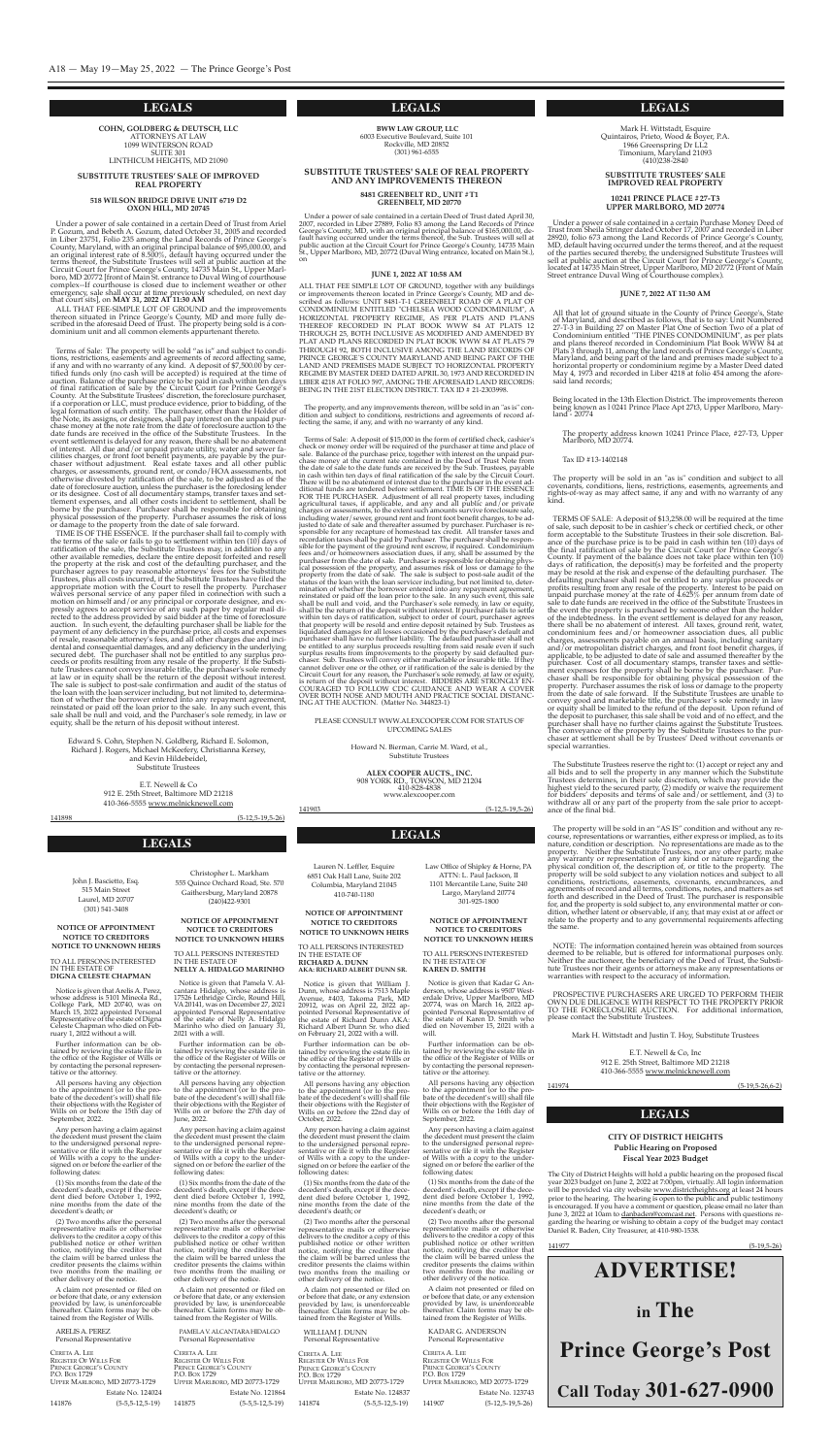#### **LEGALS LEGALS LEGALS**

**LEGALS**

The property will be sold in an "AS IS" condition and without any recourse, representations or warranties, either express or implied, as to its nature, condition or description. No representations are made as to the

**BWW LAW GROUP, LLC** 6003 executive Boulevard, suite 101 Rockville, MD 20852 (301) 961-6555

Under a power of sale contained in a certain Deed of Trust dated January 25, 2007, recorded in Liber 27177, Folio 616 among the Land Records of Prince George's County, MD, with an original principal balance of \$188,000.00, default having occurred under the terms thereof, the sub. Trustees will sell at public auction at the circuit court for prince george's County, 14735 Main St., Upper Marlboro, MD, 20772 (Duval Wing entrance, located on Main St.), on

#### **SUBSTITUTE TRUSTEES' SALE OF REAL PROPERTY AND ANY IMPROVEMENTS THEREON**

**<sup>5007</sup> DALTON ST. TEMPLE HILLS A/R/T/A CAMP SPRINGS, MD <sup>20748</sup>**

ALL THAT FEE SIMPLE LOT OF GROUND, together with any buildings or improvements thereon located in Prince George's County, MD and more fully described in the aforesaid Deed of Trust.

#### **JUNE 7, 2022 AT 10:44 AM**

The property, and any improvements thereon, will be sold in an "as is" condition and subject to conditions, restrictions and agreements of record affecting the same, if any, and with no warranty of any kind.

> Howard N. Bierman, Carrie M. Ward, et al., substitute Trustees

Under a power of sale contained in a certain Deed of Trust dated October 26, 2017, recorded in Liber 40299, Folio 193 among the Land Records of Prince George's County, MD, with an original principal balance of \$180,606.00, default having occurred under the terms thereof, the sub. Trustees will sell at public auction at the circuit court for prince george's County, 14735 Main St., Upper Marlboro, MD, 20772 (Duval Wing entrance, located on Main st.), on

ALL THAT FEE SIMPLE LOT OF GROUND, together with any buildings or improvements thereon located in prince george's county, MD and more fully described in the aforesaid Deed of Trust.

Terms of sale: A deposit of \$18,000 in the form of certified check, cashier's check or money order will be required of the purchaser at time and place of sale. Balance of the purchase price, together with interest on the unpaid purchase money at the current rate contained in the Deed of Trust Note from the date of sale to the date funds are received by the Sub. Trustees, payable in cash within ten days of final ratification of the sale by the Circuit Court. There will be no abatement of interest due to the purchaser in the event additional funds are tendered before settlement. TIMe Is oF The essence FoR The pURchAseR. Adjustment of all real property taxes, including agricultural taxes, if applicable, and any and all public and/or private charges or assessments, to the extent such amounts survive foreclosure sale, including water/sewer, ground rent and front foot benefit charges, to be adjusted to date of sale and thereafter assumed by purchaser. purchaser is responsible for any recapture of homestead tax credit. All transfer taxes and recordation taxes shall be paid by purchaser. The purchaser shall be responsible for the payment of the ground rent escrow, if required. condominium fees and/or homeowners association dues, if any, shall be assumed by the purchaser from the date of sale. Purchaser is responsible for obtaining physical possession of the property, and assumes risk of loss or damage to the property from the date of sale. The sale is subject to post-sale audit of the status of the loan with the loan servicer including, but not limited to, determination of whether the borrower entered into any repayment agreement, reinstated or paid off the loan prior to the sale. In any such event, this sale shall be null and void, and the purchaser's sole remedy, in law or equity, shall be the return of the deposit without interest. If purchaser fails to settle within ten days of ratification, subject to order of court, purchaser agrees that property will be resold and entire deposit retained by sub. Trustees as liquidated damages for all losses occasioned by the purchaser's default and purchaser shall have no further liability. The defaulted purchaser shall not be entitled to any surplus proceeds resulting from said resale even if such surplus results from improvements to the property by said defaulted purchaser. sub. Trustees will convey either marketable or insurable title. If they cannot deliver one or the other, or if ratification of the sale is denied by the circuit court for any reason, the purchaser's sole remedy, at law or equity, is return of the deposit without interest. BIDDERS ARE STRONGLY ENcoURAgeD To FoLLoW cDc gUIDAnce AnD WeAR A coVeR oVeR BoTh nose AnD MoUTh AnD pRAcTIce socIAL DIsTAnc-Ing AT The AUcTIon. (Matter no. 342161-2)

pLeAse consULT WWW.ALexcoopeR.coM FoR sTATUs oF UpcoMIng sALes

> Howard N. Bierman, Carrie M. Ward, et al., substitute Trustees

**ALEX COOPER AUCTS., INC.** <sup>908</sup> YoRK RD., ToWson, MD <sup>21204</sup> www.alexcooper.com

**ALEX COOPER AUCTS., INC.** <sup>908</sup> YoRK RD., ToWson, MD <sup>21204</sup>

www.alexcooper.com

**BWW LAW GROUP, LLC** 6003 executive Boulevard, suite 101 Rockville, MD 20852  $(301)$  961-6555

141940 (5-19,5-26,6-2)

**BWW LAW GROUP, LLC** 6003 executive Boulevard, suite 101 Rockville, MD 20852 (301) 961-6555

#### **SUBSTITUTE TRUSTEES' SALE OF REAL PROPERTY AND ANY IMPROVEMENTS THEREON**

**<sup>1808</sup> BILLINGS AVE. CAPITOL HEIGHTS, MD <sup>20743</sup>**

ALL THAT FEE SIMPLE LOT OF GROUND, together with any buildings or improvements thereon located in Prince George's County, MD and more fully described in the aforesaid Deed of Trust.

#### **JUNE 7, 2022 AT 10:46 AM**

The property, and any improvements thereon, will be sold in an "as is" condition and subject to conditions, restrictions and agreements of record affecting the same, if any, and with no warranty of any kind.

Howard N. Bierman, Carrie M. Ward, et al., substitute Trustees

**ALEX COOPER AUCTS., INC.** <sup>908</sup> YoRK RD., ToWson, MD <sup>21204</sup> www.alexcooper.com

Terms of sale: A deposit of \$18,000 in the form of certified check, cashier's check or money order will be required of the purchaser at time and place of sale. Balance of the purchase price, together with interest on the unpaid purchase money at the current rate contained in the Deed of Trust Note from the date of sale to the date funds are received by the Sub. Trustees, payable in cash within ten days of final ratification of the sale by the Circuit Court. There will be no abatement of interest due to the purchaser in the event additional funds are tendered before settlement. TIMe Is oF The essence FoR The pURchAseR. Adjustment of all real property taxes, including agricultural taxes, if applicable, and any and all public and/or private charges or assessments, to the extent such amounts survive foreclosure sale, including water/sewer, ground rent and front foot benefit charges, to be adjusted to date of sale and thereafter assumed by purchaser. purchaser is responsible for any recapture of homestead tax credit. All transfer taxes and recordation taxes shall be paid by purchaser. The purchaser shall be responsible for the payment of the ground rent escrow, if required. condominium fees and/or homeowners association dues, if any, shall be assumed by the purchaser from the date of sale. Purchaser is responsible for obtaining physical possession of the property, and assumes risk of loss or damage to the property from the date of sale. The sale is subject to post-sale audit of the status of the loan with the loan servicer including, but not limited to, determination of whether the borrower entered into any repayment agreement, reinstated or paid off the loan prior to the sale. In any such event, this sale shall be null and void, and the Purchaser's sole remedy, in law or equity, shall be the return of the deposit without interest. If purchaser fails to settle within ten days of ratification, subject to order of court, purchaser agrees that property will be resold and entire deposit retained by sub. Trustees as liquidated damages for all losses occasioned by the purchaser's default and purchaser shall have no further liability. The defaulted purchaser shall not be entitled to any surplus proceeds resulting from said resale even if such surplus results from improvements to the property by said defaulted purchaser. sub. Trustees will convey either marketable or insurable title. If they cannot deliver one or the other, or if ratification of the sale is denied by the circuit court for any reason, the purchaser's sole remedy, at law or equity, is return of the deposit without interest. BIDDERS ARE STRONGLY ENcoURAgeD To FoLLoW cDc gUIDAnce AnD WeAR A coVeR oVeR BoTh nose AnD MoUTh AnD pRAcTIce socIAL DIsTAnc-Ing AT The AUcTIon. (Matter no. 340747-1)

pLeAse consULT WWW.ALexcoopeR.coM FoR sTATUs oF UpcoMIng sALes

141941 (5-19,5-26,6-2)

Howard N. Bierman, Carrie M. Ward, et al., substitute Trustees

#### **SUBSTITUTE TRUSTEES' SALE OF REAL PROPERTY AND ANY IMPROVEMENTS THEREON**

# **<sup>128</sup> CANYON PL. CAPITOL HEIGHTS, MD <sup>20743</sup>**

Mark H. Wittstadt, Esquire quintairos, prieto, Wood & Boyer, p.A. 1966 greenspring Dr LL2 Timonium, Maryland 21093 (410)238-2840

Under a power of sale contained in a certain Deed of Trust dated July 7, 2007, recorded in Liber 28263, Folio 542 among the Land Records of Prince George's County, MD, with an original principal balance of \$196,000.00, default having occurred under the terms thereof, the sub. Trustees will sell at public auction at the Circuit Court for Prince George's County, 14735 Main st., Upper Marlboro, MD, 20772 (Duval Wing entrance, located on Main st.), on

#### **JUNE 7, 2022 AT 10:50 AM**

All that certain parcel of land in 13th election district Prince George's county state of MD as fully described in book 10553 page 658 id#1450485 (13) being known and designated as lot 87 block a plat north lake recorded on 07/14/1987 filed in plat book NLP 133, at page 94. Being the same fee simple property conveyed by deed from Dubois porch IA II and Jane J. Porchia by Martin Pinkstafftheir attorney in fact to gail R. Washington sole owner dated 11/30/1995 recorded on 01/10/1995 in book <sup>10558</sup> page <sup>658</sup> in prince george's county records state of MD this loan is fee simple

The property, and any improvements thereon, will be sold in an "as is" condition and subject to conditions, restrictions and agreements of record affecting the same, if any, and with no warranty of any kind.

TERMS OF SALE: A deposit of \$29,627.00 will be required at the time<br>of sale, such deposit to be in cashier's check or certified check, or other<br>form acceptable to the Substitute Trustees in their sole discretion. Bal-<br>ance the final ratification of sale by the Circuit Court for Prince George's<br>County. If payment of the balance does not take place within ten (10) days of ratification, the deposit(s) may be forfeited and the property<br>may be resold at the risk and expense of the defaulting purchaser. The<br>defaulting purchaser shall not be entitled to any surplus proceeds or<br>profits re applicable, to be adjusted to date of sale and assumed thereafter by the purchaser. Cost of all documentary stamps, transfer taxes and settlement expenses for the property shall be borne by the purchaser. Purchaser shall be responsible for obtaining physical possession of the property. Purchaser assumes the risk of loss or damage to the property from the date of sale forward. If the substitute Trustees are unable to convey good and marketable title, the purchaser's sole remedy in law or equity shall be limited to the refund of the deposit. Upon refund of the deposit to purchaser, this sale shall be void and of no effect, and the purchaser shall have no further claims against the substitute Trustees. The conveyance of the property by the Substitute Trustees to the purchaser at settlement shall be by Trustees' Deed without covenants or special warranties.

The Substitute Trustees reserve the right to: (1) accept or reject any and all bids and to sell the property in any manner which the substitute Trustees determines, in their sole discretion, which may provide the highest yield to the secured party, (2) modify or waive the requirement for bidders' deposits and terms of sale and/or settlement, and (3) to withdraw all or any part of the property from the sale prior to acceptance of the final bid.

Terms of sale: A deposit of \$20,000 in the form of certified check, cashier's check or money order will be required of the purchaser at time and place of sale. Balance of the purchase price, together with interest on the unpaid purchase money at the current rate contained in the Deed of Trust Note from the date of sale to the date funds are received by the Sub. Trustees, payable in cash within ten days of final ratification of the sale by the Circuit Court. There will be no abatement of interest due to the purchaser in the event additional funds are tendered before settlement. TIMe Is oF The essence FoR The pURchAseR. Adjustment of all real property taxes, including agricultural taxes, if applicable, and any and all public and/or private charges or assessments, to the extent such amounts survive foreclosure sale, including water/sewer, ground rent and front foot benefit charges, to be adjusted to date of sale and thereafter assumed by purchaser. purchaser is responsible for any recapture of homestead tax credit. All transfer taxes and recordation taxes shall be paid by purchaser. The purchaser shall be responsible for the payment of the ground rent escrow, if required. condominium fees and/or homeowners association dues, if any, shall be assumed by the purchaser from the date of sale. Purchaser is responsible for obtaining physical possession of the property, and assumes risk of loss or damage to the property from the date of sale. The sale is subject to post-sale audit of the status of the loan with the loan servicer including, but not limited to, determination of whether the borrower entered into any repayment agreement, reinstated or paid off the loan prior to the sale. In any such event, this sale shall be null and void, and the purchaser's sole remedy, in law or equity, shall be the return of the deposit without interest. If purchaser fails to settle within ten days of ratification, subject to order of court, purchaser agrees that property will be resold and entire deposit retained by Sub. Trustees as<br>liquidated damages for all losses occasioned by the purchaser's default and purchaser shall have no further liability. The defaulted purchaser shall not be entitled to any surplus proceeds resulting from said resale even if such surplus results from improvements to the property by said defaulted purchaser. sub. Trustees will convey either marketable or insurable title. If they cannot deliver one or the other, or if ratification of the sale is denied by the circuit court for any reason, the purchaser's sole remedy, at law or equity, is return of the deposit without interest. BIDDERS ARE STRONGLY ENcoURAgeD To FoLLoW cDc gUIDAnce AnD WeAR A coVeR oVeR BoTh nose AnD MoUTh AnD pRAcTIce socIAL DIsTAnc-Ing AT The AUcTIon. (Matter no. 67299-1)

property. Neither the Substitute Trustees, nor any other party, make any warranty or representation of any kind or nature regarding the physical condition of, the description of, or title to the property. The property will be sold subject to any violation notices and subject to all conditions, restrictions, easements, covenants, encumbrances, and agreements of record and all terms, conditions, notes, and matters as set forth and described in the Deed of Trust. The purchaser is responsible for, and the property is sold subject to, any environmental matter or condition, whether latent or observable, if any, that may exist at or affect or relate to the property and to any governmental requirements affecting the same.

NOTE: The information contained herein was obtained from sources deemed to be reliable, but is offered for informational purposes only. Neither the auctioneer, the beneficiary of the Deed of Trust, the Substitute Trustees nor their agents or attorneys make any representations or warranties with respect to the accuracy of information.

pRospecTIVe pURchAseRs ARe URgeD To peRFoRM TheIR oWn DUe DILIgence WITh RespecT To The pRopeRTY pRIoR To The FoRecLosURe AUcTIon. For additional information, please contact the Substitute Trustees.

> E.T. Newell & Co, Inc 912 e. 25th street, Baltimore MD 21218 410-366-5555 www.melnicknewell.com

"The Applicant, Next Line Permits, is seeking Special Exception approval to construct an external ATM at the existing Capital One Bank located at 1025 Washington Boulevard, Laurel, MD 20707".

The Town of Cottage City has filed an application with the USDA Rural Development for financial assistance to purchase a police vehicle.

For more information, please call Tracy Gross, Grant Manager at 301-779-2161.

#### pLeAse consULT WWW.ALexcoopeR.coM FoR sTATUs oF UpcoMIng sALes

141942 (5-19,5-26,6-2)

**BWW LAW GROUP, LLC** 6003 executive Boulevard, suite 101 Rockville, MD 20852 (301) 961-6555

#### **SUBSTITUTE TRUSTEES' SALE OF REAL PROPERTY AND ANY IMPROVEMENTS THEREON**

#### **14100 FARNSWORTH LN., UNIT #2204 AND GARAGE #2-8 UPPER MARLBORO, MD 20772**

Under a power of sale contained in a certain Deed of Trust dated December 10, 2014, recorded in Liber 36627, Folio 108 among the Land Records of Prince George's County, MD, with an original principal balance of \$100,149.00, default having occurred under the terms thereof, the sub. Trustees will sell at public auction at the Circuit Court for Prince George's County, 14735 Main St., Upper Marlboro, MD, 20772 (Duval Wing entrance, located on Main st.), on

#### **JUNE 7, 2022 AT 10:52 AM**

ALL ThAT Fee sIMpLe LoT oF gRoUnD, together with any buildings or improvements thereon located in Prince George's County, MD and described as Unit numbered 2204 in Building Numbered 2, in "Phase 2, Normandy place condominium," together with exclusive right to the use of the Limited Common Element Storage Area No. 12, Limited Common Element Garage No. 8, together with the adjacent Limited Common Driveway providing access thereto, in phase 2, normandy place condominium and more fully described in the aforesaid Deed of Trust. Tax ID #03-3036514 and Tax ID #03-3041217.

The property, and any improvements thereon, will be sold in an "as is" condition and subject to conditions, restrictions and agreements of record affecting the same, if any, and with no warranty of any kind.

Terms of sale: A deposit of \$9,000 in the form of certified check, cashier's check or money order will be required of the purchaser at time and place of sale. Balance of the purchase price, together with interest on the unpaid purchase money at the current rate contained in the Deed of Trust Note from the date of sale to the date funds are received by the Sub. Trustees, payable in cash within ten days of final ratification of the sale by the circuit court. There will be no abatement of interest due to the purchaser in the event additional funds are tendered before settlement. TIMe Is oF The essence FoR The pURchAseR. Adjustment of all real property taxes, including agricultural taxes, if applicable, and any and all public and/or private charges or assessments, to the extent such amounts survive foreclosure sale, including water/sewer, ground rent and front foot benefit charges, to be adjusted to date of sale and thereafter assumed by purchaser. purchaser is responsible for any recapture of homestead tax credit. All transfer taxes and recordation taxes shall be paid by purchaser. The purchaser shall be responsible for the payment of the ground rent escrow, if required. condominium fees and/or homeowners association dues, if any, shall be assumed by the purchaser from the date of sale. Purchaser is responsible for obtaining physical possession of the property, and assumes risk of loss or damage to the property from the date of sale. The sale is subject to post-sale audit of the status of the loan with the loan servicer including, but not limited to, determination of whether the borrower entered into any repayment agreement, reinstated or paid off the loan prior to the sale. In any such event, this sale shall be null and void, and the purchaser's sole remedy, in law or equity, shall be the return of the deposit without interest. If purchaser fails to settle within ten days of ratification, subject to order of court, purchaser agrees that property will be resold and entire deposit retained by Sub. Trustees as<br>liquidated damages for all losses occasioned by the purchaser's default and<br>purchaser shall have no further liability. The defaulted purchaser sh be entitled to any surplus proceeds resulting from said resale even if such surplus results from improvements to the property by said defaulted purchaser. sub. Trustees will convey either marketable or insurable title. If they cannot deliver one or the other, or if ratification of the sale is denied by the circuit court for any reason, the purchaser's sole remedy, at law or equity, is return of the deposit without interest. BIDDERS ARÉ STRONGLY ENcoURAgeD To FoLLoW cDc gUIDAnce AnD WeAR A coVeR oVeR BoTh nose AnD MoUTh AnD pRAcTIce socIAL DIsTAnc-Ing AT The AUcTIon. (Matter no. 343077-1)

#### pLeAse consULT WWW.ALexcoopeR.coM FoR sTATUs oF UpcoMIng sALes

**ALEX COOPER AUCTS., INC.** <sup>908</sup> YoRK RD., ToWson, MD <sup>21204</sup> 410-828-4838 www.alexcooper.com

141943 (5-19,5-26,6-2)

#### **SuBStitute truSteeS' Sale improVed real property**

#### **947 laKe Shore driVe mitchellVille, md 20721**

Under a power of sale contained in a certain Deed of Trust from Gail R. Washington dated August 31, 2007 and recorded in Liber 28699, folio 229 among the Land Records of Prince George's County, MD, default having occurred under the terms thereof, and at the request of the parhaving occurred under the terms thereof, and at the request of the par-<br>ties secured thereby, the undersigned Substitute Trustees will sell at pub-<br>lic auction at the Circuit Court for Prince George's County, located at 14735 Main Street, Upper Marlboro, MD 20772 (Front of Main Street en-<br>trance Duval Wing of Courthouse complex).

#### **June 7, 2022 at 11:30 am**

The property address known 947 Lake shore Drive, Mitchellville, MD 20721.

#### Tax ID #13-1450485

The property will be sold in an "as is" condition and subject to all covenants, conditions, liens, restrictions, easements, agreements and rights-of-way as may affect same, if any and with no warranty of any kind.

Mark h. Wittstadt and Justin T. hoy, substitute Trustees

141975 (5-19,5-26,6-2)

#### **NOTICE OF VIRTUAL PUBLIC HEARING CITY OF LAUREL, MARYLAND, BOARD OF APPEALS THURSDAY MAY 26, 2022**

#### **6:00 P.M.**

#### **Special Exception Application No. 926- Capital One Bank- 1025 Washington Boulevard Laurel, MD 20707**

The city of Laurel Board of Appeals will hold a virtual public hearing. The meeting will begin at 6:00 p.m. The public is welcome to join and testify. If you wish to attend or speak, please register for the Zoom meeting information at https://www.cityoflaurel.org/clerk/meetings by 3:00 p.m. the day of the meeting.

Call 301-725-5300 Ext. 2303 for more information.

#### **PUBLIC NOTICE**

#### **FUNDING APPLICATION NOTICE**

A public meeting for comments will be held at 7:00 p.m. on Wednesday, June 8, 2022, virtually. Please visit us on our website www.Cottagecitymd.gov to discuss the proposed project and to provide the opportunity for public comment.

commissioners of The Town of cottage city